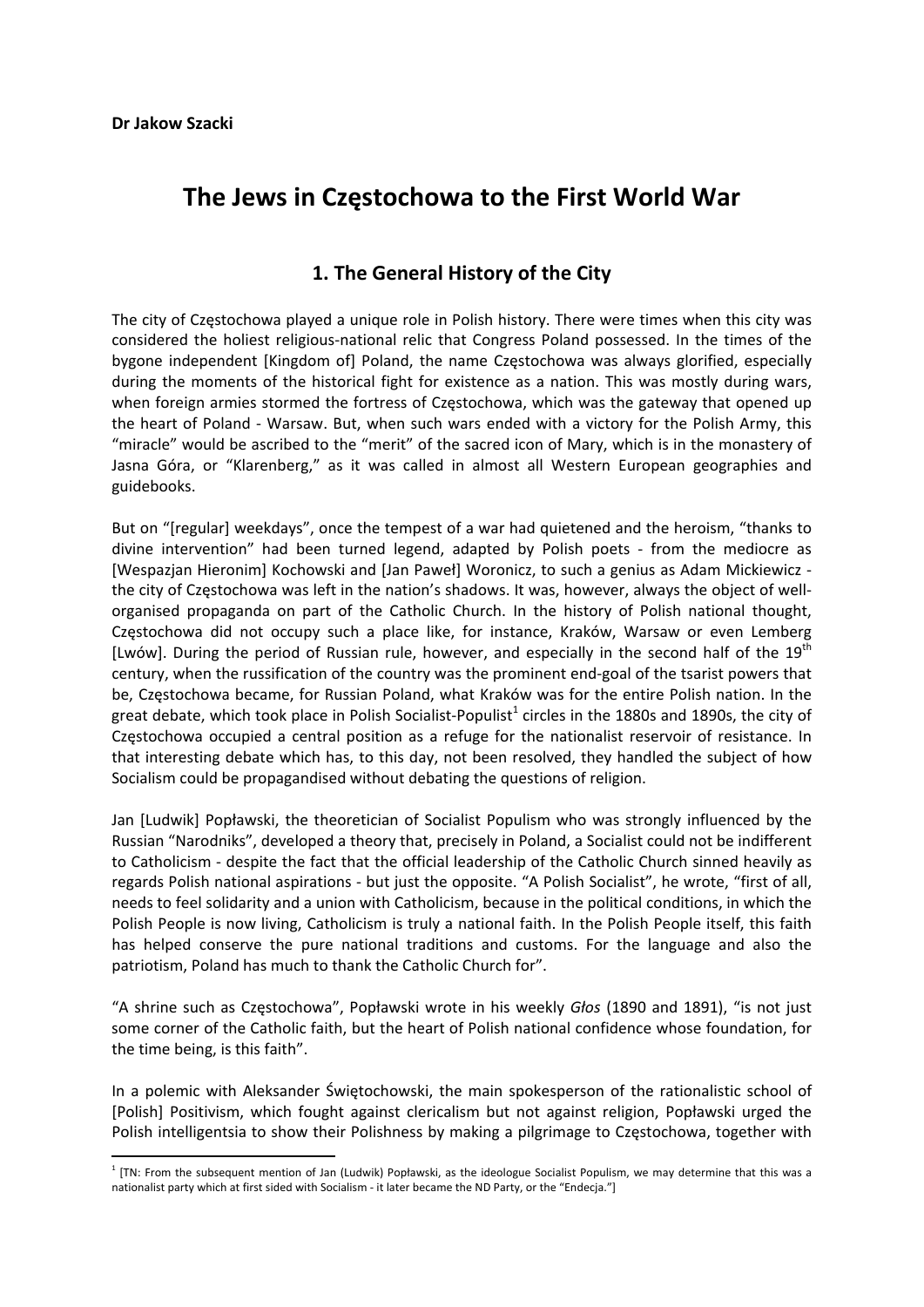the Polish peasantry. "In such processions", he wrote, "the maximum amount of Polishness lies, which the political conditions allow to be revealed".

"Polish intellectual", Popławski wrote, "put on a grey Sukmana<sup>2</sup>-like the Mazowiecki peasant and go with him on foot to Jasna Góra's holy relic. Sleep together with him on the stones of the roads. Inhale the heavy sweat of the peasant's limbs. Sing with him the old litanies to the Holy Mary of Częstochowa, those same litanies which contain a treasure‐trove of the old Polish language and profound Polish faith - and you will feel that you are living the only little bit of Polish life which History has allowed us to still enjoy and that foreign powers have not yet taken away."

The impression Popławski's articles made was very great. In Congress Poland, radical penitent‐sinner types appeared who called for participation in the processions of the masses of Polish peasantry to Częstochowa, and even strove to arrange such excursions for the intelligentsia and factory workers.

Even within Poland's socialist circles ‐ which stood upon the Marxist ground ‐ by keeping silent and not arguing against this "Częstochowa orientation", it was almost as if they were morally sanctioning it. Apropos this point, it is worth drawing attention to the little known fact that the famed Polish socialist writer, Stanisław [Leopold] Brzozowski, published an article in which he professed his solidarity with the "Częstochowa orientation".

In the London *Przedświt* [Dawn], the theoretical organ of the Polish Socialist Party, they wrote that the fact, that the will of the Polish People could only be legally manifested in the processions to Częstochowa, should not be kept silent ‐ let alone ignored. This article was written by none other than the *Jew* Feliks Perl.

In [the writer] Władysław Reymont's famed coverage of a religious procession to Częstochowa, in which he participated alongside an array of prominent Polish writers and journalists - this nationalreligious aspect of Częstochowa's role was expressed most distinctly.

The momentous events of 1859, when thanks to the "liberal" course in Russia, [the Poles] managed to receive permission to erect a memorial monument to the priest Kordecki, the heroic defender of Jasna Góra against the Swedes in 1655. This constituted the beginning of a revived national cult for Częstochowa's "holiness". In the uprising of 1866, people made pilgrimages there in order to pray for the "aid and protection of those going to die in Her name". Anthologies of poems on Częstochowa appear. In 1859, Karol Kucz, the editor of *Kurier Warszawski* [The Warsaw Courier] at the time, published an interesting reportage of his visit in Częstochowa. In 1860, a detailed guidebook appeared which was written by the renowned Śląsk people's activist Józef [Piotr] Lompa. In 1862, during the "moral revolution," a book was published in Warsaw entitled "*Częstochowa in Polish Poetry"*, which even contains two poems by Jewish writers - both of them disciples of the Rabbinical School<sup>3</sup> (Kon and Landau).

The infamous [Damazy] Macoch<sup>4</sup> murder trial (1910), which exposed the depravity of the "brothers" [viz. friars] in Jasna Góra, caused terrible disappointment in Polish society. People even saw, in this murder trial, a "provocation" on the part of the Russian authorities, in order to "compromise Poland's most hallowed possession".

 $2$  [TN: Traditional men's outer garment made of homespun cloth, long to the ankles or knees, once worn by peasants in Poland.]

<sup>&</sup>lt;sup>3</sup> [TN: Ref. to the "rabbinical" seminaries which the Jewish Enlightenment Movement (Haskala) set up throughout Europe in the 19<sup>th</sup> century.]

<sup>4</sup> [TN: See here: *https://pl.wikipedia.org/wiki/Damazy Macoch*, according to which the said Macoch was a Pauline monk, who murdered his cousin Władysław Macoch in connection with a clandestine love affair with an axe in a monk's cell, whereupon he dumped the body into the sewer by the Warta River. Over the course of the investigation by the Russian authorities, he also confessed to having robbed treasures from the abbey and this was, apparently, a systematic endeavour in which he engaged with two fellow clerics.]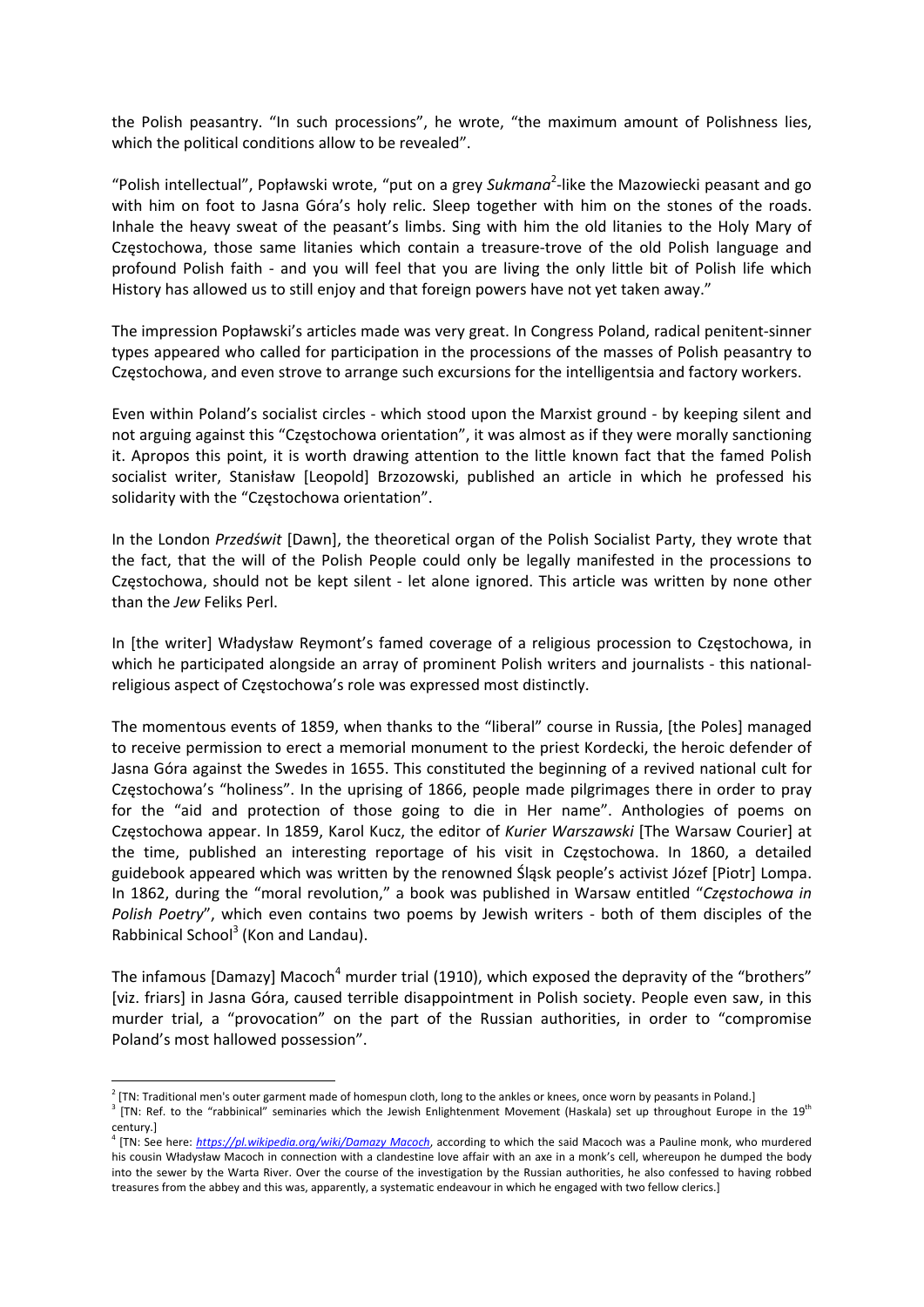Apropos this detail, the proclamation by Polish writers, signed by Sienkiewicz, Reymont and even Maria Konopnicka, is of interest. It attempted to disconnect this sorrowful fact in the life of the monastery and called to "glorify that which is sacred, which the hand of a murderer cannot tarnish".

Following these general observations, let us now present a brief overview of Częstochowa's history.

The meaning of the name "Częstochowa" has brought out so many fantastic and curious interpretations that, to this day, we do not factually know the etymology of this word. In the  $17<sup>th</sup>$ century, one of the weavers of rhymes, who wrote an "epic" of twelve poems about the defence of Jasna Góra, interpreted the word as deriving from the fact that "the Holy Mother often hides the victims from evil" (*często* [often] *chowa* [hides]). The city arose from a village named Częstochówka. Thanks to a monastery that was built next to it, in all likelihood at the start of the 14<sup>th</sup> century, on a hill which was given the name "Jasna Góra" (Bright Mountain), this village gradually developed into a city. History tells us that, in 1377, Duke Władysław [II] of Opole conquered the castle of Bełz. There, he found an icon of the "Holy Mother" which, according to legend, had been painted by Luke the Apostle, the patron saint of painters in the Catholic Church. Duke Władysław brought this same icon with him to the wooden church on Jasna Góra, behind the village of Częstochówka, and left it as a gift. This means that the church itself is much older and, according to some clerical documents in Poland, goes back to the end of the  $12<sup>th</sup>$  century. The Duke brought the Pauline Order down from Hungary, to whom he bequeathed two villages ‐ Częstochowa and Kawodrza. The proceeds from these two villages were to serve the purpose of eventually building a walled church and a monastery.

On 9<sup>th</sup> August 1382, the King of Poland granted a privilege [viz. city rights] to the monastery. Thus this institution came into existence which, over time, caused the locality's growth and expansion, with a religious prestige nor only in Poland, but also in the broader Catholic world.

The Pauline [monks] set about creating a library and an archive. Despite the frequent wars and natural catastrophes, this library was hardly damaged and contained a large quantity of manuscripts, incunabula<sup>5</sup>, precious objects and important documents. Among these rare books are also many in Hebrew which, before the last World War, were the subject of an array of bibliographical examinations but which, sadly, were never completed and, hence, were never published (Bałaban and Hirszberg).

Over the course of time, the Częstochowa monastery became so famous throughout Poland that people travelled there not only to pray, but also to do a little looting. The gifts to the church increased and fantastic rumours spread of the treasures of gold that were to be found there. In 1430, a band of Polish noblemen attacked the monastery and carried off some of the valuables, including the "sacred icon".

According to the legend written in the monastery's unprinted chronicles, when the robbers took out the icon, "the picture began to weep". The robbers were startled and, whether in rage or in fear, they began cutting the picture with a sword, and [then] fled, leaving the icon behind, not far from Jasna Góra. King Władysław Jagiełło ordered that the icon be brought to Kraków, where there was a order of monks [called] "The Brotherhood of St Luke", who dedicated themselves exclusively to painting "sacred" pictures. They restored the icon and, with great ceremony, returned it to Częstochowa. Incidentally, this procession of barefoot pilgrims was the first large Catholic demonstration that was not of a local character. Those who had cut the picture, as well as those who had robbed the treasures, were captured and sentenced to death.

 $<sup>5</sup>$  [TN: Texts printed in Europe before the 16<sup>th</sup> century.]</sup>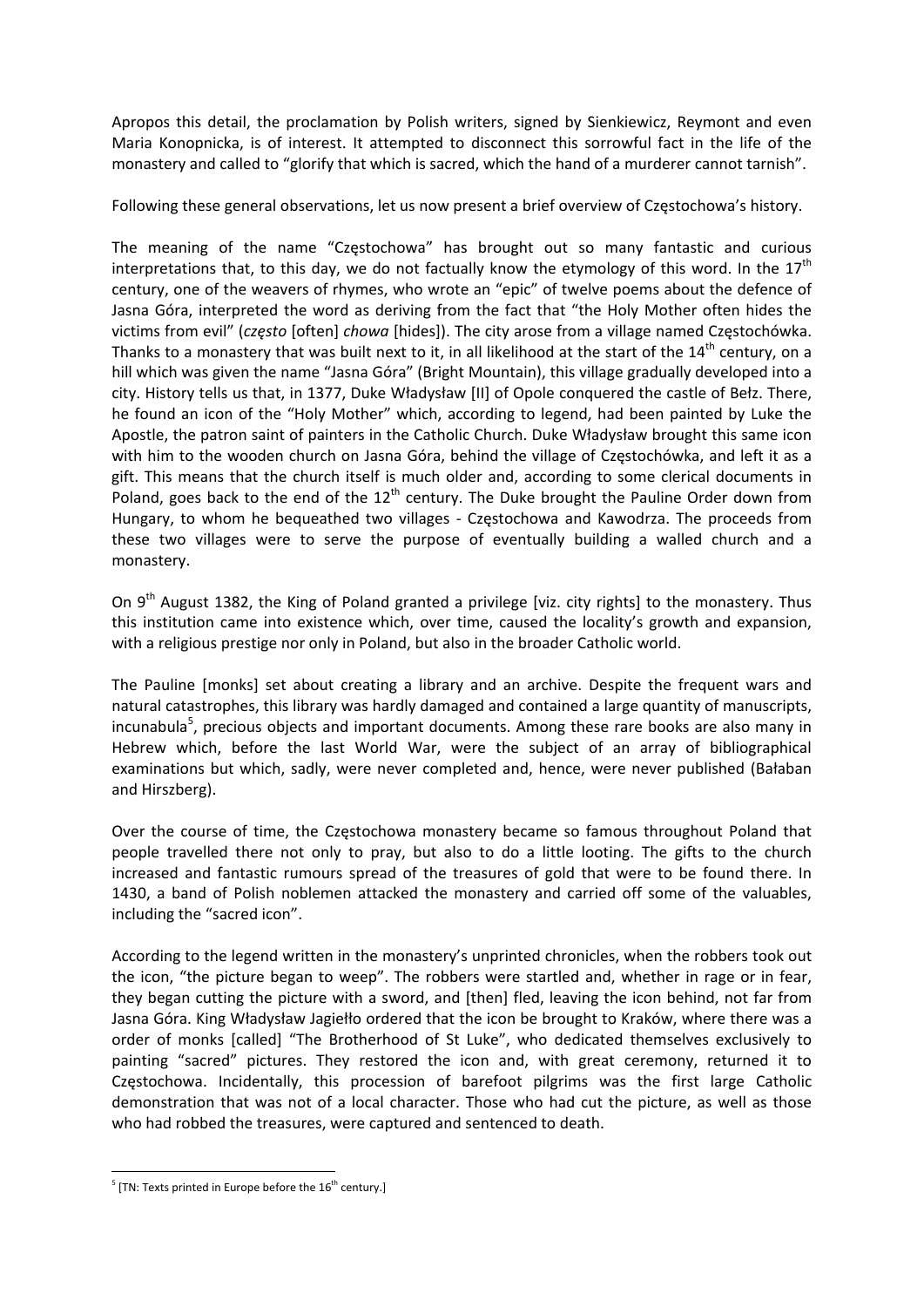In the  $16<sup>th</sup>$  century, the monastery and its environs were not distinguished in any manner. The "brotherly" Pauline [monks] sat *al ha'Toyre ve'al ha'avoyde*<sup>6</sup>, meaning that they studied theology and worked – with the aid of the slaves‐peasants – the [land of the] two villages which they had received as a gift. Compared to other monasteries in Poland - such as Tyniec, for example - Jasna Góra did not produce any great scholars in the realm of Catholic theology. Aleksander Brückner, the great authority on religious literature in Old Poland, maintains that the monastery in Częstochowa did not distinguish itself much as an institution of learning, although the collection of old manuscripts and books always had a great cultural‐historical value.

Only in the  $17<sup>th</sup>$  century did Częstochowa become famous throughout Poland, although the city never reached the notoriety of a French Lourdes. This was due to the fact that, whilst Lourdes became the centre of Catholicism in Europe, and owed its prestige to the supposed miracles of the healing of all manner of cripples, Częstochowa attained renown due to its strategic position, which gave the kingdom the idea to turn the city into a fortress. The very fact that the sacred icon was in this city, was what actually led to this historical decision.

In this instance, two probabilities were taken into consideration. It was reckoned that such a fortress of the "Holy Mother" would strengthen the willingness of the military garrison to risk their lives [in battle], feeling that, together with [defending] Poland, they were also defending the symbol and the figure on that icon. On the other hand, the monastery itself would rise in importance, thanks to the fact that it was surrounded by a fortress with an entire array of garrisons of hired soldiers, who would ascribe every victory, not so much to their own heroism, as to the workings of the "Holy Mother". In this detail, there was more at play here than purely strategic reasons – [as] although from that standpoint there were, at the time in Poland, numerous more favourable locations for a fortress, the intention was to create a union between the supernatural protection and the physical resistance. This is very distinctly conveyed by an array of travellers, particularly engineers, who were invited from abroad by the King of Poland Zygmunt III and, later, by his son Władysław IV. This was during that cruel period which Sienkiewicz described in his famous trilogy. Foreign armies entered Poland from all sides. First there was the prelude - the Cossack Uprising and Chmielnicki's revolt against Poland. Then there was the war with the Swedes. It was precisely then that Częstochowa was turned into a fortress, which encircled the monastery like a strong ring.

In 1655, the Swedish legions stood at the gates of the Częstochowa fortress. This fortress was to be put to its first military test. The Swedish Army consisted of 14,000 soldiers, armed with 19 large cannons. The Częstochowa fortress only had 160 soldiers and 70 monks. At the head of these monks stood [the Abbot,] Augustyn Kordecki.

The siege of Częstochowa lasted from  $18<sup>th</sup>$  November to  $25<sup>th</sup>$  December 1655. The Swedes were unable to take the fortress and were forced to retreat. This was immediately declared an open "miracle" and it greatly helped to raise Częstochowa's prestige, both as a fortress and, even more as a "Hallowed Sanctuary".

In his long "epic" of several thousand lines, one Walenty Odymalski sang the praises of this "miraculous defence", setting a model for works of this type, whose number over time grew to over twenty.

The siege of 1655 and Kordecki's heroic feat fulfilled to perfection the function that this city, thanks to the fortress and the holy image inside the monastery, had taken upon itself. The fortress had

 $6$  [TN: "At the (study of) the Torah and the work (viz. service of God)"; a Hebrew expression used in Yiddish to describe one who dedicates himself solely to study and prayer. In this instance, the author uses the literal meaning of "ha'avoyde" (the work) to mean the forced labour of others.]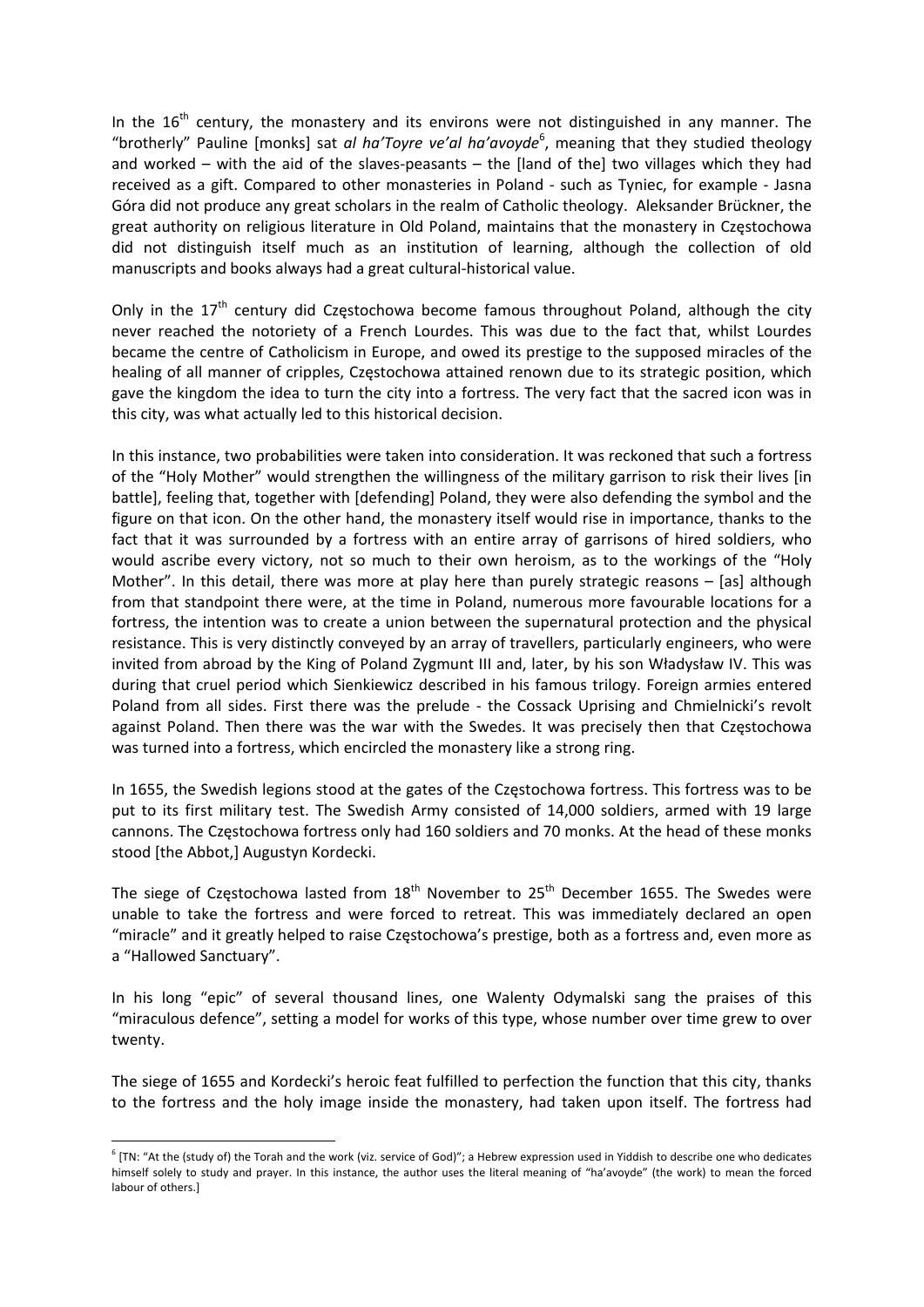symbolised the physical resistance, which could prevail over a much larger enemy - only because the "sacred icon", the symbol of "moral power", protects the weak defenders.

In the  $18<sup>th</sup>$  century, Częstochowa, once again, became famous as a fortress, which served as the gateway to Warsaw, the capital city. Such was the case in 1702 and 1705, when the Swedes, once again, launched an attack on Poland.

At the time of the Bar Confederation, which fought to maintain the privileges of the nobility, and was the first anti-Russian movement in Poland, from 1769 Częstochowa was in the hands of the supporters of this movement.

Over the space of a fortnight, the Russian Army besieged the fortress – which, this time, was forced to surrender. This happened in the days from  $1^{st}$  to  $15^{th}$  January 1771.

In 1793, the Prussians conquered Częstochowa. Although Jasna Góra defended itself against the Prussians well, on 5<sup>th</sup> March 1793, the few Polish soldiers were forced to capitulate. Prussia regarded Częstochowa as a very important strategic point. In a letter to the Prussian military commander [von] Möllendorf, the King wrote that both banks of the Warta needed to be occupied, as this constituted good flanking support for Schlesien [Śląsk].

On the same day upon which Częstochowa surrendered, the Prussian Justice Minister, Dankelman, visited Klarenberg, viz. Jasna Góra.

In Częstochowa, on 25<sup>th</sup> September 1793, the King of Prussia's birthday was celebrated with such imposed pomp, as had never been celebrated even for a Polish monarch.

In the *Vossische Zeitung* dated 3rd October 1793, a detailed account of this celebration appears, which is worth presenting here in Yiddish:

*Yesterday, here in Częstochowa, the birthday of our gracious monarch was celebrated with [a] great parade. His Excellency General Field Marshal von Möllendorf, Commander‐in‐Chief of Southern Prussia, brought glad tidings. Poland will not be given the sacred icon of Mary, which is in the Klarenberg Monastery<sup>7</sup> . This calmed the spirits of the local populace here and, as a result, the inhabitants participated in the holiday, giving thanks and wishing that the dear life of the Father of Our Land should be preserved. This joyous and unforgettable day was celebrated in the following order:*

*In the morning, the Pauline [monks] held a mass at which an orchestra played. From the walls of the fortress, three salvos of cannon were fired. At lunchtime, General von Pölitz, the garrison's brigadier, who is staying in the vicinity, gave a festive banquet. Many royal figures, with their wives, were invited. At this luncheon, they drank to the health of the King and the Royal Court. Music played and cannons were fired. At night, there were fireworks. This happy day was completed with a ball, which lasted to the light of day. Merriment and pleasure reigned at the ball.*

The Prussians evidently considered the city of Częstochowa as the crown of their new territorial conquests as, in his journey across these territories, the King of Prussia stopped for three days ( $28<sup>th</sup>$ -30<sup>th</sup> October 1793) in Częstochowa and took great interest in the national-religious position that this city occupies in Polish history.

 $7$  [TN: Meaning that the icon would remain in situ.]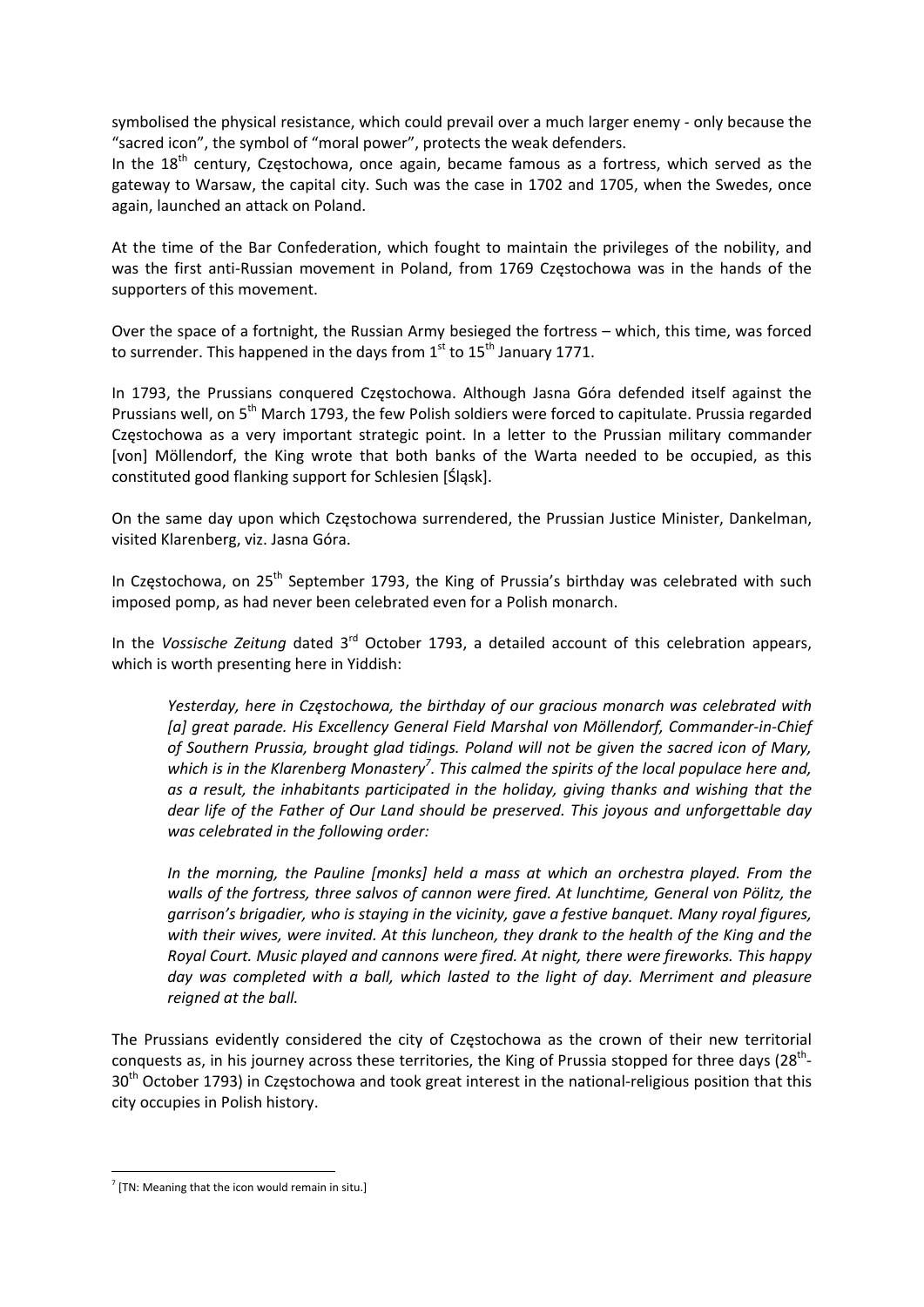Częstochowa became part of Southern Prussia, and was named the seat of a county with 153 localities. The first district administrator was a germanised Pole [named] von Puttkamer.

On 18<sup>th</sup> November 1806, the Polish Army of the Duchy of Warsaw took back the Częstochowa fortress from the Prussians. Three years later (1809), this same fortress defended itself against the Austrians. In 1813, the Russians stormed Częstochowa. In that [same] year, the fortress was, in fact, completely liquidated. It had been proven to be too antiquated and was thus of no military value. But, in parallel with the growth of the importance of Jasna Góra and later also of the fortress that had once surrounded it, the city of Częstochowa itself also developed. Its importance was a direct result of the privileges that the Polish monarchs had given it. As early as 1502, King Aleksander [Jagiełło] grants Częstochowa a municipal charter - the so-called "Magdeburg rights". The city is made free from the rights and jurisdiction of the noblemen. At the *Sejm* in Warsaw, [*jure uxoris*] King Stefan Batory affirms the privileges of the Częstochowa *mieszczanie* [burghers]. Due to its favourable geographical position, important political and diplomatic meetings are held in Częstochowa. Thus, for instance, in 1616, King Zygmunt III of Poland held a meeting in Częstochowa with Karl<sup>8</sup>, Prince[-Bishop] of Wrocław, at which they discussed military assistance to Kaiser Ferdinand II of Austria against the Czechs and Hungarians.

In 1657, King Jan Kazimierz summoned a *senat* to Częstochowa and, at his bidding, they decided upon a general military mobilisation of the nobility. This happened two years after the "miraculous" defence of the city against the Swedes. In this manner, Częstochowa gained a reputation as a centre for political and, by implication, military undertakings. That Częstochowa played an important role in the political life of the kingdom is demonstrated by the fact that, in 1661, that same king once more summoned the *senat* there. This time, they discussed the matter of appointing an heir to the throne while the King was still alive, which was something new. The fact that the members of the *senat* agreed to this, although it was completely up to them to approve the location for such a conference, confirms that Częstochowa was considered an important political centre. A royal wedding even took place in this city. This was in 1670. In the monastery on Jasna Góra, King Michał [Korybut] Wiśniowiecki married Princess Eleonora of Austria.

On this occasion, Częstochowa saw an assemblage of high‐ranking court officials and nobility from Poland, Austria, France and other countries. This event was even important enough to be "sung" about by an entire array of court poets who, once again, placed the city at the centre of Europe's political happenings.

It could be said that, by the end of the  $18<sup>th</sup>$  century, Częstochowa had such a reputation, that were one to have judged the city by the number of occasional writings, poems composed, travellers' descriptions or news in the papers, one would have thought that it was a large city. In reality, Częstochowa was a small town. Only at the beginning of the  $19<sup>th</sup>$  century did the city have a population which, for those times, was relatively large. In 1808, Częstochowa had a population of 3,349 souls. In 1826, New Częstochowa was united with Old Częstochowa and one city was created. This almost doubled the number of residents. In 1827, the city had a population of 6,168, in 1859 ‐ 8,637, and, one year later, 9,343. In 1826, the government of Congress Poland brought craftsmen from Germany and encouraged foreign investors to settle in the city and to develop the commerce and industry.

Częstochowa played an important role in the uprising of 1831. The purchase of armaments in Wrocław and Königsberg [Królewiec; Kaliningrad] caused the city to become a delivery point. The fervent patriotic atmosphere of that generation of Częstochowa *mieszczanie* [inhabitants], the

<sup>8</sup> [TN: Charles of Austria.]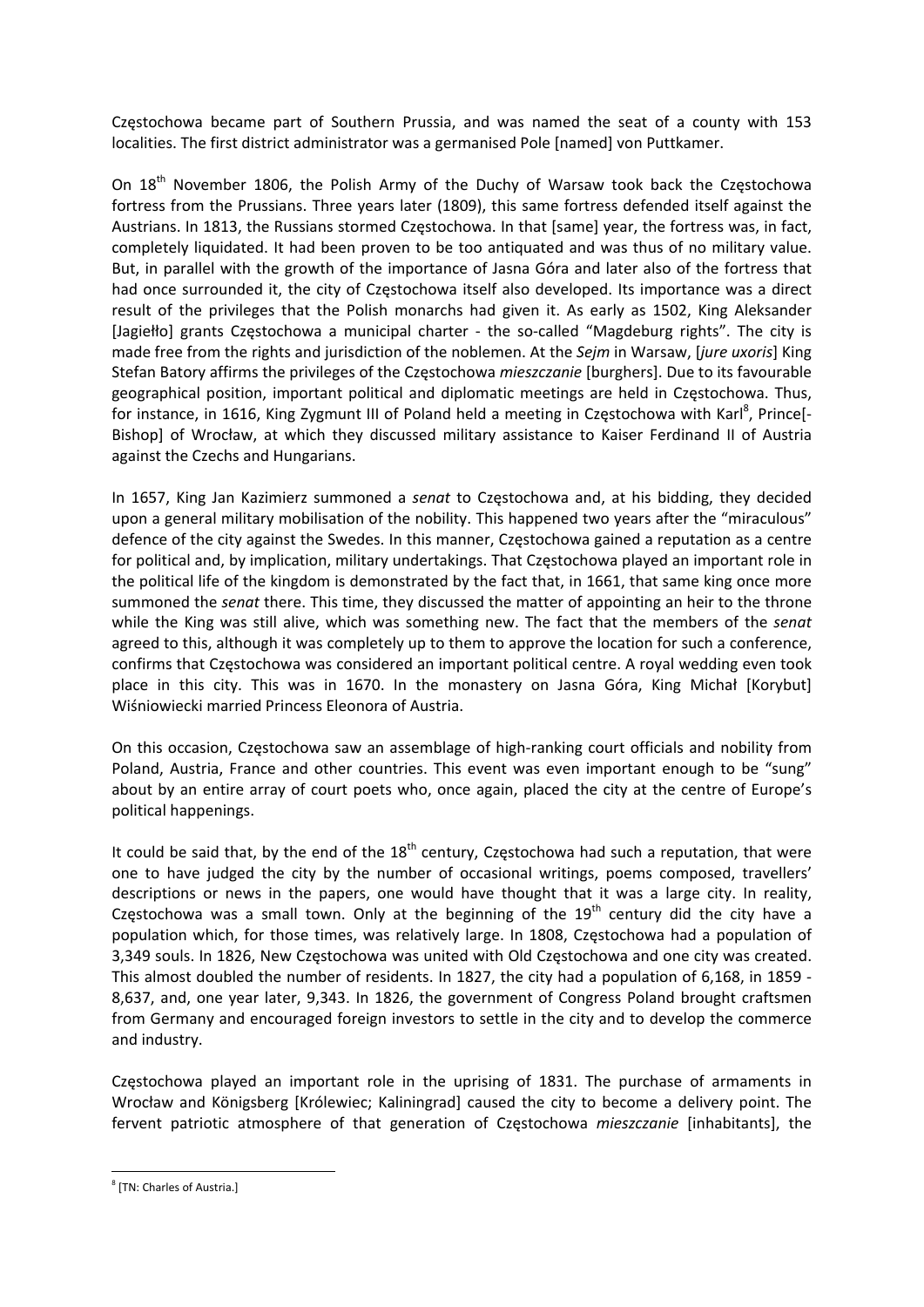majority of German origin, best illustrates the rapid Polonisation of the second and even the first generation of the non‐Poles.

The same was seen during the uprising of 1863. Many Polish leaders of the revolt came from Częstochowa. The role of Częstochowa in Poland's national upsurge was expressed in Polish patriotic poetry ‐ in the hymns to the Częstochowa "Mother" which was sung by the rebels.

Following the uprising, when the Positivist philosophy, which was the credo of the young Polish capitalism, pervaded the literature and press, Polish social intercourse in Częstochowa also began to be governed by it, although the anti‐Positivist forces in Częstochowa, thanks to the direct influence of the Church, were comparatively stronger than in other Polish cities.

In 1874 the tsarist government built a Russian Orthodox church as a symbol of Russian sovereignty. The anti-Russian protest, at the festive inauguration of this church, was the first Polish demonstration in Częstochowa since 1863. Its consequences were the first political trial in this city.

Meanwhile, Częstochowa grew and became highly industrialised. In 1877, the city had many factories in which paper, wallpaper, soap, candles, *cykoria<sup>9</sup>* [etc.] were produced. Later, factories of lime, bricks, [etc.] came. Częstochowa reached the peak of its industrial drive in the years 1880‐ 1900. During this period, iron foundries, textiles and the steel industry arrived. Around this industry, as one may imagine, commerce developed. Thanks to the proximity of Prussia, import‐export trade expanded vigorously. As a transit city, Częstochowa began to play a weighty role in the economic life of the entire country.

In 1897, Częstochowa already numbered 43,863 souls or about five times more than forty years earlier.

With the development of Częstochowa's industry came the rapid growth of the working class. Częstochowa's first Socialist circles were founded by the supporters of Patriotic Socialism. Only later did the Social‐Democrats come, but they had no great influence in Częstochowa. For a certain period, a circle of Socialists‐Revolutionaries operated there, due to the fact that, in the city's military garrison, there were members of that party. This may be seen from the trial of a group of Russian soldiers in Częstochowa, which took place in February 1906.

The Polish middle class was distant from any liberal or generally progressive ideas. The National‐ Democratic Party [*Stronnictwo Demokratyczno‐Narodowe* (SDN)] held a strong political position amongst Częstochowa's Polish bourgeoisie. Influenced by Catholic clericalism, the Polish *petit bourgeois* of Częstochowa was very conservative and, thus, inevitably antisemitic. The few progressive Poles felt very isolated and conducted a fierce struggle for cultural, humanistic activity in the city. This may be seen from the letters of Częstochowa physician Dr Władysław Biegański who, through his works on medicine and philosophy, earned himself an important name outside Poland's borders.

The Polish Socialist Party [PPS] was strong in Częstochowa. When the split between the Right and Left *pepesowcy* [PPS members] occurred, specifically in Częstochowa, the Right ‐ who took the name "Revolutionary Faction of the PPS" ‐ came out on top. This was very evident in the famous trial of 82 members of this party, which took place in January 1914. It is also worth mentioning that, among those most active in this same party, who were judged at that trial, were Jews, such as the lawyer Gliksman and his daughter the writer Maria Gliksman, Zaks and others.

 $9$  [TN: Name of a beverage made of chicory and coconut, which was invented as a substitute for coffee which was very expensive in Eastern Europe in the  $19<sup>th</sup>$  century, and which quickly gained immense popularity.]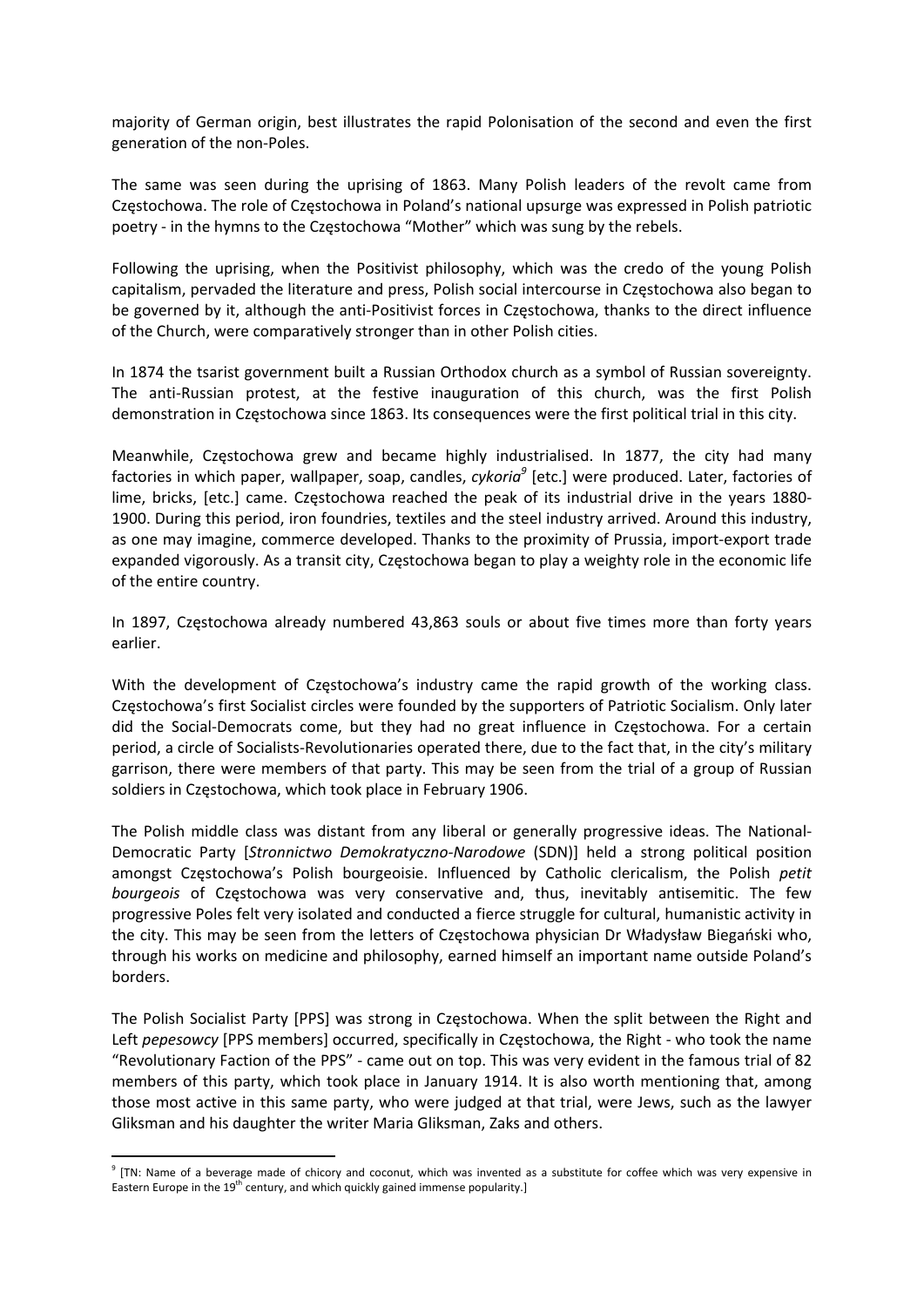When the First World War broke out, Częstochowa was occupied by the Germans on the third day. This was on  $3^{rd}$  August 1914. On  $8^{th}$  August 1914, the Germans shot a few of the city's residents. They began dragging people off to work.

Częstochowa was under German occupation, but the Jasna Góra was under Austrian occupation. Austria, being a "Catholic monarchy", was better suited to act as custodian of the "sacred icon", than was Germany.

With the rise of independent Poland, the city's population greatly expanded. The city became part of the *województwo* [province] of Kielce. In 1921, Częstochowa had a population of 80,473 and, in 1939, 130,000. Częstochowa had a progressive City Council made up of 42 councillors, of whom some 12‐14 were Jewish.

In parallel with the city's economic growth in the years 1917‐1939, the general culture also grew. In 1917, the Dr Władysław Biegański Public Library was founded. By 1938, this library had 60,000 books. Its foundation was Dr Biegański's private library. The scholastic network also spread out extensively. New primary schools arose, as well as an array of state and private *gimnazja*. There were even plans to open an institute of higher education.



*The city's coat of arms*

The city had an array of artistic organisations, sports clubs, social unions and even publishing houses.

The professional intelligentsia was of a high calibre. The engineers mostly studied abroad. The doctors had a good repuation in the profession. The Częstochowa branch of the Polish Medical Institute [?] conducted independent, scientific work. Częstochowa, by the number of its inhabitants, was the seventh largest city in Poland ‐ even though in Polish life it occupied a much more important position. On the eve of the Second World War, Częstochowa held a prominent place in the country's financial activity. In 1938, the city sold 2,042 industrial patents, of which 315 were to large factories and 3,125 patents for trade, of which 243 were to large firms.

The city had 6,100 buildings, 86% of which were brick‐walled. 75% of all houses had modern installations, such as electricity, gas and running water.

Częstochowa was a modern city striding onwards with a sure step, until the bloody Second World War brought its young, impetuous march forward to a halt.

## **2. History of the Jews in Częstochowa**

It is very difficult to determine when Jews actually settled in Częstochowa. The first mention of a Jewish presence regarding the city is bound with the Frankist Movement. When Jakub Frank (1726‐ 1791) was sentenced, in 1760, by the Church's tribunal on a charge of "heresy", he was sent to Częstochowa. He sat there, in the fortress, for thirteen whole years, until the Russian General [Aleksander] Bibikov, who captured the fortress, set him free. These thirteen years were actually a continuation of Frank's previous adventurous life. He surrounded himself with a great retinue, lived in grand style, [and] even brought over his wife who, in fact, died in Częstochowa. Some of his followers came there and settled within the city of Częstochowa itself. Over time, however, this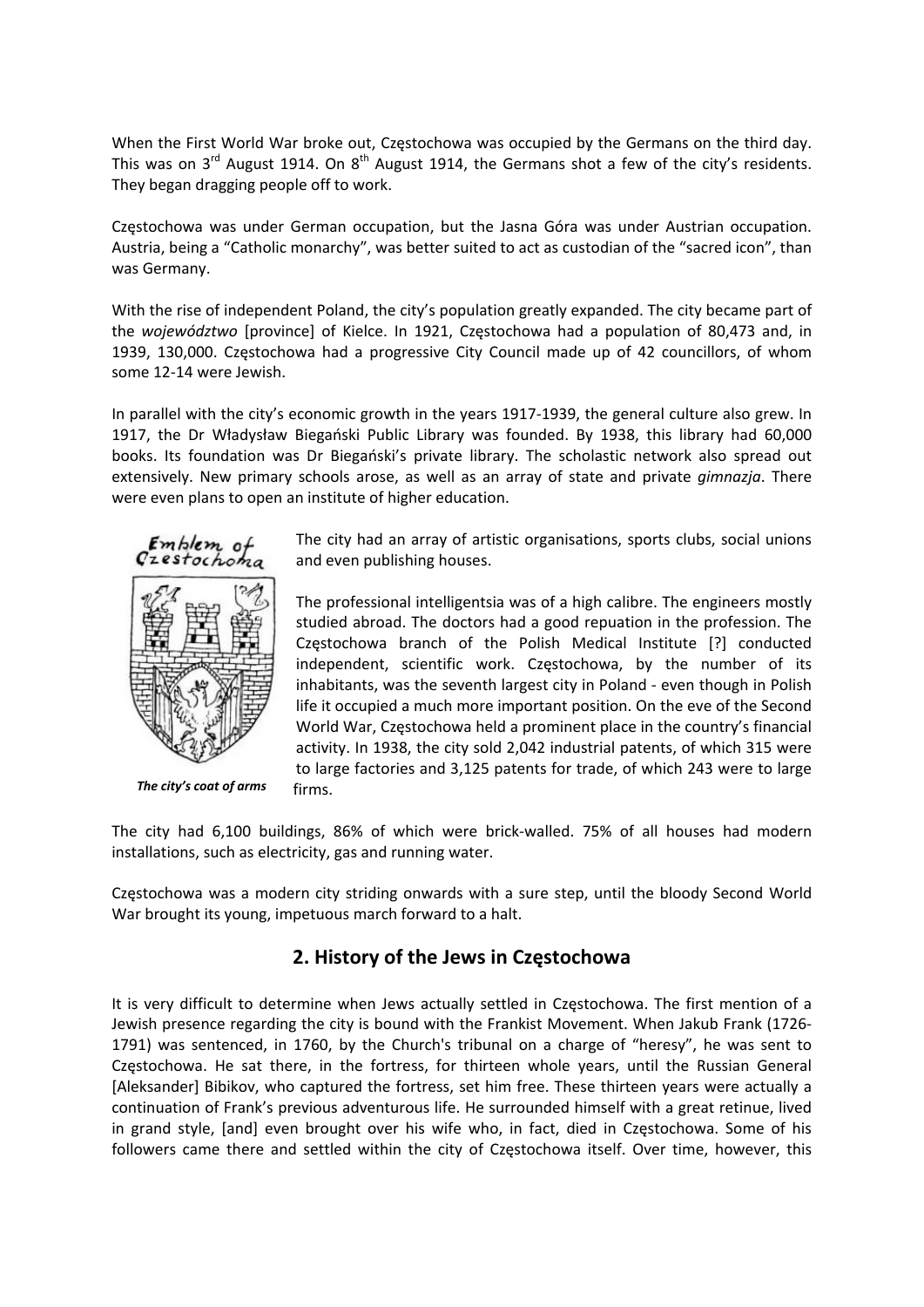crowd travelled away. There is great doubt as to whether even one Frankist family remained in Częstochowa.

It is not impossible that Jews lived in Częstochowa as far back as the reign of the last king of Poland, Stanisław August Poniatowski, who reigned between 1764 and 1794. Regarding this period, there is a record that the king allowed a certain Polish nobleman to take seven Jewish families into one of his buildings. This privilege was, at the time, called "*juridica*". But this record is already a little dubious, because a nobleman having such a "*juridica*" did not need to ask the king for any special permits, being as the definition of "*juridica*" was that the said nobleman had "extraterritoriality" over his piece of land.

Yet it could very well be that, in this instance, two separate facts became intertwined. Perhaps a Polish nobleman housed seven Jewish families in one of his buildings because these Jews paid him the amount for which he asked. Apart from that, the king most probably authorised seven [other] Jewish families to settle in Częstochowa. Who they were and where they lived – that we do not know.

Nevertheless, one thing is beyond doubt [and that is, that] in the second half of the 18th century, Jews already lived in Częstochowa. At the time, there was already a Jewish community in [nearby] Janów, where the Częstochowa Jews were brought to a Jewish grave. In this manner, Częstochowa was a "*przykahałek*" [small subordinate *kehilla*] to Janów. The Janów *Kehilla* led a long struggle for its hegemony and would not allow Częstochowa to become an independent *kehilla*.

As to the number of Jewish families, we also know nothing. It must not have been small because, in the years 1787‐1797 a Jewish doctor was practising there ‐ one Reb Hersz.

The earliest concrete reports about the local Jews originate from the times of the Prussian occupation, when Częstochowa was annexed to the administrative department of South Prussia, which was established after the second partition of Poland [in 1793]. In a report sent to the King of Prussia by a designated officer, whose task it was to inform on the newly‐conquered provinces, it is reported that "next to Częstochowa, there are few Jewish peasants to be found". This is doubtlessly an important and even unique fact. Since this a fact set out in writing by a Prussian officer who visited the country, there is no basis for not believing his account.

The fact that there were Jewish farmers at the start of Jewish settlement in Częstochowa is indeed very interesting. But from where did they arrive there? If they were already there ‐ as in the Prussian officer's testimony ‐ then it is clear that they were there even before the partition of Poland. It could only be that the privilege that the last Polish king granted to the seven Jewish families was only on condition that they would cultivate the soil. As several similar cases with Jews in those times in different parts of Poland are known, it stands to reason that these [seven families] were indeed those Jews who were working the land. The fact that, besides these, there was also a Jewish congregation in Częstochowa, which huddled in the filthy little wooden houses of a nobleman who had a *juridica*, and who drew a huge income from these Jews for protecting them, is proven by the following fact:

According to a decree dated  $17<sup>th</sup>$  April 1797, the Prussians permitted the Jews to leave the filthy quarters they inhabited and to pick better dwellings for themselves. Unfortunately, that same Prussian officer who, with respect to many other cities and towns actually gave the number of their Jewish and non‐Jewish residents, precisely with Częstochowa, he was very scant with regards to details.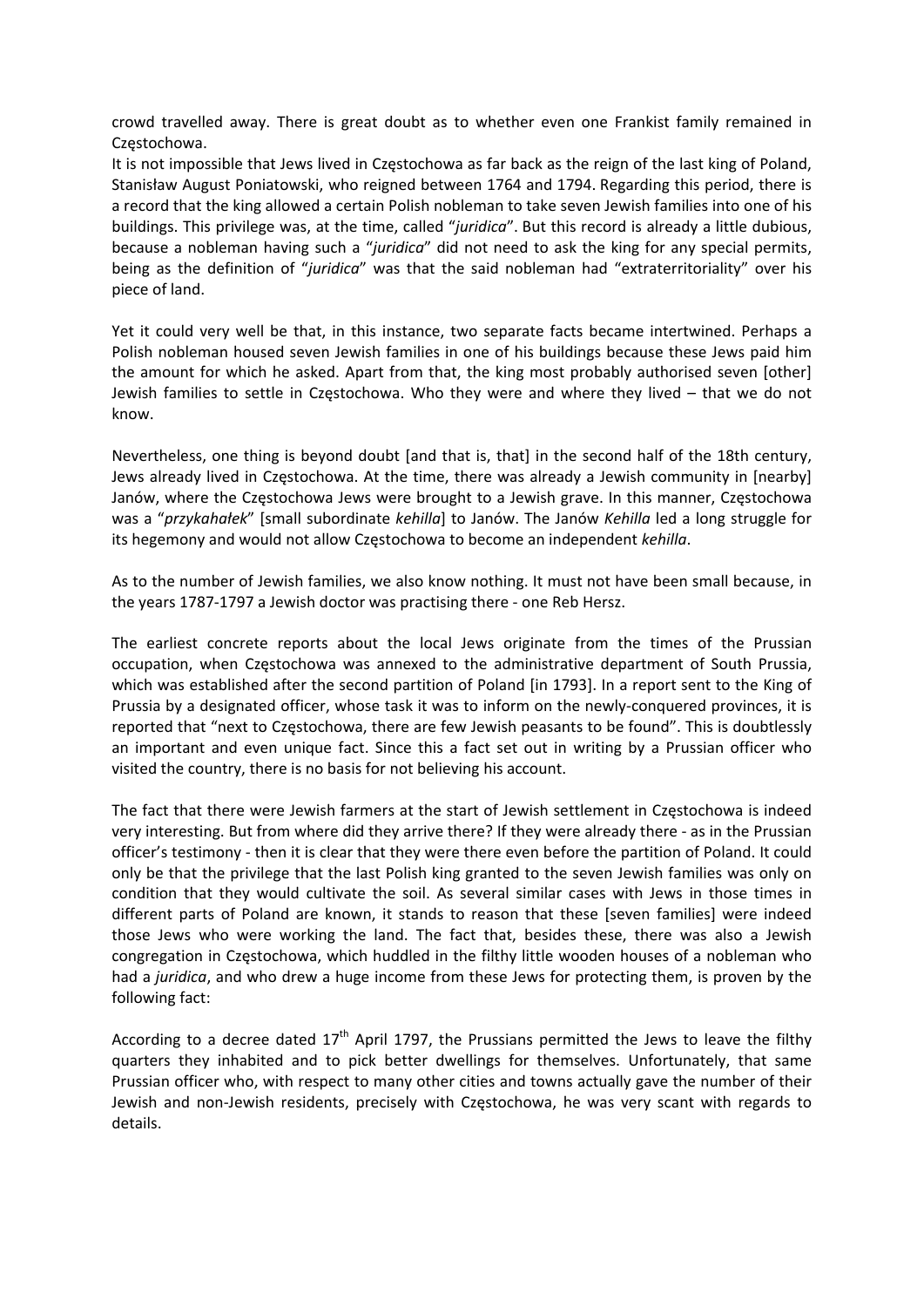As consequence, we lack the important fact regarding the number of Jews who were, in those times, living in Częstochowa in a ghetto that was so dirty, that the "goodhearted" Prussians allowed them to move out to a better ghetto.

We find another type of Jew who settled in the Częstochowa area at the time. The Prussian government considered all Jews, who were unable to prove a reliable income, as "beggar Jews" and banished them from Prussia. Many of these "beggar Jews", out of despair and hunger, began rambling aimlessly about the country's forests and fields. Together with nobles who had lost their property, *mieszczanie*, peasants and even gypsies, they organised themselves into camps of bandits and plundered all throughout the country. There are tales of such a group of bandits - many of whom were Jews - which operated around Częstochowa.

Unfortunately, there is no information about the Jews' personal lives during the Prussian reign. In 1806, the army of the Duchy of Warsaw, founded by Napoleon from the ruins of Prussian part of Poland, conquered the Częstochowa fortress. The nascent government started collecting data on the Jewish population, in order to prepare the necessary projects for the reforms planned. From these same reports, we find that 3,349 people then lived in Częstochowa and, among them, were 495 Jews. This means that, in 1808, the Jews constituted 14.8% of the whole population. In all the cities and towns in the Częstochowa region there were 6,963 inhabitants, of whom 1,310 were Jews. This means that around a third of all the Jews in the district lived in Częstochowa itself. Hence, the Jewish congregation in Częstochowa was the largest of the district's communities. While the percentage of Jews in the entire district was 18% of all city‐dwellers, in the rural settlements their numbers were much smaller. On average, they only made up 2% of the rural population.

There is no doubt that, even during the Prussian reign, there was already some form of *kehilla* organisation in Częstochowa. Otherwise, it is unclear how one we find even a rudimentary form of a *kehilla* administration that we find there at the time of the Duchy of Warsaw's rule. Under the Prussians, fiscal policy regarding the Jews created the need to organise a Jewish *kehilla* to take responsibility for the payment of the taxes imposed upon the Jews. In many cities, including Warsaw, the Prussians were actually the first to authorise a Jewish *kehilla*. The same also happened in Częstochowa. There must have been a Jewish *kehilla* with representatives, as was the custom everywhere else. Having no documentation from the days of the Prussian rule as regards authorising the Jews to have a Jewish *kehilla*, it is clear that the *kehilla* leadership that was active at the time of



*The regimental flag of the remnants of the Polish Army, which returned from Napoleon's Russian campaign in 1813. Later, it served as a curtain for the ark in the New Synagogue in Częstochowa*

the Polish Duchy had already existed earlier under the Prussians.

The first action taken by the Częstochowa *kehilla*, during the reign of the Duchy of Warsaw, was to open a permanent synagogue for prayer. The second very important action was to elect a spiritual leader to stand at the head of the *kehilla*.

On 8<sup>th</sup> Av 5668 ([1<sup>st</sup> August] 1808), a *kehilla* meeting was held in Częstochowa. This was surely not the first meeting in the more than two years that the city had been under the new government. The character of the meeting attests to it being a regular meeting of a long‐standing management committee that acted for benefit of the Jewish congregation. At that meeting, one Reb Jakow ben Eliezer Lewi, was elected as head of the rabbinical court and as the representative of the *kehilla*. Officially, this same Jakow ben Eliezer Lewi signed as "*wierni kahału Częstochowskiego*" (Trustee of the Częstochowa *kehilla*).

Of the origins of this first representative of the *kehilla* in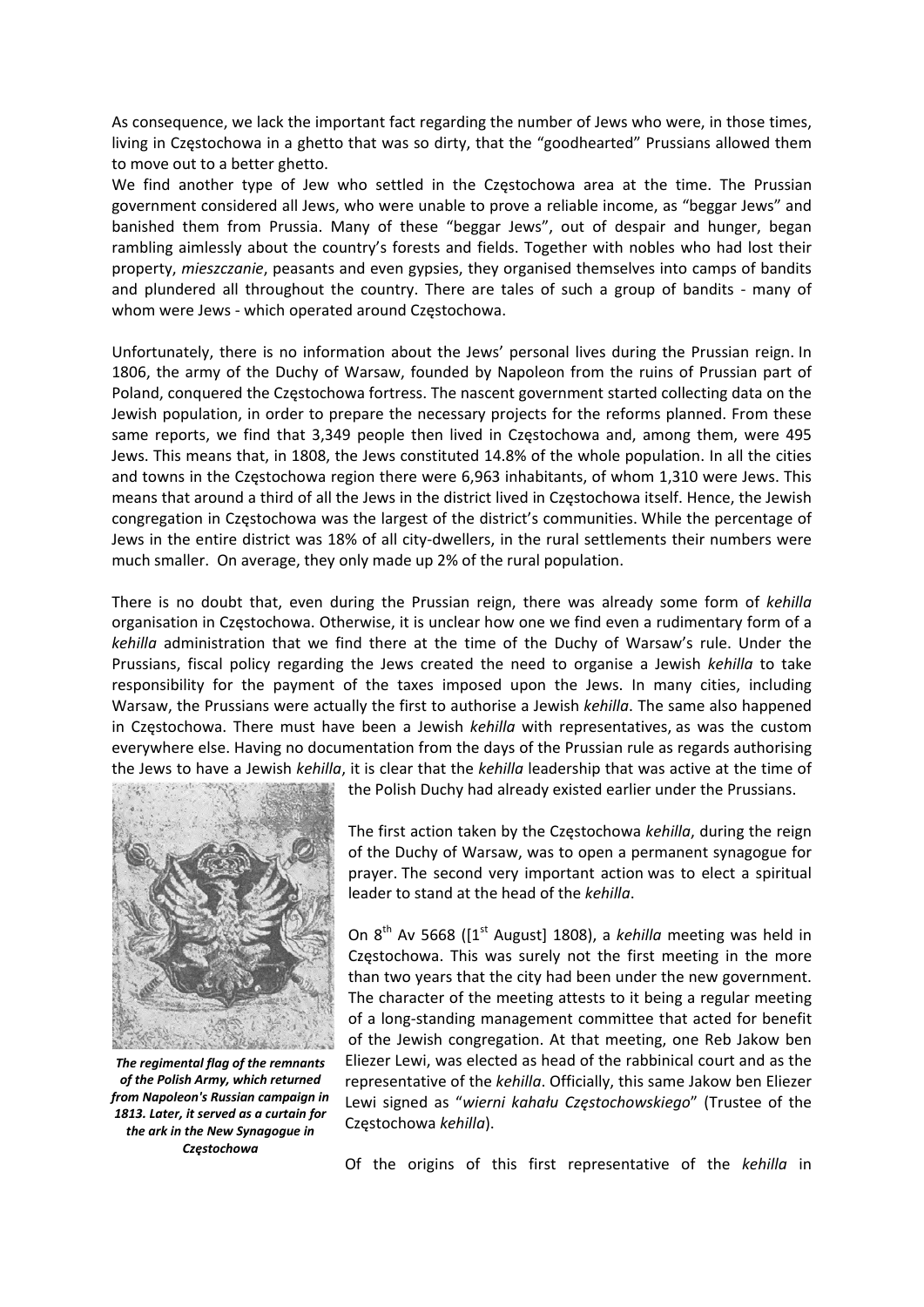Częstochowa, whose name has come down to us, we know next to nothing. We only know that he was a scholarly Jew, a good organiser and, apparently, also a wealthy man. The latter may be deduced from the fact that he was also *gizber* (treasurer) of the *kehilla* ‐ a position which was usually not entrusted to any poor people.

He needed to be consulted in matters pertaining to the *kehilla*. It is very interesting that, when this Jakow Lewi signed a declaration of loyalty and uprightness in carrying out his duties, there was also a clause stating that he, Lewi, "will work for the benefit of the city, even if this should bring harm to another *kehilla*".

The "other *kehilla*" was most surely Janów, which viewed Częstochowa's aspirations for "emancipation" askew and strived, with all its might, that this city not be separated from Janów. The city itself, apparently, anticipated more benefit from an independent *kehilla* than from being annexed to Janów and the Częstochowa burghers therefore supported the young Jewish *kehilla's* ambitions of autonomy.

The *kehilla* had three *parnosim* [community elders], who officiated according to a rotational system, viz. each month a different one. For that reason, such an individual was referred to as "*parnes chodesh*" [monthly delegate]. The treasurer did not have the right to pay out any moneys by himself without a note from the *parnosim*.

The monthly delegate was allowed, on his own account, to issue a payment order of up to six gulden. Payments exceeding this sum were made only with the signatures of all three delegates.

The Chief of [Rabbinical] Court worked for wages, even when he himself did not want them. His salary was set at 6 *Reichsthaler* a month and, in the months of Nisan and Tishrei [which are the months of the holidays], his pay was doubled to 12 *Reichsthaler*. In addition to his wages, he also received an apartment [to live in], free of charge.

He also received three percent of the receipts from the nearby settlements. At the said meeting, it was also decided that, as long as Częstochowa did not have its own rabbi, the Chief of Court was to



*A group of children in Mrs Wajzer's school [late 1800's or early 1900's; of no direct bearing on this article.]*

receive also half of the *rachash<sup>10</sup>*.

Once a year, the Chief of Court was also allowed to go out to the villages surrounding Częstochowa and receive *Hanukkah‐gelt.*

This document was signed not only by Reb Jakow Lewi, but also by forty prominent Częstochowa citizens. This is the oldest surviving document in the Częstochowa *kehilla* ledger. From it, it can be concluded that the wages for the Chief of Court were not set for Reb Jakow Lewi who, in all probability did not need, them [at all]but as a matter of principle for the future, when another would occupy this position. Another important fact is that, in the Częstochowa region, there were [other

Jewish] communities which were administratively attached to it. The best sign of this is that moneys would come in from these communities and the Chief of Court had the right to receive three percent of these proceeds. This can be interpreted to mean that Częstochowa was, by then, already the main *kehilla* in the region. Precisely during the era of the Duchy of Warsaw, this organisation, according to

<sup>10</sup> [TN: Acronym of (payment to the) **R**abbi, **Ch**azan (cantor) and **Sh**ames (sacristan).]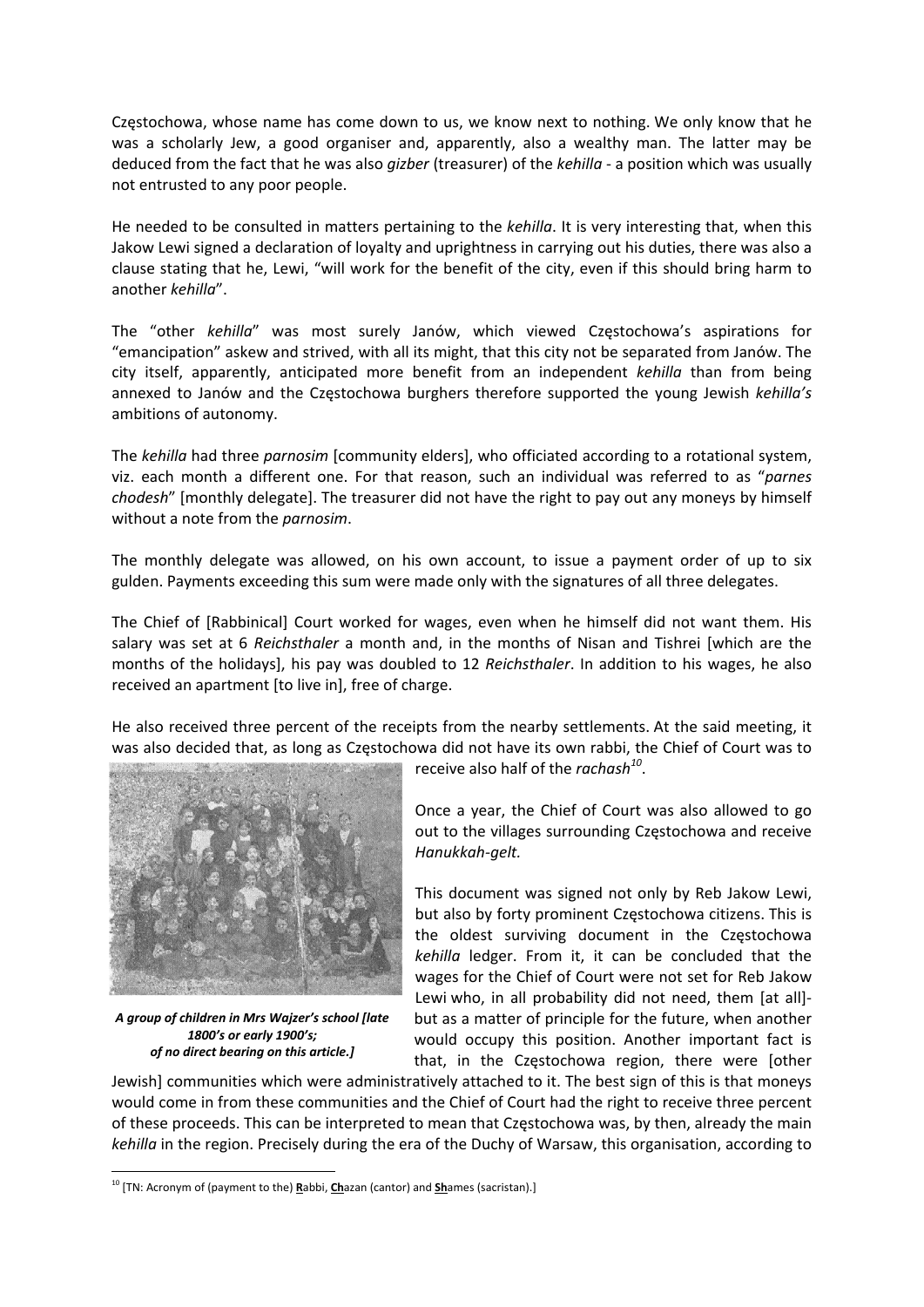administrative counties or districts, worked very actively. Testimony to this is the meetings of *kehillas* during that period, that attempted to join forces in order to annul an array of harsh fiscal decrees.

This tendency of Częstochowa towards independence was not very much to the liking of the Janów *kehilla*. They wished to disrupt it because, otherwise, they themselves would lose all the little surrounding communities, which were very quickly within the sphere of influence of the young, impetuous, Częstochowa *kehilla*.

The first conflict between the communities of Janów and Częstochowa manifested itself in the most distinct manner precisely in that same year, 1808, when it occurred to Luszczewski, the Minister of Finances of the small and limited Duchy of Warsaw, that it was possible to squeeze great quantities of money from the Jews through various acute taxes. Together with Minister of Education Grabowski, he led a campaign against Jewish "fanaticism", the main source of which was the Jewish book.

The easiest thing would have been to simply confiscate Jewish books. But then such a decree would not bring in any revenue. It was decided to impose a tax on those Jews wishing to keep their Jewish books. This meant that anyone in possession of books was required to allow them to be stamped and, obviously, pay for it. True, this would not uproot "fanaticism", but it laid a financial burden upon those Jews wishing to remain "fanatics", requiring them to pay for this "pleasure". The viewpoint was that many Jews would rather hand in their books than pay the stamp tax, thus diminishing the number of "fanatics". That was the reasoning of the Minister of Education, Stanisław Grabowski.

When a circular reached the Częstochowa *kehilla*, to the effect that it was to announce to its Jews the law of stamping the books, it immediately sent out a circular in Yiddish to all the neighbouring settlements. These were Działoszyn, Krzepice, Mstów, Cynków, Kużnica, Kłobuck, Łobodno, Miedzno and others.

Hitherto, this had been explicitly the territory of the Janów *kehilla*. By including these communities and sending out emissaries who stamped the books on the spot in name of the *kehilla* in Częstochowa, giving receipts, calculating the precise sums and so on, Janów lost its rights to these points and Częstochowa entrenched itself there as the "legal guardian" of these communities.

The proclamation, itself, is of such great cultural and historical value, that we are reprinting it here. For the reader to get a sense of the language and orthography of those days, this announcement is reproduced without the slightest alterations.

*To the leaders of the congregation of Israel in the towns and villages in the powiat [county] of here, Częstochowa.*

*Peace and all the best forever, Thursday, 6th Cheshvan 5568 [7th Nov. 1807].*

*From the komisarz wykonawca powiat Częstochowa [Commissioner of the District of Częstochowa] as well as by decree of the great lord Minister Skarbowy [the Minister of Treasury], we announce to each and every one of you, whomever you may be, that we warn you, on penalty of one‐hundred Reichsthaler, that all are to bring here whatever books, both books in the holy tongue and Ashkenaz [Yiddish] books, anything the mouth may name or the*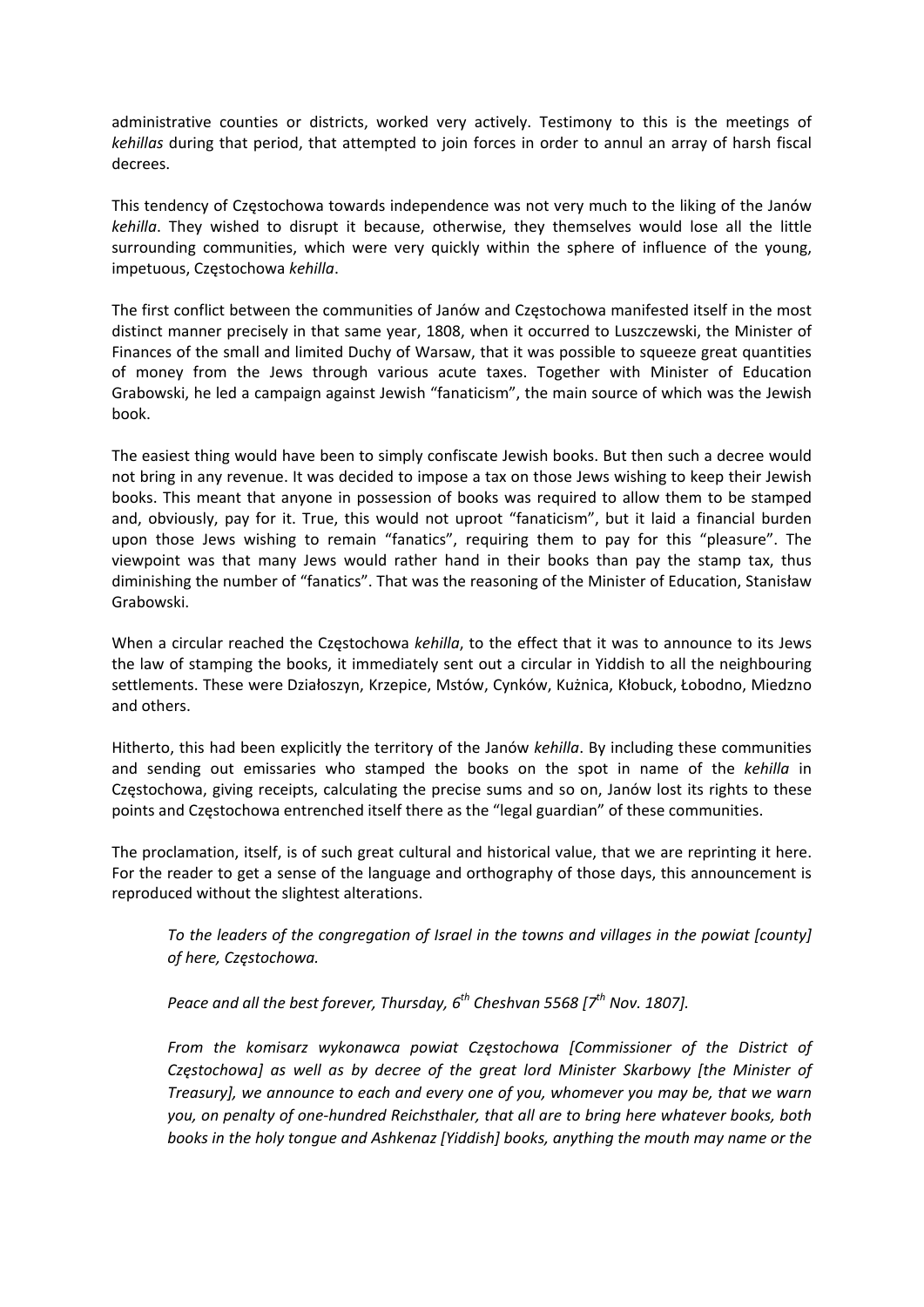*mind may think of, including The Twin Tablets11, to be stamped. A law and a time are given you to bring them, eight days from this date and no later, upon penalty of 100 Reichsthaler, as mentioned above.*

*And anyone concealing but one book must pay a fine of 20 Reichsthaler. Therefore, we forewarn you not to say later that we did not announce this.*

*These are the words of the heads and leaders of the Jewish community of here, Częstochowa.*

#### *Berisz Szapiro.*

In every town, the emissary bearing this note is to receive a bearer's fee of four-sixths [of a Reichsthaler] and the villages must each give 2 birds<sup>12</sup>; at the same time, we also warn all the *settlements, which are under our control, to bring here the annual recruits' money within two days.*

*Here, Częstochowa, on the aforementioned day.*

#### *Berisz Szapiro.*

(Here appears the stamp: *Kahal Adas Jeshurun po Częstochowa<sup>13</sup>*)

From this important document, we learn a great deal about the organisation of the Jewish *kehilla* in Częstochowa during the era of the Duchy of Warsaw. Firstly, we discover who the leader of the *kehilla* was in those times. His name was Berisz Szapiro. Unfortunately, we have no details about him. From the text of the proclamation, we see that the Jews were required to declare, within eight days, the books in their possession and have them stamped. Whoever disobeyed the order would pay a fine.

The *kehilla* had special emissaries who would travel around all the localities and receive payments [directly] from the book‐owners themselves. Different prices were set for the towns and for the villages. The villagers in the countryside paid much less than the burghers in towns. The emissaries were, apparently, the *kehilla* collectors. The *kehilla* leader took advantage of the fact that they would be in the nearby towns and villages to stamp the books and announced that those, who had not yet paid the yearly recruits' taxes, were required to pay [them to] the same emissary.

This tax was one that Jews paid to be made exempt from military service. Only in 1812, after long meetings and negotiations, did the *kehillas* within the Duchy of Warsaw succeed in becoming exempt from the regular payment of the tax in return for one large payment of 700,000 *gulden*.

At first, an emissary was no more than the bearer of an evil decree. He would summon all the Jewish residents of a *shtetl* or village and read the proclamation before them. The representative of the locality in question would sign the proclamation, stating that the Jews had heard it read or that he himself had read it. An emissary had some fifteen such localities. If one wished to pay the stamping fee or the recruits' tax through him, one could do so. If not, one needed to bring the money directly to the *kehilla* in Częstochowa.

 $11$  [TN: Satirical reference to the Tablets of the Covenant.]

<sup>&</sup>lt;sup>12</sup> [TN: Probably nickname for groschen.]

<sup>&</sup>lt;sup>13</sup> [TN: Kehilla of the Jewish Community here Częstochowa.]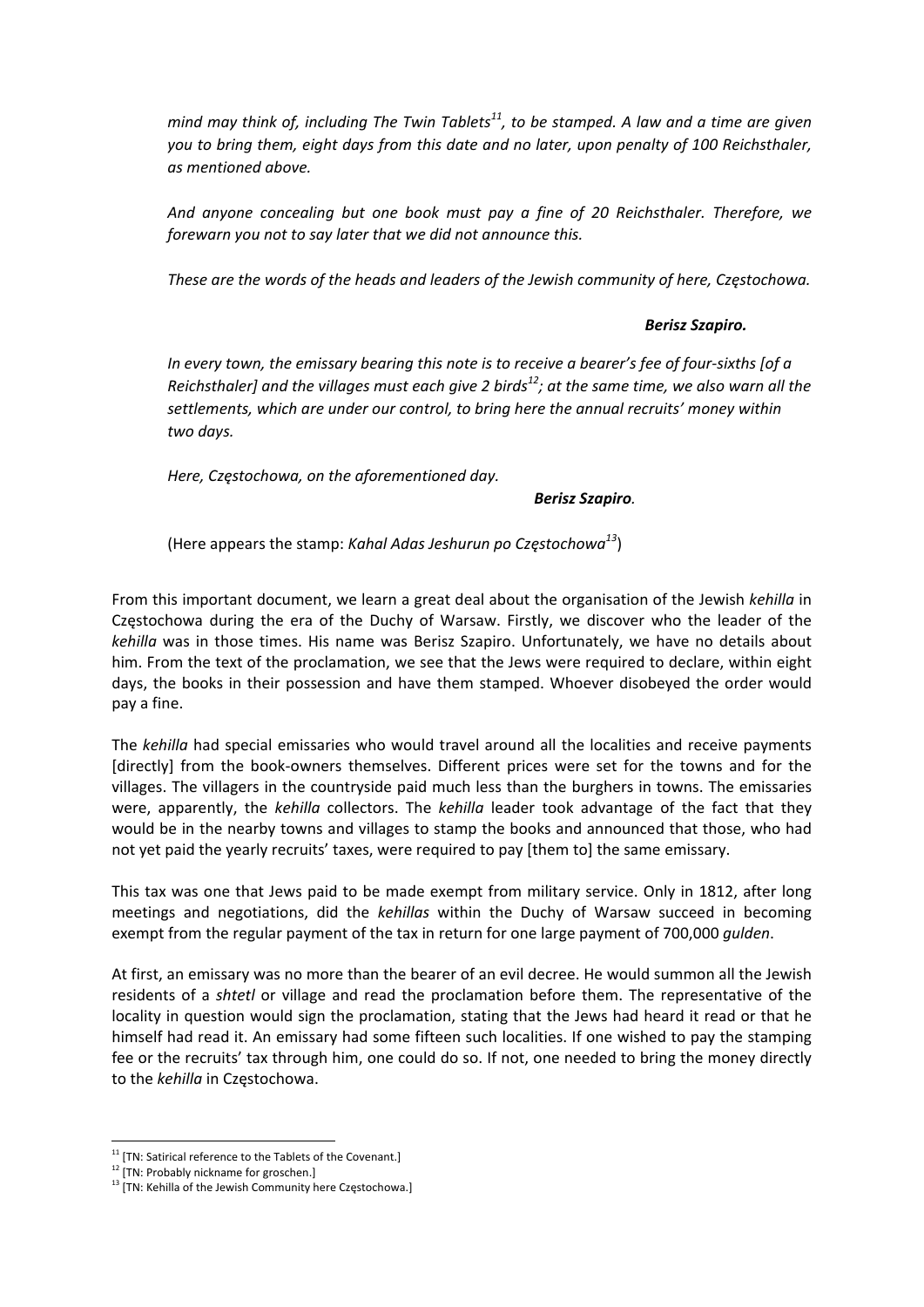In light of this same document, we can see that the *kehilla* in Częstochowa was the juridical representative not only of the Jews in the city, but also of a series of surrounding *shtetls* and rural settlements. True, it was lacking many attributes of an independent *kehilla*. Thus, for instance, it still had neither a rabbi nor a cemetery. This was only achieved during the period of Congress Poland (1815‐1831). Its power, however, was great enough to overshadow many older and more numerous Jewish communities in the country.

The rapid development of the Częstochowa community was caused, first and foremost, by the city's favourable geographic position and the rapid industrialisation of the entire surrounding region. During the Congress‐Poland period, the government encouraged foreign financiers and fine craftsmen to come to the country and help it in the development of industry and crafts. Thus, many German investors and craftsmen, from nearby Schlesien [Śląsk], came to Częstochowa. Jews were also amongst the first group. It is also not impossible that, among the long‐time Jewish residents of Częstochowa, there were also a few who had settled there during the Prussian rule. True, during the period of the Duchy of Warsaw, they had been ordered to leave the country. Nevertheless, many remained ‐ especially in the country's smaller cities. A sign that among the Częstochowa Jews, there were at the time already many, who had come from Germany, may be seen in the fact that the opulent Jews maintained teachers [for their children], who were especially brought over from abroad. This did not come so easily, because the local *mieszczanie* [burghers] fought every attempt to let a "foreign" Jew in, and even the Church opposed this. In 1818, two Jewish teachers, who gave private lessons there, were deported. They were Leon Guttenberg from Glogau [Głogów] (Schlesien) and Wilhelm Imier, who had been brought down from Praszka.

When [in Poland] they began instituting special "districts" for the Jewish population - effectively meaning ghettoes - the Czestochowa municipal administration also did not wish to forgo this "privilege". At the time, Częstochowa had a larger proportion of Europeanised Jews than, for example, Warsaw. In 1818, a group of Jews from within this circle turned to the authorities with a proposal that they were willing to adopt European attire and also to educate their sons at the public schools. Therefore, they should be freed of the obligation to live in the Jewish district. We do not know what Town Hall's reply was. The fact itself, that some of the wealthy Jews owned houses outside the Jewish district, bears testimony that the Europeanised Jews did indeed live in Christian streets, just like in other Polish cities.

The first information regarding the industrial role of the Jews is also from this period. In 1827, there are already accounts of Jewish factories in town, which sold "Częstochowa products". We do not know the nature of these factories. Some Jews engaged in contraband. This is to be seen from the frequent orders of expulsion from the Częstochowa area. A large part of these contrabandists, in fact, later settled in Łódź.

From the first pioneers of Częstochowa industry and commerce sprang forth those families which would, over time, occupy an important place in local Jewish communal life. In the 1830's, the leader of the Częstochowa *kehilla* was the opulent man and *Maskil<sup>14</sup>*, Herc Kon (1798‐1862). He supported the endeavours of the small group of *Maskilim* to propagate worldly education among the local Jews and even opened a private school for Jewish children.

Jews from the surrounding towns and *shtetls* began flocking to Częstochowa in order to seek their livelihoods there. The municipality was vigilant that "foreign" Jews should not settle there, but this was unsuccessful. These illegal residents lived in constant fear of being expelled from the city. There was a time (around 1829), when the number of such families reached fully one hundred, or almost

<sup>&</sup>lt;sup>14</sup> [TN: Lit. "enlightened," i.e. follower of Haskala or the Jewish Enlightenment Movement.]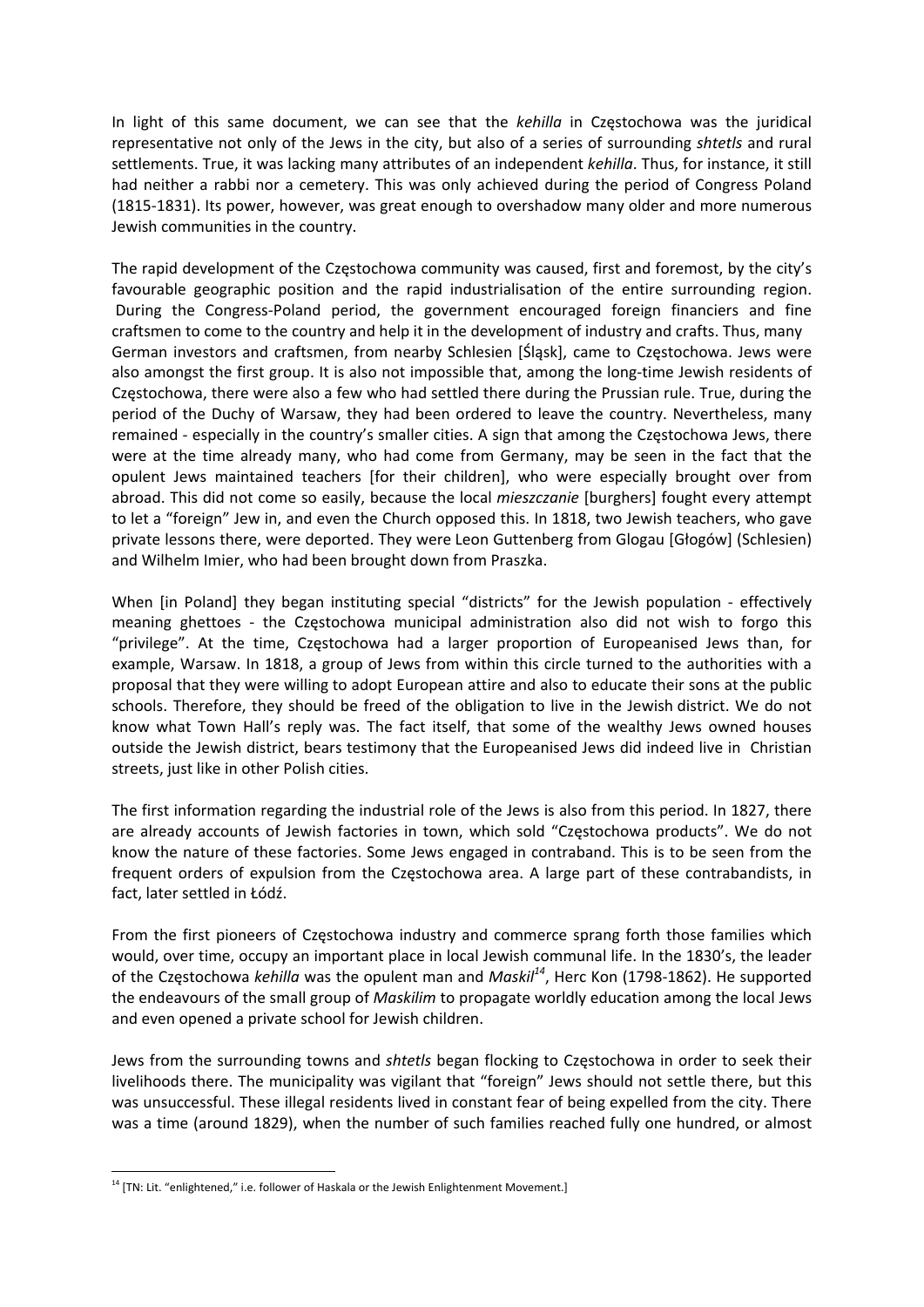half of the entire Jewish populace. In 1827, the official number of Jews in Częstochowa was 1,141, making up 18.5% of the city's general population.

The Jews, lacking the right to residence, apparently had sources of income in town, because they spent large sums on legal support from the municipality [in order to not be deported]. The Town Elders and the police had a not bad revenue from the systematic bribes that these unauthorised Jews paid.

Very early on, a Jewish plutocracy began to emerge in Częstochowa, for whom a small amount of respect, which could be gained through public works within the narrow limits of *kehilla* life, was already far from sufficient. We must not forget that, amongst the wealthy men in Częstochowa, there were many who had received a general [viz. secular] education in schools inside the country or abroad. Their frequent visits to Germany quickly "Europeanised" them and they wished to see implemented, in their own city, many of the reforms that, at the time, were already being put into effect in the larger German *kehillas*.

Also in the craftsmen's circle, there were proponents of modern Jewish life in the German style. In 1841, in Częstochowa, there were 32 Jewish weavers with 160 looms and 200 Jewish apprentices. The teachers were usually German masters. As a consequence, they [viz. the weavers] knew German and viewed German culture as the last word in progress. Even the *kehilla's* announcements, in 1833‐ 1862, were usually written in German, only printed using Hebrew characters.

It is, therefore, no wonder that some individuals, who already saw themselves as progressive people, sought to rise in general [i.e. non-Jewish] communal life. This could be achieved either through a personal privilege or by converting to Christianity. The privilege was manifested, first and foremost, in the right to live outside the Jewish ghetto. A higher form of privilege was the right to own one's own estate.

The story of Szymon Landau‐Guttenberg, the son of Wilhelm Landau, a German Jew who settled in Częstochowa back in the days of the Duchy of Warsaw, is very interesting in this respect.

Szymon Landau was a wealthy Częstochowa merchant and manufacturer. In December 1833, he approached the authorities with the request to be granted citizen's rights. In his detailed petition, he writes that he and his household speak and write Polish and German. "This", he assures, "may be very easily confirmed by the municipal administration."

He goes on to inform them that his children attend the public schools and that he, himself, does "not exhibit any of the external signs that the Jews wear". He furthermore stipulates that he will not hire any Jews in his businesses except those "who dress in Polish or German attire and are fluent in one of these two languages". Landau tells them that, since 1822, he has had a factory making calico and cotton products in the country.

The question regarding Szymon Landau's citizenship was deliberated for nearly two years. The authorities in Warsaw answered him ( $12<sup>th</sup>$  March 1835) that his merits for the country were not large enough as to make him entitled to citizenship. Landau was permitted to reside outside the ghetto due to the fact that he was rich, wore European clothing and sent his children to general schools.

As consequence, Szymon Landau's son was luckier. In 1863, he was permitted to buy an estate in the Kielce region, thus fulfilling, in the third generation, the ambition of a pioneer Jewish family in Poland - to become Polish nobility and to be able to enter the highest echelon of the country's society.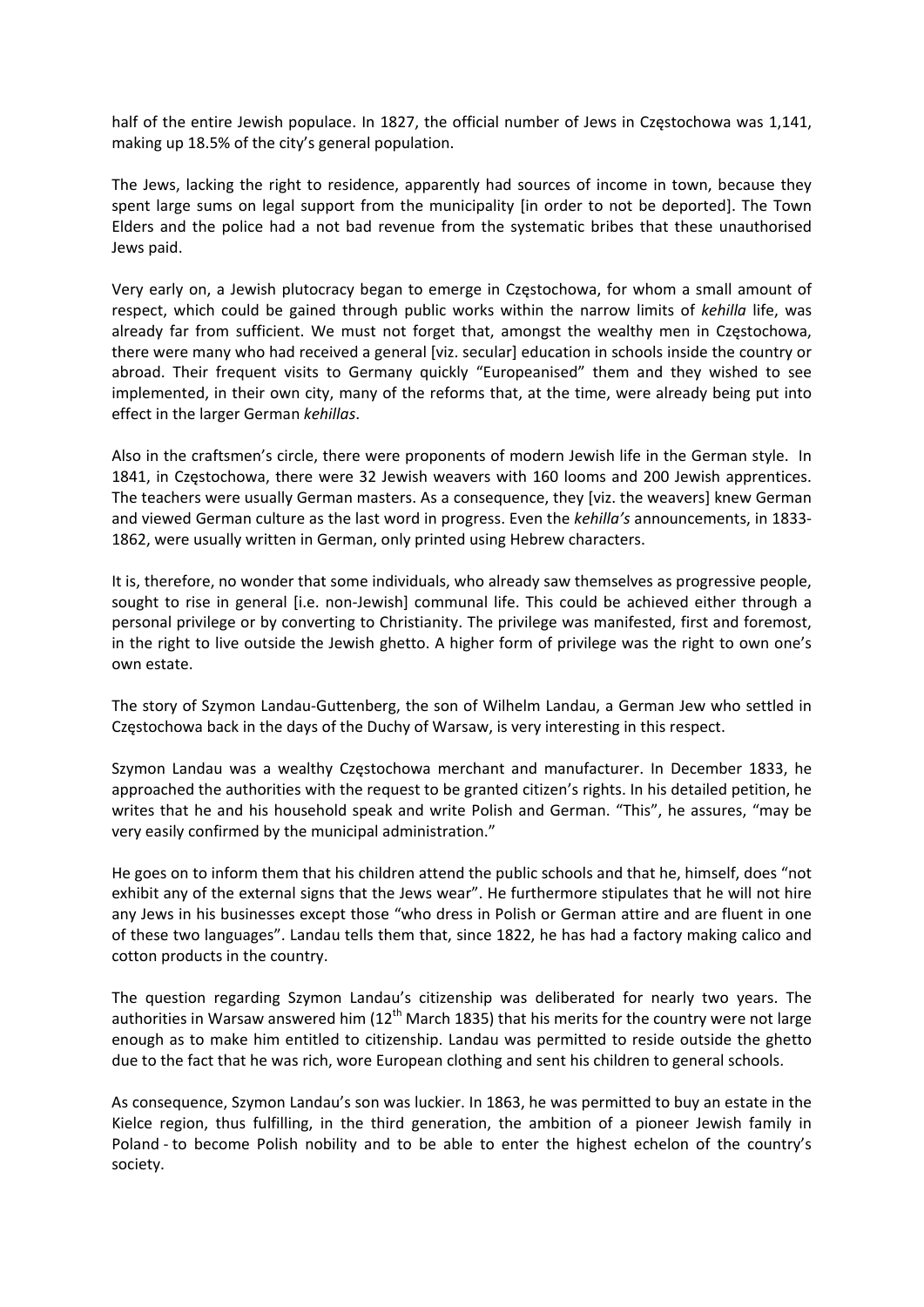Among the other families, who were able to attain citizenship, we should also mention the banking family of Adam Bergman, Wilhelm Kohn and the Wolberg and Landowski families.

There were, however, also those whose "luck did not pan out" or who did not have enough money to be able rise in their superiority and to liberate themselves from the Jewish public, which was forced to live in the narrow alleys of the Jewish district. They tried to improve their status through conversion to Christianity. But, they were apparently ashamed to convert within Częstochowa itself. The Pauline monks of Jasna Góra even had a special fund with which to support converts, but the local candidates for the Catholic Church actually travelled to Warsaw in order to commit the disgraceful act of renouncing their faith there, far from home and family. The majority of apostates in Częstochowa itself were not locals, but from the surrounding towns and *shtetls*.

In 1833, a Częstochowa townsman converted in Warsaw ‐ one Balsam, who immediately changed his name to the Polish-sounding "Bałsamowski". In 1838, the local tailor Bortsztajn<sup>15</sup> travelled, with his wife, to Warsaw and converted there. In 1843, the local teacher Gerszom Wiślicki, together with his wife, did the same. One of the city's leading financial entrepreneurs, Jakow Jakubowicz, converted in 1847. The case of the conversion in the house of the wealthy man and *kehilla* representative Herc caused great distress and uneasiness ‐ one of his sons converted in Warsaw in 1865.

The [derogatory] appellation "*Częstochower shmadnikes*" [apostates] had no connection with the tendencies towards *Haskala* that in Częstochowa, in particular, were felt more strongly than in other cities, but precisely with the actual apostates, which caused great unrest in town.

The growth of Jewish Częstochowa gave rise to the establishment of various charitable institutions. The poor flocked to the community, which soon gained the reputation of being a wealthy one. But, when the years 1846‐1847 came, when the country lived through a crisis and hunger pervaded many homes, the Częstochowa *kehilla* was forced to organise emergency support for its [own] poor. The efforts made to the effect that Jews be permitted to work at the local limestone mines, even if only as a temporary source of income, were rejected by the government.

The *kehilla* was not prepared for a relief operation on such a scale, as it had always viewed the poor of its own city as "temporary guests", who had come there to try their luck with the "permanent residents". The latter prided themselves that they could prove that their families had settled in Częstochowa during the times of the Duchy of Warsaw, which automatically made them see themselves as the "patricians". Częstochowa was, for many of the Jews from the surrounding towns and *shtetls*, a sort of transit‐city, where you could seek a livelihood. If you struck it lucky, you stayed there – and, if not, one moved on to Łódź which, at the time, lured you with the spell of pioneering enterprises, which bordered on truly fantastic‐sounding business ventures.

It is from this period that the proclamation comes from of a pioneering, enlightened Jew named Icek Bursztyn or Bursztynski, the local correspondent for the "*Algemeine Zeitung des Judentum*" [General Newspaper of Judaism], which the renowned Rabbi Dr Ludwig Philippsohn published in Magdeburg since 1838. Bursztynski appealed to Częstochowa Jews to become accustomed to systemically giving donations, instead of just throwing an offering when a poor man knocked on a Jewish door. He suggested the setting of a monthly tax, over six months, for the benefit of the crisis victims.

"Where there is honesty and justice", he wrote, "so before our very eyes, we should allow the needy members of our congregation to succumb to starvation and die in the streets of our city?"

<sup>&</sup>lt;sup>15</sup> [TN: Although this surname did exist, it is possibly a misprint, as in the "Index of Names Mentioned in the Book Czenstochover Yidn," in the book "Czenstochov" (1958), it appears as "Bornsztajn."]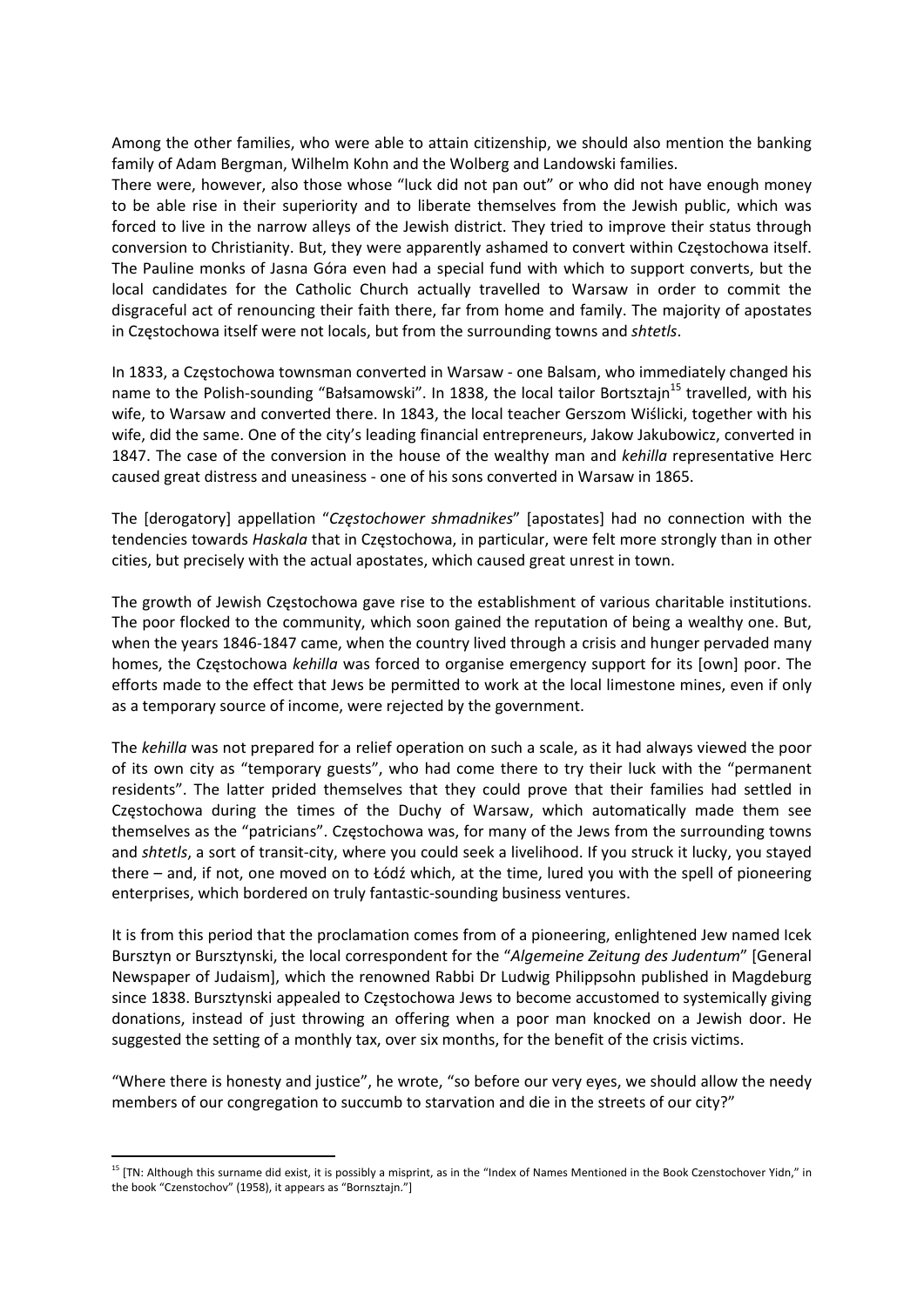He appealed to the city's Jews to contribute to such a fund. The city had plenty of wealthy residents and giving a donation "*wird einen balebos wenig berühren, aber für die Elenden von große Nutzen sein*" [will affect one *balebos* (Heb., burgher) only a little, but be of great use to the poor], he wrote, in his half-Hebrew-half-German<sup>16</sup> proclamation.

In the history of Częstochowa, this was the first large public project to benefit the city's poor or those who had become impoverished. The fact that this operation was not organised by the *Kehilla* Council itself, but was the lone initiative of one individual, proves that, even though the Częstochowa *kehilla* was second only to Warsaw in the "progressiveness" of its *parnosim*, it was still very backwards as regards to matters of *kehilla* organisation.

During the cholera epidemic of 1852, a more organised operation was seen in Częstochowa. Charity balls were held, money was collected and more attention, in general, was directed at the victims of the epidemic. This charity was more prophylactic in nature, as it helped the wealthy elements of the Jewish populace to shield themselves from the epidemic.

At around this time, the local Jewish populace grew very quickly. In 1840, Jews constituted almost a third of the entire population. For 5,004 Christians, in Częstochowa, there were then 2,299 Jews. But the city's general population began to expand at a much faster rate than the Jewish one. This was due to the fact that the industrialisation of the city drew many new residents, especially from the nearby villages, who came to work in the Częstochowa factories. For Jews, settling in the city was severely limited by the strict monitoring of the Jewish district and the systematic regimentation of the Jewish residents. In 1857, the city's general population numbered 8,637, of whom 2,976 were Jews - which constitutes 34.5%. In 1862, there were 3,360 Jews in Częstochowa (37.3% of the general population).

In 1862, a great tragedy befell Częstochowa. On  $4<sup>th</sup>$  November, a horrific fire broke out which, primarily, affected the poorer Jews of the city. This was during the times of the "Polish‐Jewish Brotherhood". This joint operation, which was carried out by the Jews and the Poles, truly had an importance as a demonstration of "practical love". The committee included a priest and a rabbi. The chairman was Bernard Kon, owner of a large mill and a member of the City Council. Many Christians donated money ‐ 14,000 *złoty* were collected.

This fire was used as a convincing argument to abolish the Jewish district, because the blaze had been the result of over-crowding and filthy conditions. Lobbying for an extension to the Jewish district up to Aleja Najświętszej Maryi Panny [Avenue of the Most Blessed Virgin Mary], including the marketplace, began as early as 1859. In 1862, the Częstochowa City Council resolved to abolish the district altogether. The Town Elders took pride in the fact that their decision had come even before the [governmental] decree that comprehensively abolished all these ghettoes throughout Congress Poland.

In that period of 1861-1863, a strong pro-Polish spirit actually pervaded [Jewish] Częstochowa which was manifested in solidarity with the Polish national ideal. Besides Bernard Kon, the burghers Bernard Majzel, Icek Ginsberg, Icek Fajgenblat and Jakow Zejdenman were elected to the City Council. These four Jews were representatives [of the Jewish populace], while Bernard Kon was councilor.

 <sup>16</sup> [*TN: The German is written in Hebrew characters.*]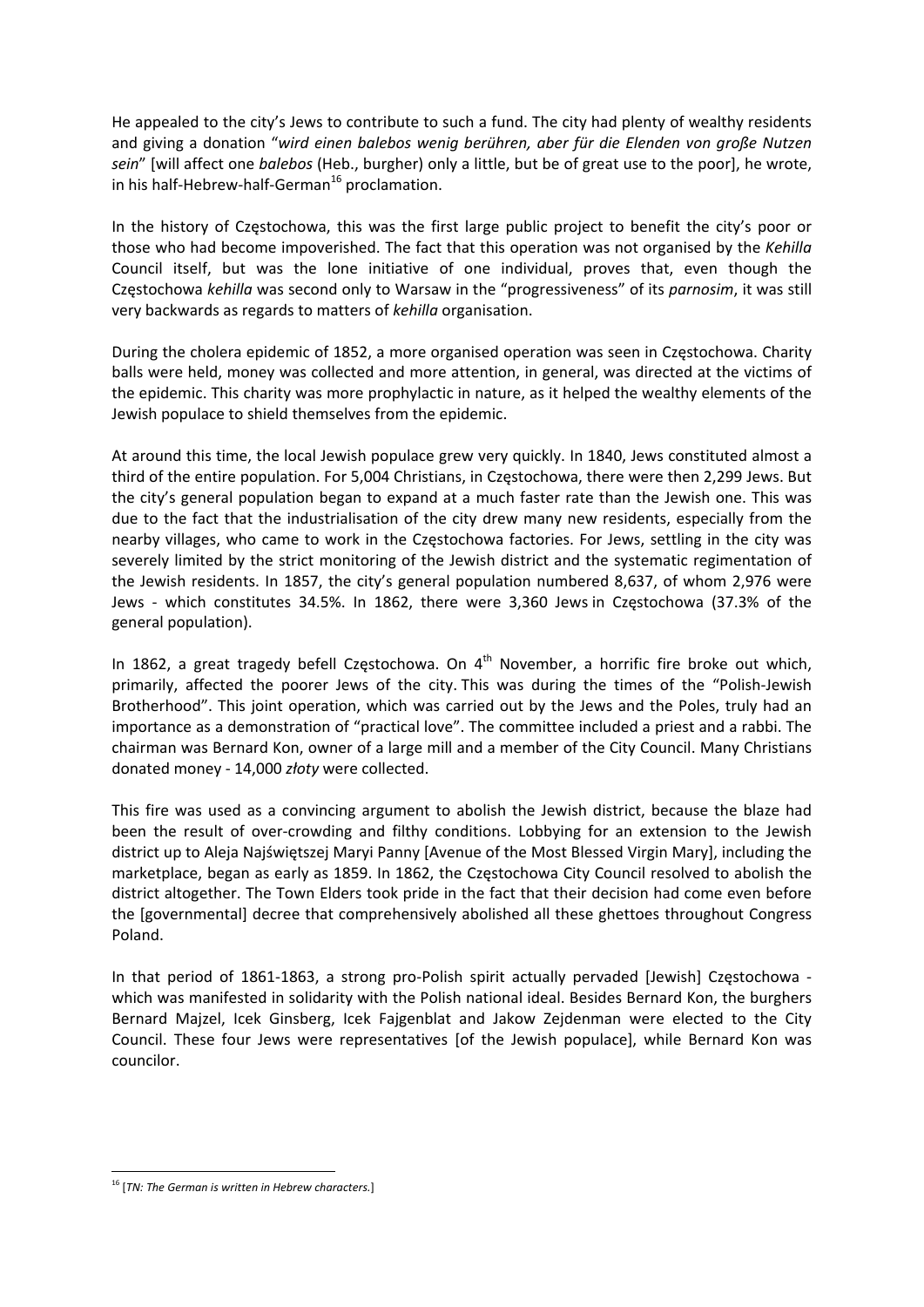Spirits were so high, that the newspaper "*Jutrzenka*" [Morning Star or Aurora] published a letter by one of the Częstochowa Jews against Moses Hess<sup>17</sup>. That same Jew wrote that "the Land of Israel is but a dream" and that "our homeland is Poland". The letter was supposedly written in reply to a Częstochowa Christian, who wanted to know whether the Jews in the city felt themselves as Poles.

The fact itself, that Częstochowa was second only to Warsaw in the great activity it showed in the years before the uprising of 1863, elicited an enthusiastic response in the Polish press.

In 1861‐1863, in Częstochowa, there was a considerable group of Jewish youth who were already culturally Polish and who took an interest in political matters. Their proximity to the Prussian border enabled the local youth to have much easier access to political literature than the youth in Warsaw. It was easier to smuggle, simply due to the fact that people from Częstochowa visited Breslau and Konigsberg much more frequently than those from Warsaw. Thus, Moses Hess' book *Rome and Jerusalem* fell into the hands of a *maskil* in Częstochowa long before arriving in Warsaw.

As a result, Częstochowa also played a major role in the propagation of forbidden works and in the smuggling in of revolutionary literature and later  $-$  already during the uprising  $-$  in smuggling weaponry.

The Polish *émigrés* used Częstochowa as a safe transit‐point for the smuggling of literature. Local Jews, who were experienced in matters of contraband, greatly distinguished themselves in this work. Among the youth were numerous students of schools in Warsaw and of the rabbinical seminary in particular.

They were ardently passionate about the Polish patriotic movement before the uprising ‐ bringing news to their city, writing in the Polish newspapers, sending letters to the weekly newspaper *Jutrzenka* and, later, helping take care of the wounded insurgents and transferring them to Kraków. They were known in the revolutionary circles, so that it is no wonder that, in the secret instructions from the Polish revolutionary committee of 1863, the "strings [connecting] to the Poles of the Mosaic faith in Częstochowa" are mentioned.

In 1862, a patriotic demonstration took place in Częstochowa at which Daniel Neufeld spoke. We shall subsequently have the opportunity to write at length about him. Jewish pupils of the Częstochowa public schools took part in this meeting. Among the active participants in the uprising were several young Częstochowa Jews. Following the uprising of 1863, some Częstochowa Jews were arrested. Szmul Widowski was detained and placed under police custody for a period of two years. One Josef Kon fled abroad. When he returned, he was arrested and placed under police custody ‐ also for two years.

The most prominent of the Jewish patriots was Szymon Dankowicz, upon whose biography it is worthwhile to pause.

Dankowicz was born in Częstochowa in 1841. His mother was a midwife. He completed public school and studied at the district school. In 1859, he travelled to Warsaw and registered as a student at the Academy of Surgical Medicine. When the Academy closed, with the opening of a Polish university (Szkoła Główna) [The Main School], Dankowicz also transferred there in order to study medicine. He was member of the Warsaw youth circle which had set itself the goal to propagate, among the Jewish youth, the ideal of Polish assimilation. In that circle, in November 1860, Dankowicz gave a lecture regarding the Jews, which was brave and new. Dankowicz developed the idea that the Jews

 $^{17}$  [TN: French-Jewish philosopher; founder and proponent of Labour Zionism, viz. building a socialist state for Jews specifically within the *borders of the biblical Land of Israel.*]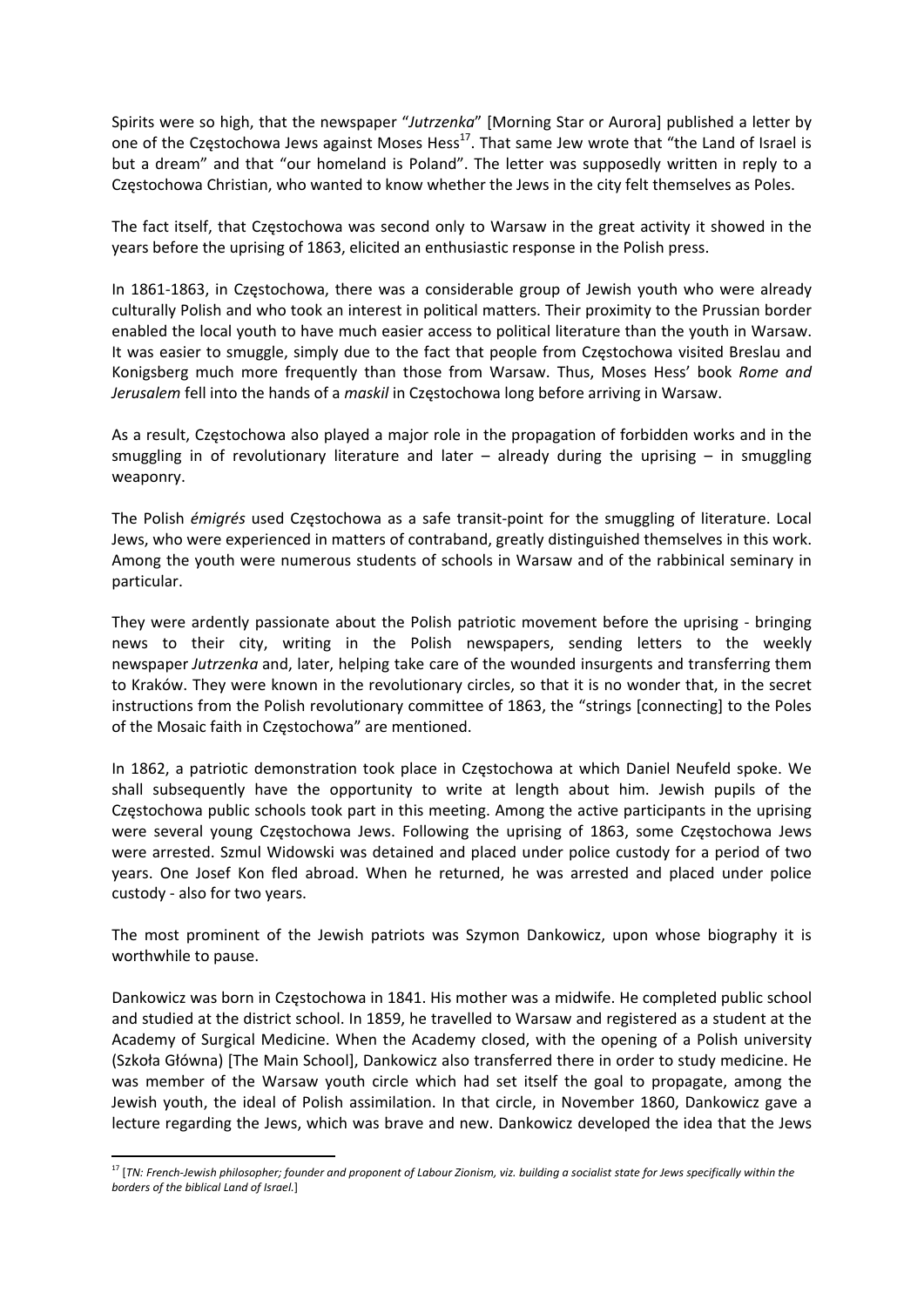had not ceased to be a nation, despite having lost their land. This was doubtlessly the influence of Moshe Hess' *Rome and Jerusalem*, which had just that year been published and which mostly elicited a negative appraisal. In those honey-years<sup>18</sup> of assimilation, coming forth in Warsaw with such a thesis required great courage and independence of thought.

A passionate discussion developed around this lecture. The young Aleksander Krauzhar, who actively participated in this circle, describes Dankowicz's lecture and the discussion in a letter to a friend. What leaks out from it is that not everyone [present there] was opposed to Dankowicz's thesis.

"Opinions were heard", he writes, "that there is no nation without a land and that only the land where they were born should be regarded as a homeland for the Jews. This view was met with a great many supporters."

The very fact that Krauzhar writes that *many* disagreed with Dankowicz's opinion, at a time when it was possible to predict they *all* would oppose it, proves that not everyone at the time saw themselves as "Poles who are adherents to the faith of Moses". It is clear that Dankowicz did not see himself as such. He was the first nationalist Jew amongst the Jewish intelligentsia in Poland at the time. This is even more apparent from the article written in the weekly paper *Jutrzenka* which was published in Warsaw between 1863‐1961, under editorship of Daniel Neufeld. This same Neufeld had already become acquainted with Dankowicz back in Częstochowa. Neufeld invited him to send articles for his journal through the editor's mailbox.

In the *Jutrzenka*, number 12 from 1862, an article appeared by Dankowicz entitled *Sayings and Parables in Rabbinical Literature*, in which he wrote, among other things:

*Parables always present the philosophy of a nation. Therefore, every nation (naród), whether on a high educational level or on the lowest one, gathers its parables, which constitute a memorial. They always preserve them carefully and lovingly.* 

Dankowicz expresses his wish that "our fellow believers should dedicate themselves to gathering all the popular Jewish sayings, traditions and even the unique expressions of Yiddish jargon".

The article aroused dissatisfaction in the most extreme assimilationist circles, but Neufeld shielded Dankowicz and stood by him.

Dankowicz was one of the most dynamic figures amongst the Jewish youth during the uprising. He actively participated in a series of battles and was wounded. Thanks to the assistance of a group of Poles, he was brought, wounded, to Kraków. There, he was healed. In the beginning, he was a Hebrew teacher. In 1867, he was appointed preacher in the "Jewish Synagogue for Friends of Progress" in Kraków. His opening sermon, on 18<sup>th</sup> January 1868, was published, in print, by that synagogue.

Meanwhile, Dankowicz continued his studies and received a doctorate from the University of Kraków. He was appointed a Jewish religion teacher at the local *gimnazja* [secondary schools]. Between 1868 and 1883, he held positions as a progressive rabbi and teacher of religion, all in smaller communities. He could not remain in Kraków due to the persecution of the orthodox. He moved to Bulgaria, becoming the first Chief Rabbi of the nascent state. He left Bulgaria in 1893. Nothing is known regarding as what happened to him or when he died $^{19}$ .

<sup>18</sup> [*TN: As in honeymoon.*]

<sup>&</sup>lt;sup>19</sup> [TN: Alicja Maslak-Maciejewska states in "Progressive Preacher Szymon Dankowicz (1834-1910)" that he died in Vienna in 1910].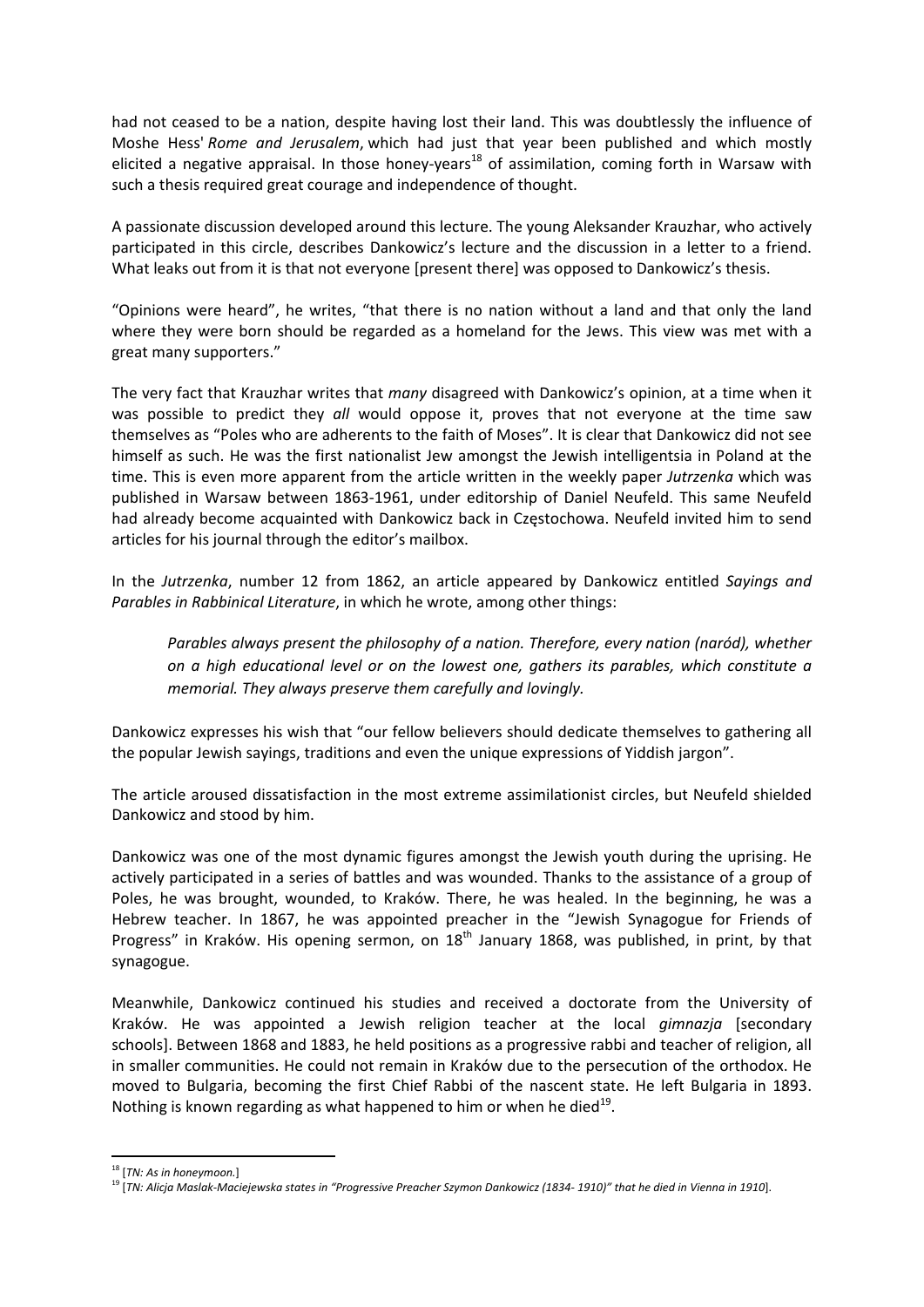The poor young man from Częstochowa found fame as a Hebrew lexicographer. His articles on Hebrew philology and on the influence of Hebrew on Slavic languages were published in the most important periodicals of that time, and he also intended to write a history of the Jews in Poland.

A restless soul, Dankowicz was never able to find a permanent place for himself. His writings have been lost and his name has been forgotten. Many biographers say that he was from Bohemia, as he served there, as Rabbi, for a short period.

The son of the midwife from Częstochowa was, in fact, the first Jewish folklorist in Poland, and a precursor of the nationalistic idea, at a time when the idea of assimilation was intrinsically bound with the concept of general "progress".

## **3. The Cultural History of Jewish Częstochowa**

As mentioned already, Częstochowa, after Warsaw, was the city in Poland in which *Haskala* grew and developed the most out of all Poland's cities. As early as 1814, private Jewish tutors, who came from Germany to teach the children of the wealthy, were found there. The best [Jewish] teachers from the adjacent towns and *shtetls*, like Działoszyn, Praszka and Wieluń, would settle in Częstochowa. One of them, for example, was the *Maskil* from Działoszyn, Szlojme‐Dawid Gutengot, who would give private Hebrew lessons to the children attending Częstochowa's public schools.

The wealthy youth attended the state schools in Piotrków, Kalisz and Warsaw. The rich daughters of Częstochowa were sent to schools in Breslau, Königsberg and Berlin, where there were private boarding schools "*für israelitische Mädchen*" [for Israelite maidens], in which they guarded these "daughters of Zion" and guided them towards "[finding favour and good understanding in the sight of] God and man".<sup>19</sup>

We may ascertain that the cultural language of the educated Jews, at the time, was German. The *Algemeine Zeitung des Judentum* [The General Newspaper of Judaism] had eleven regular subscribers and one special correspondent in Częstochowa. Incidentally, even Warsaw did not always have this [number of subscribers at the time].

When the rabbinical seminary was opened in Warsaw (in 1826), many youths from Częstochowa studied there. Bernard Cymerman, Maurycy Kon and Bernard Landau studied there in 1830. This same Cymerman was later a censor and even a teacher in that seminary. Bernard Landau was a teacher and Maurycy Kon was the owner of a factory and an estate.

After the rebellion of 1863, the number of Częstochowa youths at the rabbinical seminary grew and, by the time that it was closed (in 1863), their number had reached twelve.

Between 1826 and 1840, twenty six young Jews from Częstochowa studied in educational institutions outside their hometown. A few among them studied medicine and later worked in their profession in their hometown, such as Dr Landowski, for example.

In 1841, the *Algemeine Zeitung des Judentum* wrote:

*"In no other Jewish community in Poland is there such an animated tendency to humanism as in Częstochowa. Almost all the townspeople, even those who wear the long garments of*

 <sup>19</sup> [TN: The words in brackets are from the translation to Hebrew in Sefer Częstochowa Vol. I; see Proverbs 3:4.]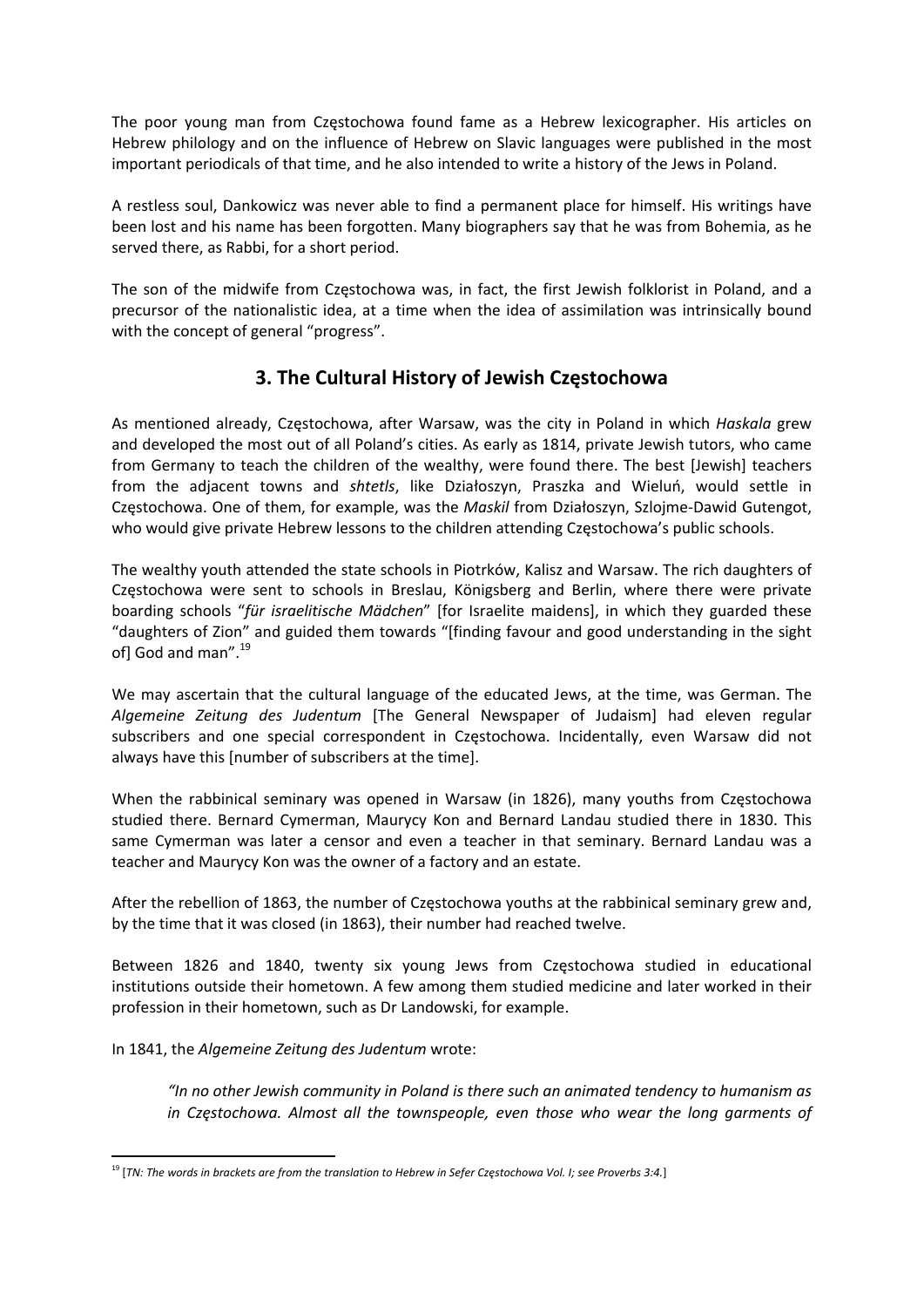*Polish Jews, have a developed sense of the necessity for a better and more modern culture. All celebrate the success of the Haskala movement among the Jews of Germany and in other places. A considerable section of the local Jews also read books in German and Polish and mainly on the subjects of progress, ethics and fine literature. It may be said that religious fanaticism, superstitious beliefs and nonsense have almost disappeared among the upper‐ class Jews."*

In a second letter from Częstochowa, printed in that same German‐Jewish newspaper, it is stated that *Haskala* was even stronger than Chassidism. Of 400 families in Częstochowa, only 25 were Chassidic.

Częstochowa, it said in the same article, was the first of all the Jewish communities in Poland which, due to its connections with Silesia in the areas of commerce and industry, also came into contact with matters of enlightenment and culture. Partly, this came from the German language, the European clothing and feeling of cleanliness, order and organisation, which the local Jews had learnt from the "moralistic revolution" in Poland, viz. before the uprising. From 1863, educational activity was carried out more in Polish than in German. In 1860, the Częstochowa Jews could take pride in a hundred Jewish youths who were studying in public schools, *gimnazja*, and the Warsaw rabbinical seminary. That year, nine Częstochowa Jews completed university.

Very early on, the local *kehilla* began making efforts towards its own primary school for Jewish children.

This action was connected to the names of two Jews, who occupy the first place in the history of *Haskala* in Częstochowa. These were the already aforementioned Jakow Bursztyński and Daniel Neufeld.

Bursztyński, or Bursztyn, was born in 1790 in Zagórów (Koniń district). He was a private Hebrew teacher and was later appointed as a sworn translator of Yiddish and Hebrew by the Kalisz *województwo* [Province]. He later settled in Praszka as a tutor. When the Częstochowa City Council deported the two Jewish private teachers, Guttenberg and Imier, because they had no right of residence there, the local *kehilla* invited Bursztyński to become its secretary. Besides this, he was also employed as teacher and preacher at the city synagogue.

Thanks to the intervention of the head of the *Kehilla*, Herc Kon, Bursztyński was allowed to live in Częstochowa for three years (1828‐1831), but he was not allowed to bring his family.

Bursztyński knew Polish very well, which was a rarity among Jews at the time because, as mentioned above, until 1860, the language of the cultured Jews was predominately German. It is therefore no wonder that the Jewish populace required his services. He wrote court applications, business letters and was even appointed as interpreter for the Częstochowa Justice of the Peace. His two sons were then in the Kalisz *gymnazjum* and later studied medicine in Germany.

Thus, Bursztyński became a "private lawyer", meaning that he wrote all manner of petitions and letters. This matter displeased the local Polish lawyers and they reported him to the municipal authorities. The Town Hall forbade him from occupying himself with writing such letters. Bursztyński, however, did not lose himself and he addressed the mayor in a memorandum proving the legality of his activities. Meanwhile, the rebellion of 1830-1831 broke out and the conflict subsided.

At the end of 1831, the persecutions against him resumed and his opponents also used the legal argument that, considering the three years during which he was allowed to live in Częstochowa had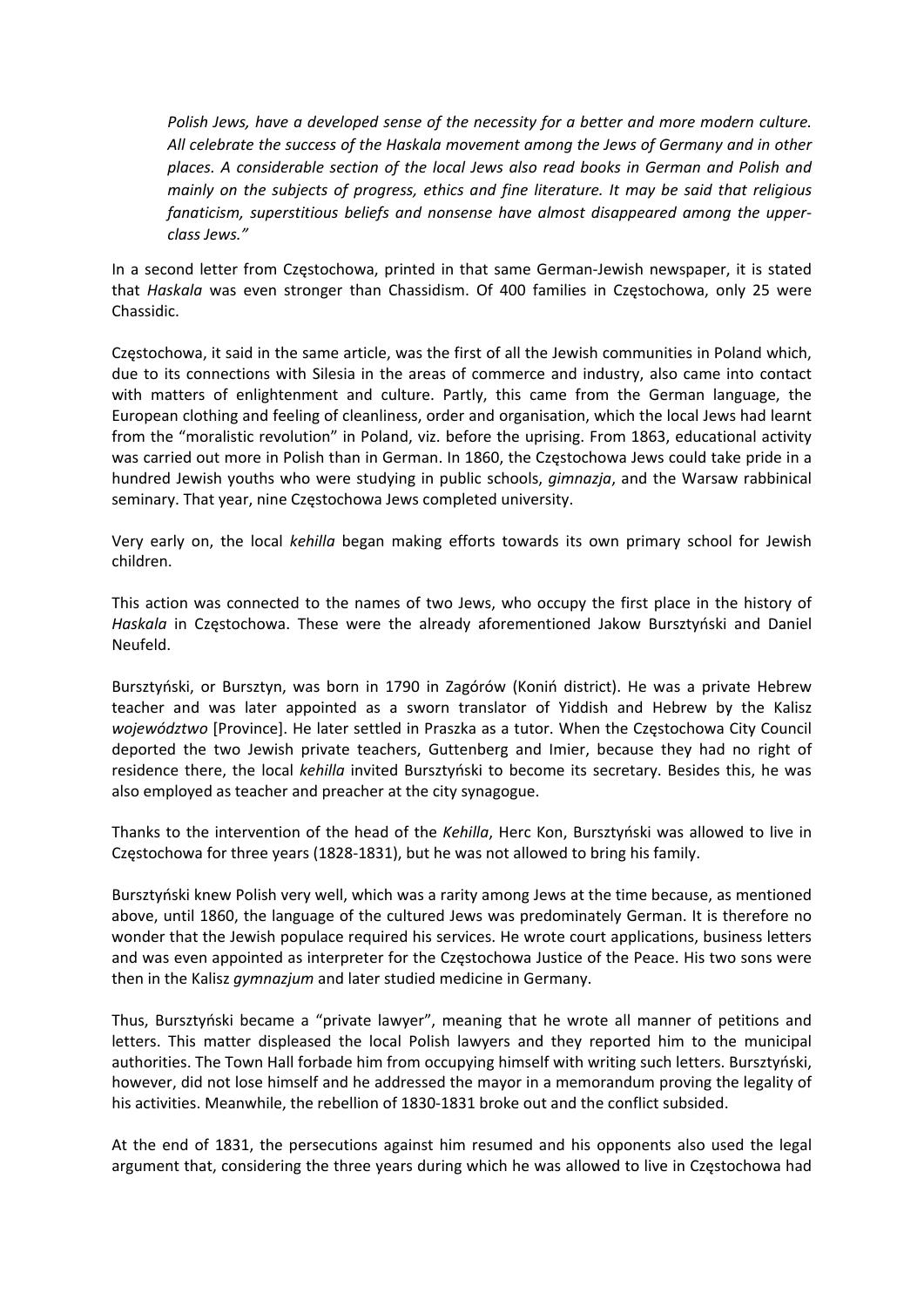elapsed, he had to leave the city anyway and it no longer mattered whether his work as a "private lawyer" was legal or not. The municipality demanded that he leave the city within five days. The *Kehilla* supported him, but he himself probably felt that there was no legal basis for him to remain in the city, because he was an "alien". He was therefore forced to wage a war all by himself, which he won, because the *województwo* [Province] authorities allowed him to stay in Częstochowa, but only on the condition that he lived inside the Jewish district. After lengthy legal processes, he finally remained in town, where he died in 1852, falling victim to the cholera epidemic.

Over the course of the years, during which he lived in Częstochowa, Bursztyński achieved a great deal in propagating secular education amongst Jews. As mentioned above, he was also the Częstochowa correspondent for the *Algemeine Zeitung des Judentum*. His letters [to the paper] are an important source for research into Częstochowa's Jewish history.

Bursztyński had become convinced that the education problem of the local Jews could not be solved with private tutoring. He wrote that the rich usually had good teachers and *melamdim* for their children. As they were able to pay, they chose and sent for the best pedagogues for themselves. The poor, on the other hand, were forced to resort to the lowliest of *melamdim* and to send their children to filthy, cramped *cheders*. Bursztyński, therefore, held that a city, like Częstochowa, needed to have a public primary school for the less privileged strata. He submitted a detailed project to this effect. The school was to have three classes with three teachers and, in addition, a headmaster. He also declared his willingness to teach religion and morals [there], without compensation. School maintenance would be covered by the tuition fees. To also endow the schools with public prestige, a Parents Council was to be chosen, at the head of which would be the [city's] Rabbi. With that, he hoped to win over the religious circles. The Orthodox, needless to say, fought against Bursztyński's project. But, for that same reason, the *Maskilim*, headed by the leader of the *Kehilla*, Herc Kon, supported his plan. It was put forward several times at the municipal synagogue and the study‐hall. Signatures of burghers were collected and a petition was handed over to the authorities. This was in 1840. The Polish municipal administration received this proposal very warmly. Bursztyński, himself, wrote in a letter that the new mayor, Pazerski, was very amiably disposed towards the plan and had recommended it to the higher State agencies. Bursztyński and his governmental endorsers apparently did not know that the Russian "powers that be" were opposed to Polish[‐language] schools for Jewish children. They were waiting until the general regulation concerning primary schools for Jews in Russia was ready. [Ivan] Paskevich, the *Namiestnik* [Viceroy] of Poland, meanwhile stopped the issuing of licenses for such schools.

Bursztyński was so sure of gaining permission, that he brought his disciple Daniel Neufeld over to Częstochowa from Praszka [to serve as a teacher at the school]. In the meantime, Neufeld engaged in giving private lessons.

Bursztyński was also a writer. Besides Polish and Hebrew, he also knew German and Yiddish very well. A work of his in Polish, written in 1820, has remained in manuscript form. It is a treatise on blood‐libels. This is the only work that has been preserved. Many other writings of his were lost. In those years when, in Poland, there were no Jewish periodicals in Polish or Yiddish, it was difficult for a person like Bursztyński to gain [publication of his] words.

As a promoter of education, as *kehilla* secretary, private teacher, hedge-lawyer [and] organiser of charity in Częstochowa, Bursztyński rightly earned for himself the title of the first pioneer in the realm of [secular] Jewish education and upbringing in Częstochowa.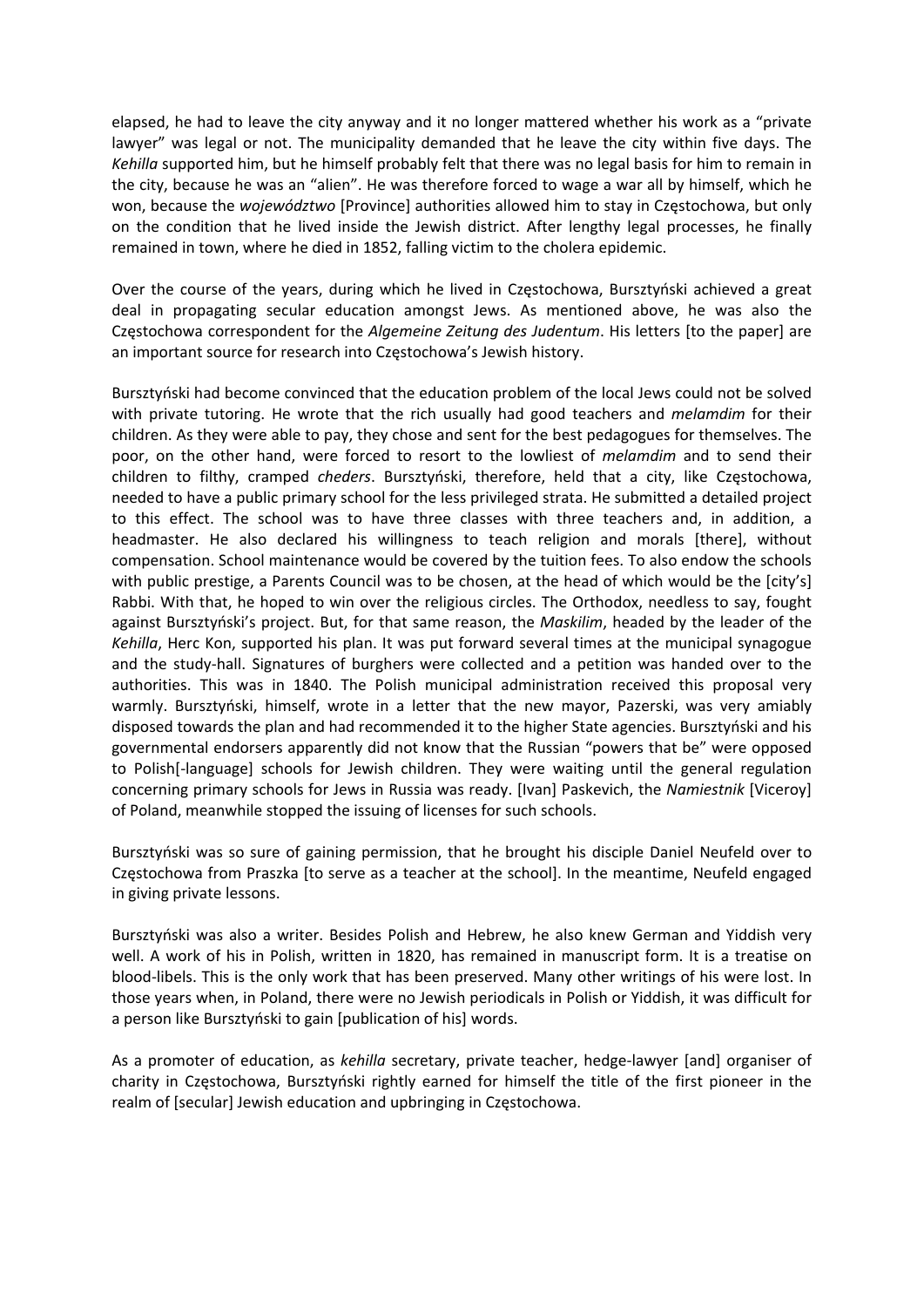The second education activist in Częstochowa was the renowned editor of the Warsaw Jewish Polish-language weekly, Jutrzenka, which appeared [only] in the years 1861-1863. This was Daniel-Josef Neufeld.

Neufeld was born in Praszka in 1814. In 1827, he attended the district school at Wieluń, which was run by priests. At the time, there were very few Jewish students in Polish schools, especially in the provinces. Neufeld wished to study medicine, but family matters and the revolt of 1831 disrupted his plans. He settled in Działoszyn and became a tutor. He was later married in Praszk, and [it is] from there that Bursztyński brought him to Częstochowa. While Bursztyński was working on organising a school, Neufeld occupied himself with giving private Hebrew and Polish lessons. Thanks to these lessons, he became acquainted with the *elite* of the Jewish community and also with Polish society. He was strongly acclaimed in both circles. The Jews had a great deference for him because, despite his being a *Maskil*, he was a religious Jew and a great Torah scholar to boot. The Poles, furthermore, respected him due to the fact that he was not only a Polish sympathiser, but knew the Polish language and literature very well.

From Częstochowa, Neufeld sent articles and letters to the *Algemeine Zeitung des Judentums*. These were his first literary fruits.

Once Bursztyński's plans for a Jewish primary school fell through, Neufeld tried his own luck at receiving a permit to open a private school. In 1843, he turned to the Curator of Education in Warsaw requesting permission to open a private primary school for Jewish children. But they refused him. At that point, several prominent Częstochowa townspeople turned directly to [St] Petersburg, to the Minister of Education [Count Sergei] Uvarov, to the effect that Neufeld be allowed to [legally] engage in pedagogy. After long deliberations, they managed to secure a permit for Neufeld for a school ‐ only not in Częstochowa, but in Praszka. This was in 1847. According to the juridical interpretation [of the matter], considering that Neufeld was not a citizen of Częstochowa, but of Praszka, he could therefore engage in pedagogy in his "own" town, but not in any "foreign" ones.

Praszka, however, was far too small to be able to maintain its own Jewish private school. In Częstochowa, Neufeld had already gained a reputation. This city, with its *Maskilim*, strongly appealed to him. He therefore did not give up the hope that, at some point, he would finally be able become a teacher and an instructor for Częstochowa Jews.

On 23<sup>rd</sup> September 1850, Neufeld turned to the Curator of Education with a plea to be allowed to sit for an examination to be granted a teacher's certificate, due to the fact that the curriculum at the district school, which he had completed, was equivalent to the curriculum of the general studies at the rabbinical seminary. In this manner, Neufeld wished, first of all, to be legally qualified as a teacher, which would automatically make it easier for him to later obtain a permit for a school.

Two months later, he received a reply from the Curator of Education to the effect that he would not be allowed to sit for such an examination.

The Curator explained:

*"A teacher's title requires an examination according to the full curriculum of a gymnazjum or of the rabbinical seminary. Considering that the private school, which Neufeld has completed, stands in the level of a powiat* [district] *school, I therefore cannot approve that his request be accepted."*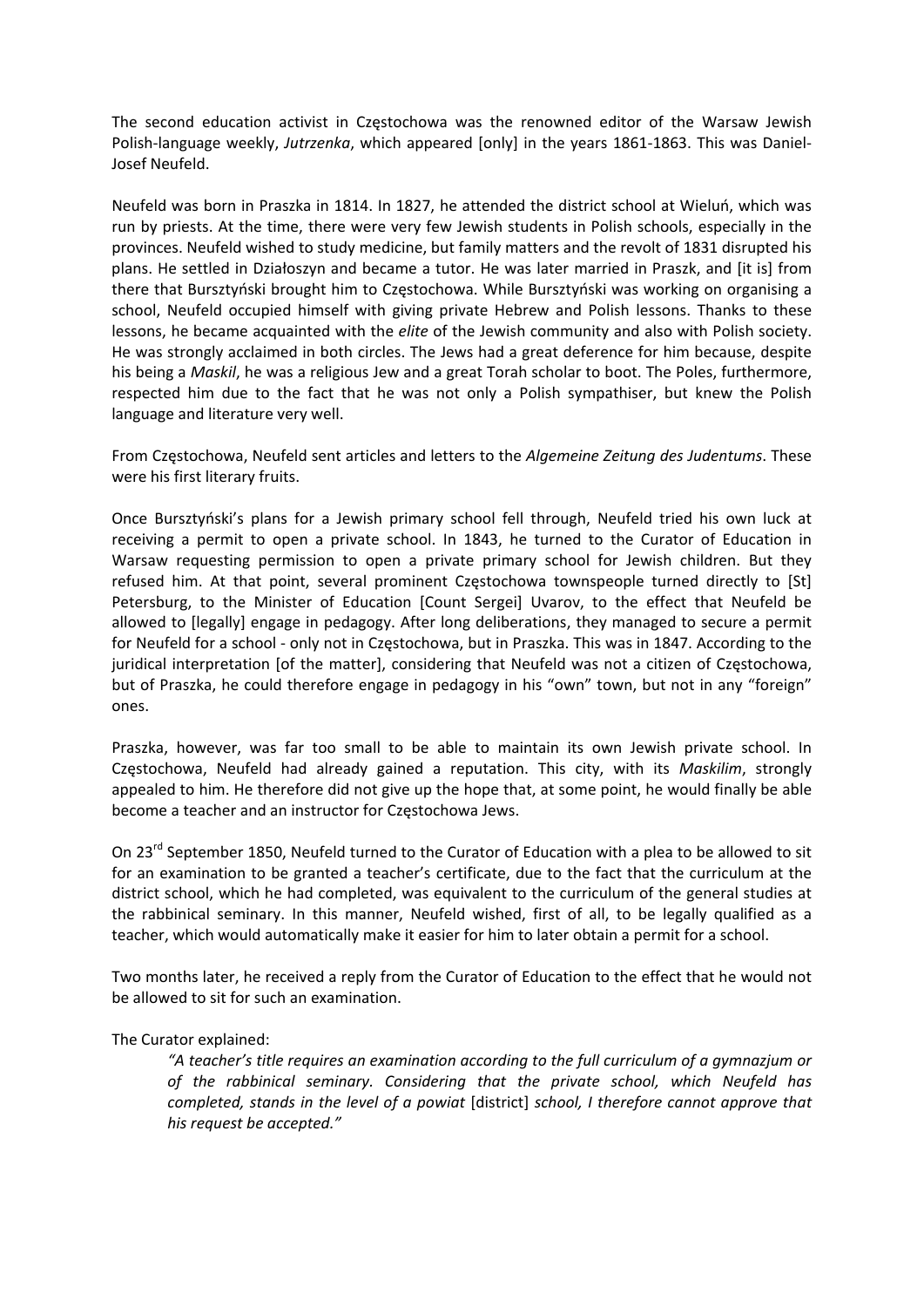Neufeld, however, did not despair. In April 1851, he writes a detailed memorandum on his pedagogical activities in general, requesting, based foremost on his practical experience, permission to open a private school in Częstochowa. "The school in Praszka" this time Neufeld is applied for not to the Curator of Education in Warsaw, but to the director of the district *gymnazjum* in Piotrków, "I have been forced to close down", He had been left with three pupils in total and they, too, would be leaving the school within the coming week. Neufeld calls attention to the fact that the Częstochowa Jews want him in the city as a teacher.

#### Neufeld writes:

*"The Jews in Częstochowa are happily free from any nonsense [viz. religious superstitions], so that they have invited me to open, in their city, a private school for their children."* 

This time, Neufeld was luckier. It is more than certain that he had been given this permit thanks to people on the side who had better connections in Piotrków than in Warsaw. In July 1851, the longed-for permit arrived. Neufeld opened the school on ul. Garncarska 23. This was an exemplary school - one of the best in the provinces. This school also had boarding accommodation, as children had also begun to be sent there from other towns and *shtetls*. His Hebrew teacher was Josef Szajnhak ‐ a *Maskil* and the author of an array of works on natural science.

Neufeld wished to broaden the school's curriculum so that, after finishing his school, graduates should be able to be admitted to a *gymnazjum*. In February 1852, he requested permission to teach French, History and Geography. The Curator of Education immediately realised what Neufeld's intentions were and ‐ needless to say ‐ he did not issue him a permit.

Neufeld's school existed to May 1860. Over the course of these ten years, the school produced a generation that later occupied an important place in Częstochowa's Jewish life. From the biographies of Jewish merchants and doctors in Łódź, Wloclawek and Płock, we learn that many of them attended Neufeld's school in Częstochowa. It is difficult to say whether he himself was a good pedagogue [or not]. But he had good pupils. There was a time when the school had a hundred pupils, a quarter of whom were from other localities. The out-of-towners were mostly from well-todo homes, as it cost no small sum of money to maintain them at Neufeld's boarding school.

Neufeld was by no means a practical man. As a result, he did not view his school - or even the boarding accommodation - as a business. He, therefore, could not develop his educational institution to match the model which the German Jews had set in Breslau and Königsberg, and where there were numerous Częstochowa children. It is, therefore, no wonder that this school, lacking a good administration, over the course of time, began to lose money. As a consequence, Neufeld was forced to close it down. Meanwhile, the famous publisher Orgelbrand invited him to Warsaw to become editor of the Jewish section of the great Polish encyclopaedia [*Encyklopedia Powszechna* (Universal Encyclopaedia)] that was [then] beginning to be published.

At the end of May 1860, Neufeld turned to the Curator of Education with the request that he be permitted to relocate his school to Warsaw. However, he himself withdrew his petition two months later.

The rest of Neufeld's biography has no bearing on the history of the Jews in Częstochowa. The only thing worth mentioning is that he participated in the events of 1861-1863, for which he was sent to Siberia. He returned from there sick and broken. For some time, he had a book business in Piotrków. He died in Warsaw in September 1874.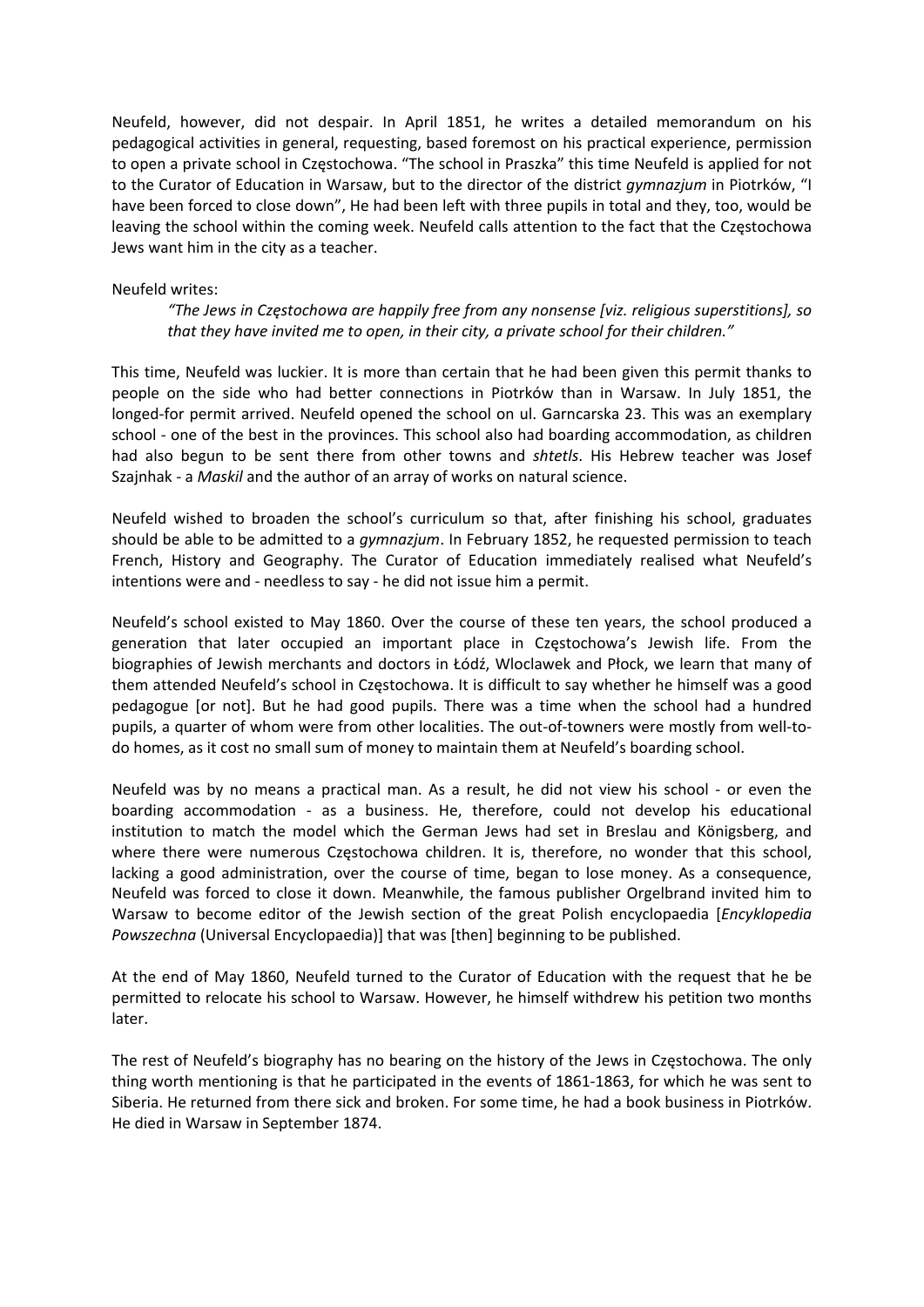He never severed his ties with Częstochowa. His family remained living there. His daughter married the book dealer Leopold Kon, who later became a successful manufacturer in Częstochowa.

His two sons were doctors. Some members of his brother's family converted to Christianity. The renowned Polish translator Bronisława Neufeld was his brother's daughter.

But he left many pupils back in Częstochowa, among whom were several who later participated in the Polish‐Jewish press. One of them ‐ Branicki ‐ wrote for *Jutrzenka*, which Neufeld had edited. Generally speaking, Neufeld printed relatively many more letters from Częstochowa than from other cities.

Another writer was Szymon Bergman (the father of the Częstochowa banker, Adam Bergman). He wrote in Hebrew and Polish. Neufeld's most beloved pupil was Mojsze Majmon (1812‐1874). He was the son of the Rabbi of Działoszyn. Majmon completed the rabbinical seminary [and] contributed to the *Jutrzenka* and *Izraelita* [periodicals]. He died in Częstochowa in the same year as his teacher Neufeld, whose elder he was by two years.

As soon as Neufeld's school had been liquidated, a new "Enlightened" pedagogue tried his luck in Częstochowa. The city could no longer do without a school for Jewish children. True, the extremely religious Jews disapproved of this school, but the city had too large a following for secular education that such an institution be undercut by denunciations or simple intrigues.

A Jewish private teacher had lived since 1856 in Częstochowa ‐ Neufeld's *landsmann*. His name was Chaim‐Mojsze, or Moryc [Maurycy, below] Zys. In 1858, Zys petitioned the Curator of Education for a license to open a [private] school. It took the scholastic authorities two years to decide to approve his request. They apparently thought that one school for Neufeld was enough for a city like Częstochowa. The *Kehilla* leadership did not wish to disrupt Neufeld's school, so they refused to back Zys' request. It was only when Neufeld closed down his school that the *Kehilla*, which was mostly made up of "Enlightened" councillors, deemed it important that Zys should be granted a license. On 16th August 1860, the Częstochowa "*Dozór Bóżniczy*" [Synagogue Supervision, viz. *kehilla*] officially attested that Maurycy Zys was "a good and God-fearing teacher" and that it would, therefore, be a good thing should he be permitted to open a primary school for Jewish children. The *Kehilla* thereby requested to be made exempt from paying the school tax which was, in effect, to benefit of the local Christian schools. Even though these schools were open to Jewish children, few parents sent their children there. The tax [the *Kehilla* paid] reached 700 roubles a year. The *Kehilla* worked out that were this sum to put at the disposal of a Jewish school, at least 150 children from poor homes would be able to study free of charge, thus removing children from the *cheders*. Meanwhile, Zys was granted a license to open the school but, with this, the matter was far from being settled.

In January 1861, Muchanow, the Curator of Education, inquired as to how much the Jewish community paid for the maintenance of the Catholic primary school. He also wanted to know "from what sources it would be possible to cover the Catholic school's deficit, were the government to grant the *Kehilla's* request."

It became clear that the concession which Zys had been given had nothing to do with the plan of the school which the *Kehilla* intended to create. The *Kehilla* had wished Neufeld to be the school's headmaster and, when Neufeld departed for Warsaw, it was decided that Maurycy Zys would become the headmaster. This was in accordance with the plan which Bursztyński had had in 1841, i.e. not a private school, but a public one, maintained by the *Kehilla* with the aid of the school-tax, with which the Catholic school had hitherto been maintained.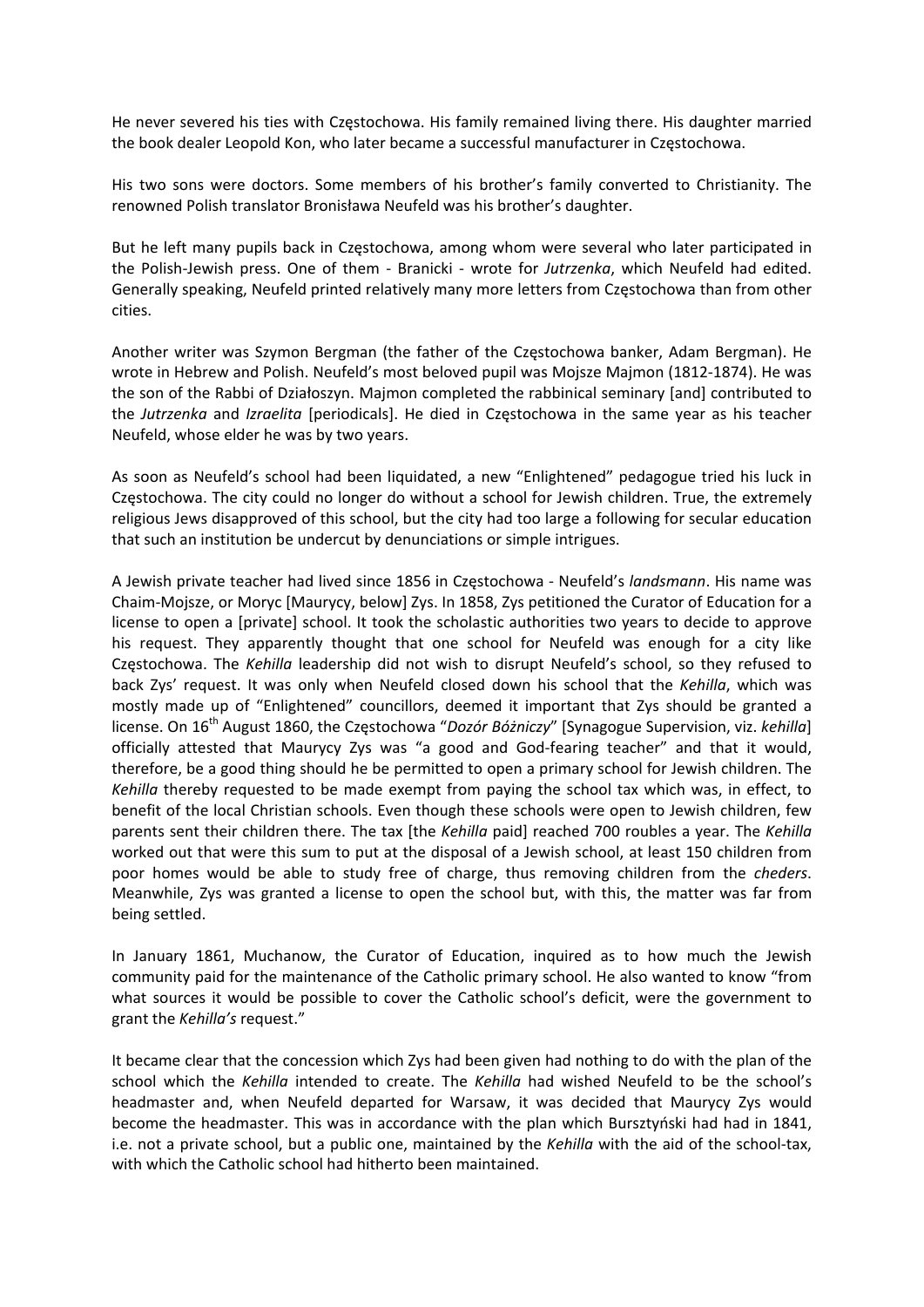The Catholic school feared that it would lose part of its income. The government was not interested in covering the loss of 700 roubles, to the school's income, from its own budget. Muchanow did not wish the Jews to have a Polish school at all. The uprising, meanwhile, had pushed aside matters such as education and schools. They dragged the matter out for so long, until a law was issued that the language of instruction in school was to be exclusively Russian. Thus, the plan for a school was only first realised in 1867, this time in Russian. Zys, meanwhile, went off to Łódź, where he became headmaster of the primary school that the local *kehilla* had opened. But, besides the Russian authorities, Polish society in Częstochowa was also opposed to a separate Jewish school. In 1862, thanks to [Marquis Aleksander] Wielopolski's<sup>20</sup> scholastic policy, general five-grade county schools were opened, at which everyone was permitted to attend. Forty-seven Jewish pupils immediately enrolled in the Częstochowa school. In this manner, the matter of a separate school for Jewish children was rendered no longer relevant. The religious Jews took no interest at all in this whole school question. They continued sending their children to the *cheders*. The very, assimilated strata, on the other hand, did not even wish to hear of a separate school for Jewish children. For them, the question of education was solved individually ‐ according to their [personal] convictions and income.

## **4. The Jews in Częstochowa in the Years 1863‐1914**

Immediately following the uprising of 1863, when Poland entered the period of "organic work", which aimed to exchange the ideology of national freedom for a programme of economic independence, Częstochowa began to play a great role as an industrial and commercial centre. In certain aspects, Częstochowa even matched Łódź. Łódź, however, presented better opportunities, so that many Jewish industrial pioneers moved there. Thus, for example, the great cotton merchant in Łódź, Ludwig Kon, who played a huge role in the Łódź industry in 1861‐1870, was a Częstochowa Jew.

There is no accurate statistical data on Częstochowa's Jewish population. The only thing we know is that, in 1897, the city numbered 43,863 souls, of whom 11,764 were Jewish. This means that the Jews made up 29.5% of the general population. Since 1857, the general population had expanded five times over - while the Jewish population had grown by almost a multiple of six. Nevertheless, the Jewish part, within the general population, had decreased. In 1857, the Jews made up 34.5% of the general population, but in 1897 it was only 29.7%.

In 1862, the Jewish districts were abolished. This came as a result of Wielopolski's act of Jewish emancipation. As mentioned above, Częstochowa had always taken pride in the fact that the local municipality had approved a resolution to abolish the Jewish ghetto two years before this act was proclaimed. Abolishing the district not only meant that Jews could live throughout the whole city, but that they could also settle undisturbed in Częstochowa. In fact, many Jews from the surrounding towns and *shtetls* began to swarm there. A curious migration ensued. Many of the first pioneers of industry and commerce, who had gone through "pox and measles $^{21}$ " in Częstochowa, wandered over to Warsaw and Łódź, where they hoped to better invest their capital and practical experience. Jews with little or no capital began streaming to Częstochowa from the poorer towns and *shtetls*, and began building up new industries and trades. In this manner, they contributed to the city's economic growth.

  $^{20}$  [TN: Polish nobleman who in 1862 was appointed head of Poland's Civil Administration within the Russian Empire under Tsar Alexander *II.*]

 $^{21}$  [TN: Due to these two diseases being once considered incurable, and which all children needed to pass in order to reach adulthood, the expression "to go through pox and measles" was used to denote that all possible efforts had been made.]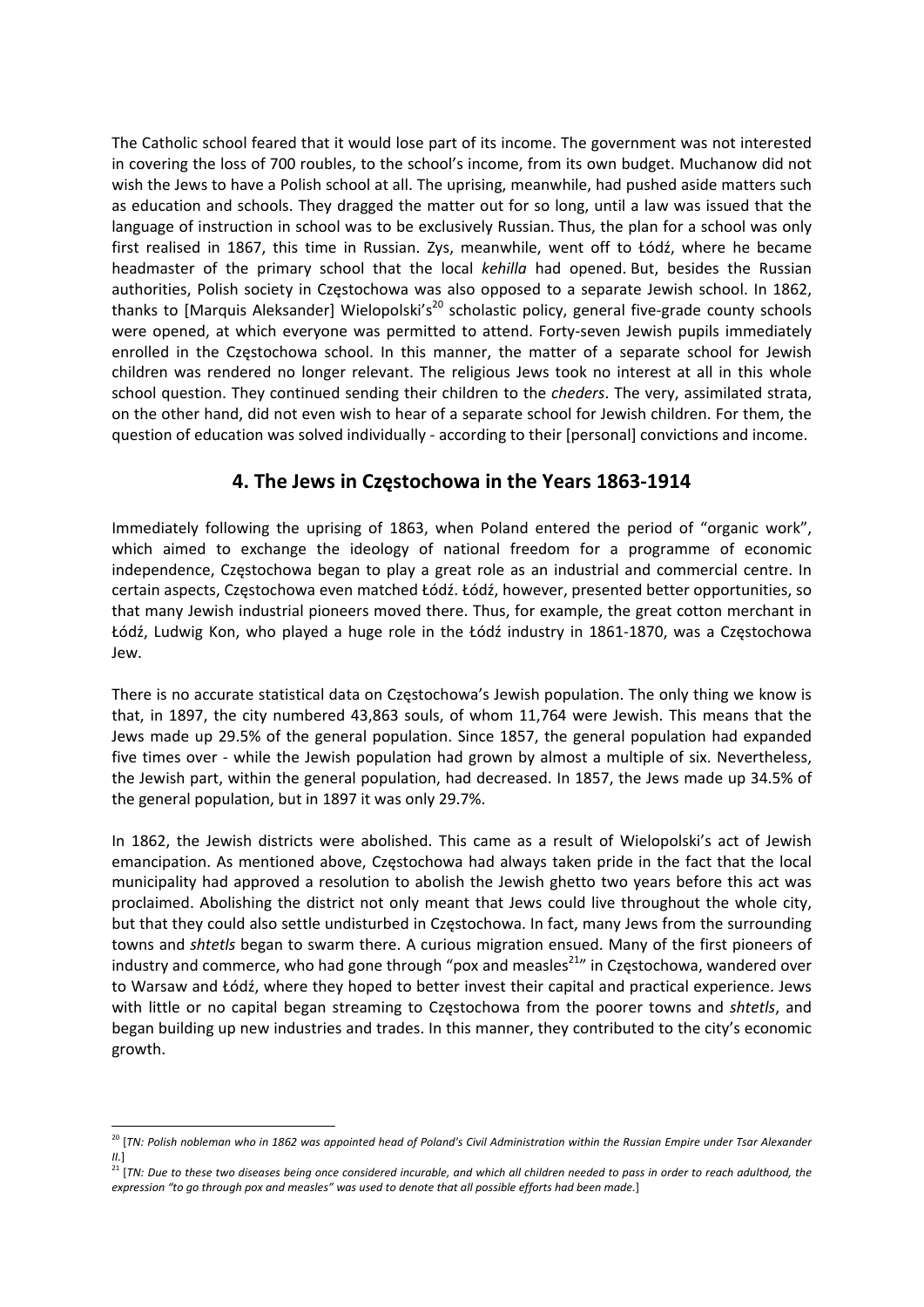In 1897, Szmul‐Rafael Landau, the founder of "Proletariat Zionism", visited Częstochowa and wrote an interesting report about it. By his estimate, there was a population of 45,000 in the city, of whom 15,000 were Jewish. Landau wrote that most Jews lived from commerce. The frequent throngs of pilgrims, who came to visit the "Holy Mary", gave life to the commerce.

In Częstochowa, he visited the *kloyz* [house of prayer or study‐hall] and the two Jewish lodging houses. He writes:

*"An actual Jewish middle class is completely lacking here – barely 400 people pay kehilla taxes. Ahead of a few rich Jewish manufacturers stands a great proletarian mass, which feels truly glad when it can find 'a stable income' for itself in these factories."*

He goes on to recount that he only visited one factory, whose owner truly strove to employ only Jewish workers. This was a factory making needles and sticks for umbrellas. Of the 220 workers, over 100 were Jews ‐ men as well as women. The men earned between four and five roubles a week for an eleven and half hour workday. The girls [earned] from one rouble and eighty kopeks to two and a half roubles a week. The very skilled even earned three roubles a week. He saw several Jews among the workers, many of whom were former tavern‐keepers. The girls were mostly employed in sorting and packaging. The work was divided thus, that the Jews performed the manual labour, while the Christians worked with the steam[‐powered] machines.

Besides this, Jews were [also] employed in paper, celluloid, linen [and] jute factories. Landau recounts:

*"One factory owner showed me to a room in which 83 girls were pressing coloured paper, but there was not even one Jewess among them. It is also curious that this same man distinguishes himself precisely as a Jewish philanthropist and shows an interest in the training of Jews, such as in farming and craftsmanship."*

In 1902, Khorosh, a Russian-Jewish economist, researched the financial situation of the Jews in Częstochowa. He determined that the Jews in Częstochowa had developed a lively and widespread production of playthings. The city was called "the Jewish Nürnberg" because, just as Nürnberg had acquired a reputation with its production of toys, so had Częstochowa which, already during the 1860's, had begun to manufacture "*zabawkes<sup>22</sup>*" [toys] for children.

Khorosh tells us that one Reb Szaja is considered the pioneer of this industry in Częstochowa. He was a lathe‐turner by trade. At first, this religious Jew began manufacturing very artistically‐worked souvenir medallions bearing the image of the "Holy Częstochowa Mother". These medallions were so popular that, over time, they became collectors' items on the part of different collectors. The demand on the part of the pilgrims to Częstochowa for these souvenir medallions became so great, that this gave the push forward to go over to more factory-scale forms of production. Jews – even the very religious ones ‐ began manufacturing Catholic objects, which the crowd purchased willingly. The Catholic Church, however, could not tolerate this. An array of prohibitions was issued and the pious visitors to Częstochowa were warned not to buy these products. Śląsk craftsmen began filling the city with their products. Some of them were simply smuggled in and the Russian customs house was forced to vigorously combat this industrial invasion.

 <sup>22</sup> [*TN: From the Polish "zabawka," or toy.*]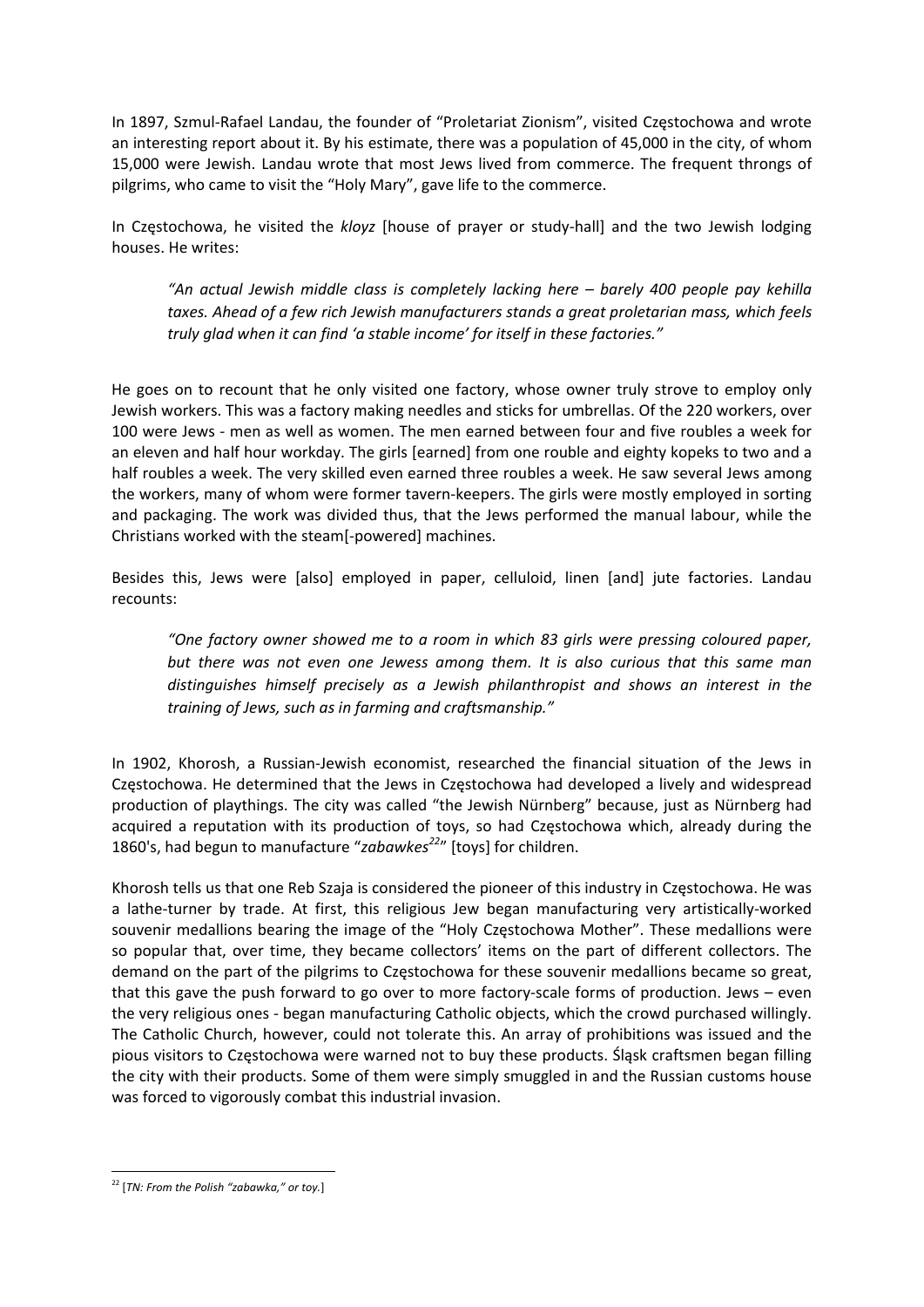Even though the priests marvelled at "the glorious woodcarvings" by the Jewish craftsmen, and more than one connoisseur prided himself on his collection of these "devotional objects", the Jews were forced to cease production.

As this same decree did not apply to the sale of Catholic icons and carvings, the commerce still remained in Jewish hands. In this manner, the Jews went over to making, first, wooden toys and, later, metal ones and others. In the 1880s and 1890s, many young Jewish men from Częstochowa travelled to Nürnberg, where they learned the trade of making inexpensive toys. Upon returning home, they began producing toys for children on a modest scale.

According to Khorosh's estimate, the production of toys, at the end of the  $19<sup>th</sup>$  century, reached approximately 150,000 roubles a year. According to the later reports, in 1908, this production already reached over two million roubles a year. When we take into account that Częstochowa produced cheap items, this sum is very large.

In 1900, Częstochowa had fifteen factories making children's toys. These factories employed 300 labourers. Four fifths of them were Jews. The owners of these factories were all Jewish. Many Jews worked from home, meaning that they worked for a contractor, who would provide the raw materials and the Jews were paid by the piece. But, in the majority of cases, these contractors were the agents of small contractors. As they did not yet have any machines, especially the smaller manufacturers, this was obviously manual labour. Men were seldom eager for such work. It is therefore understandable that girls made up a full sixty percent of these workers. Their wages were between eighty kopeks and two roubles and fifty kopeks a week.

In the factories, people were usually paid by the piece. A normal workday then meant between twelve and fourteen hours a day.

The Częstochowa members of the Polish Socialist Party (PPS) took an interest in the situation of the Jewish workers. Their correspondents for the *Robotnik* [The Worker] and *Przedswit* [The Harbinger] (published in London) present a clear reflection of the situation in this industry. To what extent efforts were made to organise the workers on the part of this party is, sadly, unknown.

If, in the field of the toy industry, the Częstochowa Jews were pioneers in Poland, they were also very active in other areas. The manufacture of paper, wallpaper, buttons, soap, candles, matches, the five large frame factories - all this was a Jewish achievement. At the end of the  $19<sup>th</sup>$  century and beginning of the  $20<sup>th</sup>$ , the great mineral industry developed, which emerged thanks to the exploitation of the richness of the natural resources around Częstochowa. Large lime and brick factories are built, [and] later iron foundries, [and] metallurgy and textile industries. Large capitalist enterprises arose and, as a consequence of this, a solid strata of a well-established Jewish bourgeoisie. Great commerce developed surrounding this industry - shipping offices, commission brokerages and various intermediary agencies. The role of Częstochowa, as a transit‐point between Russia and abroad, significantly raised the financial importance of this city.

A side‐effect of the growth of the role of the Jews in Częstochowa's financial life was a strong developing antisemitism. The trend towards Polonising commerce was very apparent precisely in Częstochowa, much earlier than in other cities. Already, at the end of the  $19<sup>th</sup>$  century, there was agitation, during the procession of the pious pilgrims, to the effect that the visitors to Jasna Góra should not, Heaven forbid, buy from Jews, but [that it would be] better to support the Polish‐Catholic merchant and shopkeeper. Also, amongst Polish labourers, a strong antisemitic sentiment began to be felt. A volcanic eruption of these feelings was the pogrom that took place in Częstochowa in August 1902. Various strata of the Polish populace participated in this pogrom. The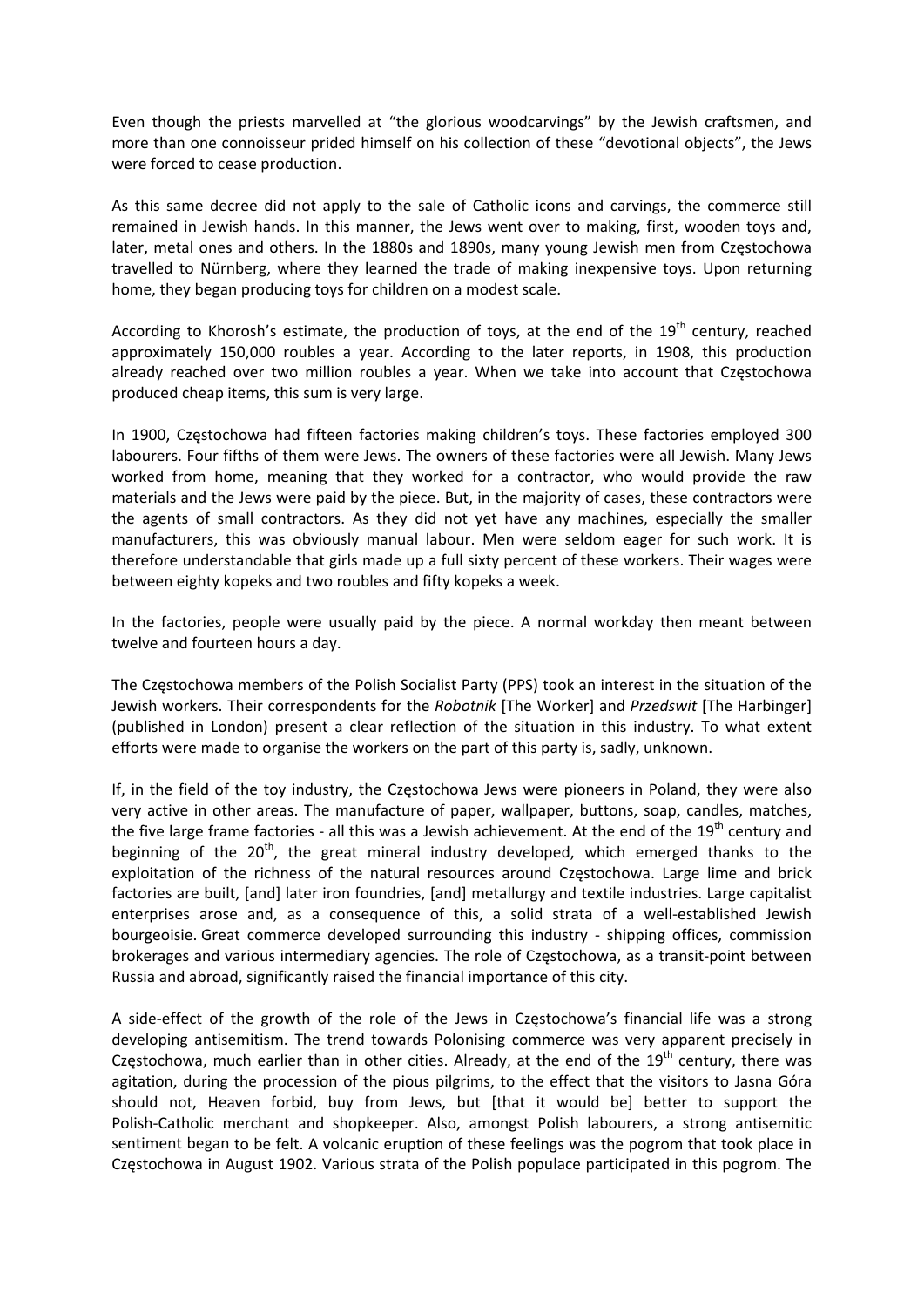victims of the pogrom were actually mostly the poor ‐ 120 shops were looted during the course of one hour. The Jews put up a resistance. Those who distinguished themselves, in particular, were the butchers, who defended ul. Targowa in such a manner that the pogrom bypassed it. They were forced to call in the military. Two people were killed and many were injured, among whom were also several Jews.

The Polish Socialist Party, which regarded Częstochowa as one of its strongest bastions, issued a proclamation denouncing the pogrom.

This pogrom upset Jewish‐Polish communal relations. The effects of these events immediately began to be felt in Jewish life. It can be said that, since that event, the Częstochowa Jewish bourgeoisie, which had never spared money to support Polish artists and writers, began to show signs of a more active interest in Jewish communal life. Since then, Częstochowa had more than one case to report, in which children of deeply assimilated homes participated in Jewish affairs and even of a nationalistic character.

Until around 1899, the Jewish communal life in Częstochowa was very meagre. No Jewish institution whatsoever was active. The *Kehilla* itself functioned very weakly. The decisive opinion was in the hands of the assimilated Jews. They were always chosen as *dozores*<sup>23</sup>, because there was nobody better and, especially, because they were the ones willing to bear the financial burden to some extent.

At the time, the opportunity even arose to seek out a location for a cemetery and to build a *mikveh* [ritual bathhouse]. The city badly needed these two institutions. In 1899, a Jewish charitable society was founded with the Polish name "*Dobroczynność*" [Charity]. This society's first task was to build a Jewish hospital. The Jewish population had expanded [and] the number of Jewish doctors was large enough to staff a small hospital for ailing Jews.

By September 1900, this society had already purchased a plot upon which to build a hospital. But it emerged that this location was no good. Those, who had been involved in the matter, were left discouraged. The entire project did not progress at all. Only seven years later was the work renewed. In 1907, the old abattoir was relocated under [orders from] the city. The Hospital Commission began negotiations with the municipal authorities to the effect that the plot, adjacent to the abattoir, should be given over for the projected hospital.

In 1908, the Town Hall gave over this plot and building the hospital commenced. On 18<sup>th</sup> Sivan 5669 [7<sup>th</sup> June] (1909), with a huge parade, the cornerstone was officially laid.

The hospital cost 120,000 roubles. It had fifty beds and an annual budget was 30,000 roubles. Part of this sum was covered by *kehilla* taxes on part of the Częstochowa burghers. The income from this reached 6,000 roubles a year. The rest of the money came from contributions by the wealthier Jews and from the income from the patients.

The Polish press vigorously praised the organisation of the Jewish hospital in Częstochowa and pointed to it as a model of *kehilla* energy and organisation.

The Jewish hospital increased the prestige of the *Kehilla* in grand style. This same *kehilla* gradually organised an array of institutions which served as an example for other smaller *kehillas*. Besides the Crafts School, next to the Talmud Torah [public *cheder*], which was an achievement of the *Kehilla*, a *Hachnoses Orchim* [hostel for poor wayfarers] was built in the city, which numbered 740 supporting

 <sup>23</sup> [*TN: From Pol. dozór; the official committee in charge of Jewish religious institutions*.]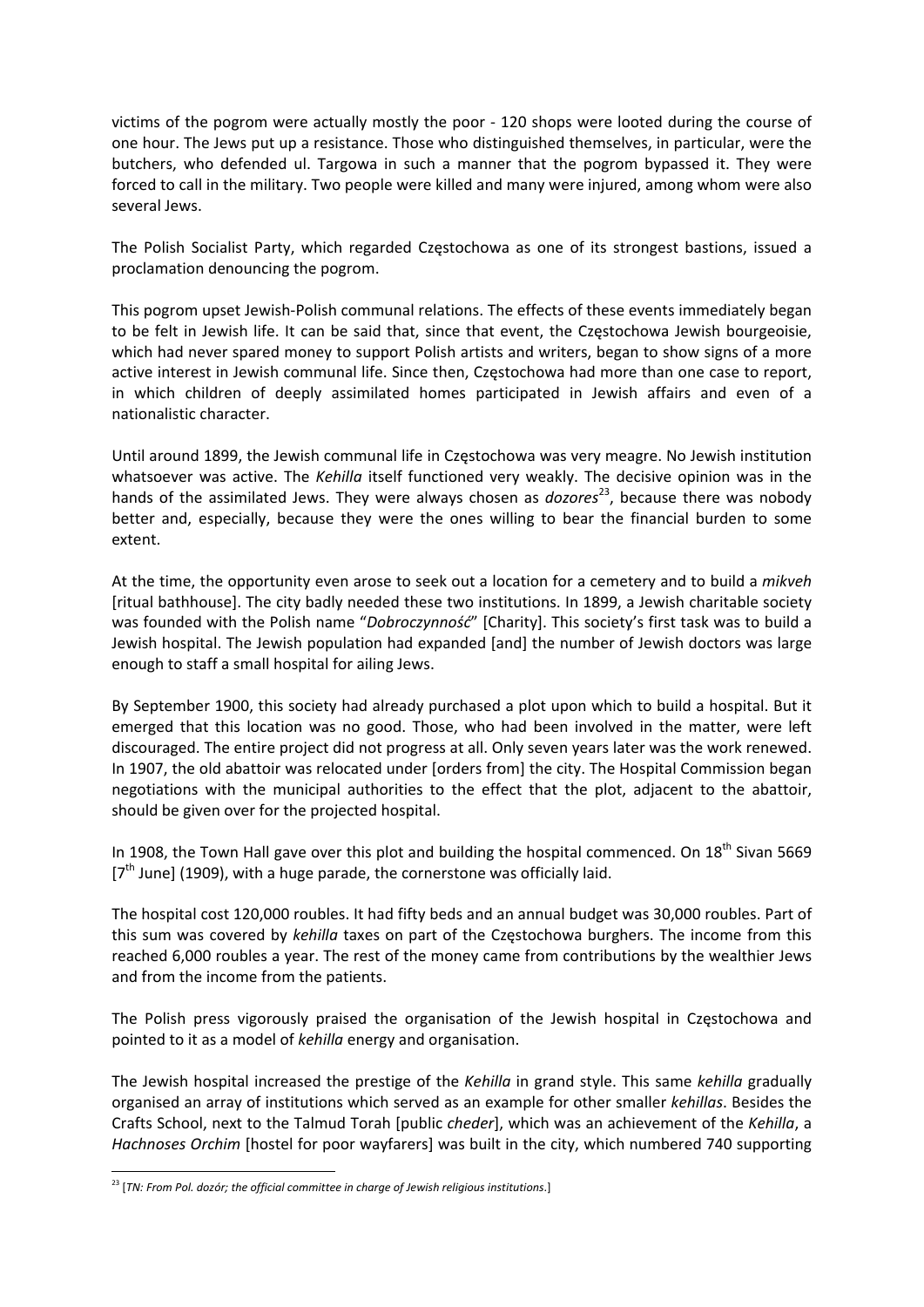members. The Markusfeld family supported the *Kehilla's* most important institutions. Thus, for instance, in 1910, a trade school was built, named after Adolf and Ernestina Markusfeld ‐ the parents of the wealthy Henryk Markusfeld. In order to maintain this school, which had a large staff of teachers, the Markusfeld family participated with large donations. Besides this, the *Kehilla* and also the *Jüdische Kolonizacja‐Gesellschaft* (ICA [Jewish Colonisation Association] provided large sums.

Apart from money, Markusfeld also donated a fine library to the school. This same Markusfeld [also] gave money to the Jewish "*Lira*" [a Hebrew choir] society. The festive inauguration of the "Henryk Markusfeld Library" took place in December 1912. I.L. Peretz was invited as the main speaker. In those times of the boycott movement, which was very strong in Częstochowa, it was very interesting to see how assimilated Jews clung onto the Jewish "*Lira*". Peretz delivered a fine lecture on the sense of Jewish history and elaborated on the idea that the Jews were not "guests" in Poland, but permanent citizens. This speech found great favour with Markusfeld. It warmed him greatly to this institution, which was a thoroughly Jewish‐nationalistic one.

In 1901, the local Talmud Torah founded a horticultural farm. The ICA allocated 18,680 roubles for this purpose. The *Kehilla* would give 3,000 roubles annually. The farm had 17 *mórg*<sup>24</sup> of land. Its budget reached 10,000 roubles a year. This institution had such a good reputation that, in 1907, it received second prize at the Polish horticultural exhibition.

In 1907, the management board of the horticultural farm comprised H. Markusfeld, Leopold Werde (1862-1912), Markus Henig, J. ['] Nowinski, Stefan Grosman, Stanisław Herc, Dr L. Batawja and M. Frenkel.

Leopold Werde was very active in the Jewish charitable society and took great interest in Jewish education. The *Kehilla* maintained four primary schools ‐ two for boys and two for girls. In 1910, over 300 children attended these schools. The *Kehilla* allocated 10,000 roubles annually to these schools. In addition, there were three Talmud Torahs, two of which had their own buildings. Sixty pupils learned in the craftsmen's workshops. Werde secretly covered a large part of the budget, which was far larger than the *Kehilla's* annual subsidy.

In the years 1909‐1912, a series of societies and clubs emerged in Częstochowa. What are unfortunately little known is that, in many of these societies, passionate ideological struggles were played out. In a report about a session of the Jewish Society of Education, that was held in April 1907, we learn of a language struggle that took place there. They debated as to whether lectures in Yiddish and keeping Yiddish books in this society's library should be allowed. According to the report in the *Goniec Częstochowski* [Częstochowa Messenger], the majority expressed their [favour] for Yiddish. As a consequence, the anti‐Yiddish members resigned from the society. According to that report, the main "jargonists<sup>25</sup>" were Kwiatek, Herc and Zygmunt Majorczyk. The latter, incidentally, was a follower of [I.L.] Peretz and a collector of Jewish folklore.

The most important of the practical societies was the *Gmiles Chassodim<sup>26</sup>* fund. It was partially supported by the ICA. Henryk Markusfeld was a member of the ICA Board of Directors and a relative of the famous banker Hippolyte Wawelberg, who was in charge of the ICA's funds in Russia and Poland. This was the reason why Częstochowa, in particular, found more favour in the eyes of those in charge of the ICA's moneys, than other Jewish *kehillas* in Poland.

 $^{24}$  [TN: An obsolete land measurement which varied slightly from region to region in Poland, being on average 0.57 of an hectare.]

<sup>25</sup> [*TN: Those opposed to Yiddish viewed it not as a legitimate language, but as a mere dialect.*]

<sup>&</sup>lt;sup>26</sup> [TN: "Charitable loans," viz. a society that collects membership fees, which entitle the members to receive loans without interest.]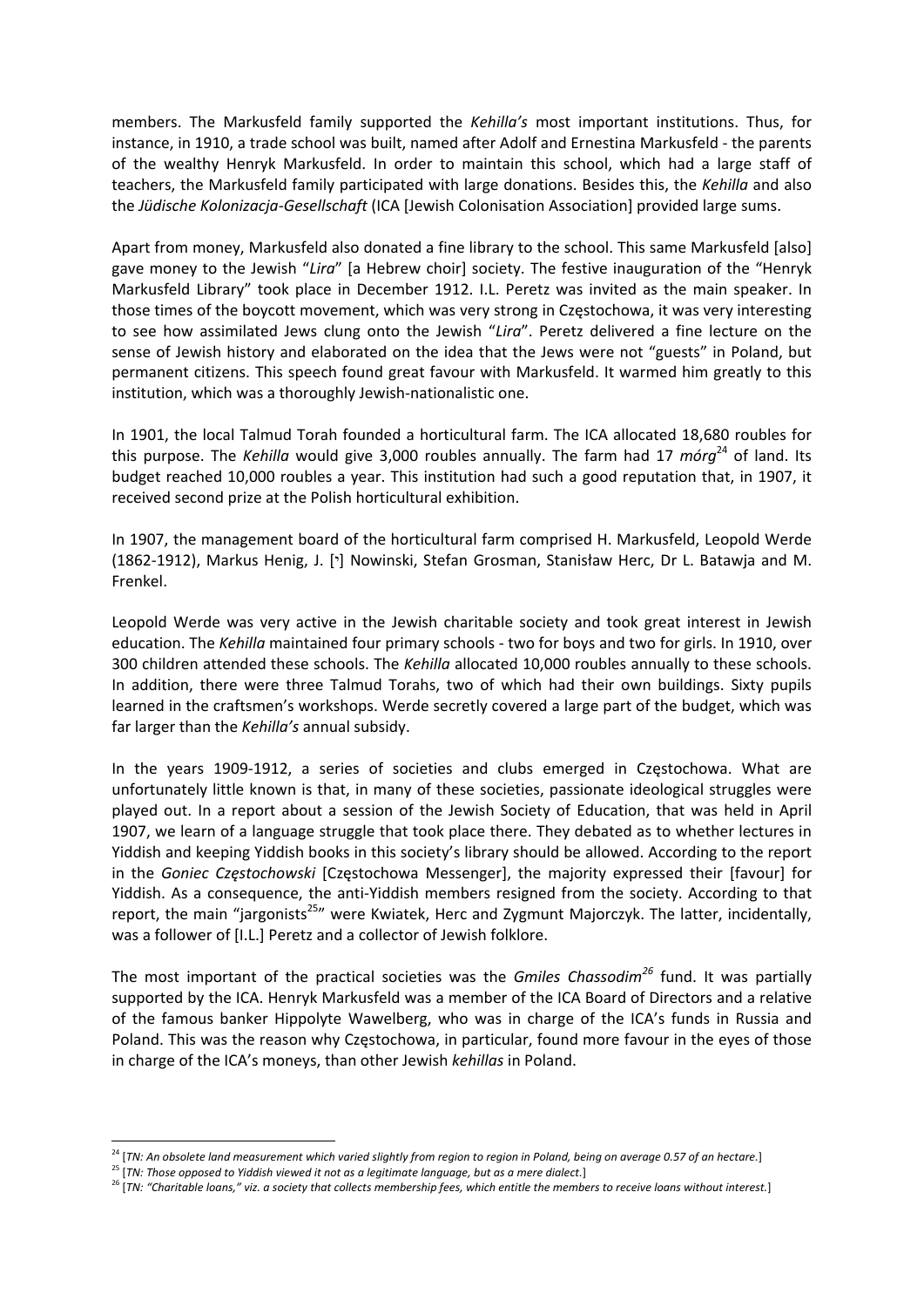Jewish public life in Częstochowa developed beyond the *Kehilla* and did not even have much contact with the official representatives of the local Jewry. The *Kehilla's* numbness was, in large measure, the cause of the feeble public resonance which its activity had amongst the Jewish populace. Almost all the institutions, barring perhaps the hospital, were the product of the energy of individuals ‐ in most cases, precisely by such people who did not even pay any *kehilla* taxes and, hence, had no say whatsoever in the management of the *Kehilla*. The communal basis of these institutions was a democratic one, which had nothing at all to do with the *dozores* [who ruled by] tenure. These were merchants, shopkeepers, skilled workers [and] craftsmen ‐ people from diverse ideological directions, activists in various legal and illegal circles and societies. Częstochowa, in particular, distinguished itself amongst the Polish provincial cities with a lively social pulse. More than one theoretician of a new social method in Jewish political thought, precisely in Częstochowa, found his first ideological followers. There were parties in the Jewish street, whose main moral and material support came from Częstochowa.

Jewish life was reflected more in the "Lira" Society than, for instance, in the activity of the *Kehilla*. Within it, all factions in the Jewish street were represented. The most prominent writers and political activists held lectures in "Lira". [Even] under the conditions of the Tsarist regime, "Lira" managed to give expression to the ideological programmes of various parties. The high level of the discussions, which were conducted there, was even echoed in the Warsaw press.

Of all the provincial cities in Poland, Częstochowa ‐ after Łódź ‐ had [the most] luck with the national press. The detailed reports on the activity of the local Jewish hospital, which Polish medical journals printed, bore testimony to the high level of that institution.

The same can be said of the aged care home. The horticultural farm has already been mentioned earlier.

The conflict between the public and the *Kehilla* was an unavoidable one. The splintered communal energy needed the remedy of being concentrated. The moment was ripe for coordinating the activity of the different societies. The press pointed out the wastefulness of money precisely due to the fact that each institution had its own budget and management. A centralisation was required in Jewish public life. The war to democratise the *Kehilla*, that was under way at the time in Warsaw, [surely] must have had an influence on the *kehillas* in the provinces.

It is, therefore, no wonder that Częstochowa began mobilising for an attack to "smash the old fortress" of the *Kehilla*. The *Kehilla* was in the permanent grip of a few Jewish families, who did not wish to relinquish their control over the "*placówka*" [institution], as the *Izraelita* [newspaper] called the *Kehilla* [which], at the same time, was a card of power of the assimilationists.

The Jewish press in Warsaw wrote about this frequently and Częstochowa began the battle.

Częstochowa only began conducting this fight for the democratisation of the Jewish *Kehilla* in 1912. A social campaign of the entire community was required in connection with the emigration to Galveston which, precisely in Częstochowa where Territorialist sympathies were very strong, aroused such an interest ‐ that many young people departed for Galveston.

The *Częstochower Tageblatt* [Cz. Daily Newspaper], a very lively [and well‐]edited newspaper, in fact began a campaign for the democratisation of the *Kehilla*.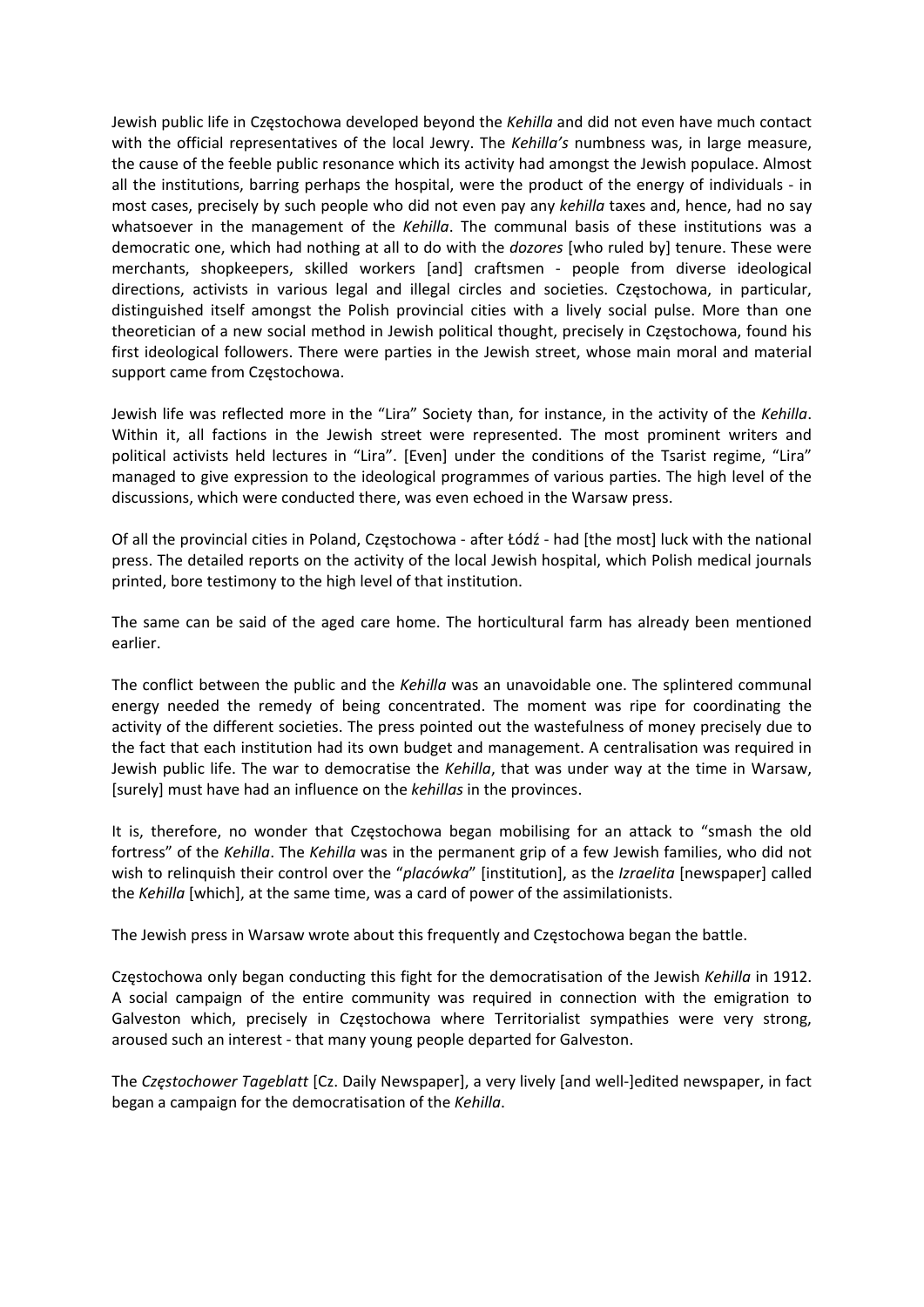The apathy regarding the *Kehilla* elections was so great that, in 1913, of the 1,200 *kehilla*‐tax payers, only fourteen took part in the election. The Russian authorities were, of course, forced to invalidate these elections and set new ones.

That same year, Jewish Częstochowa began a campaign to build a community building for all the city's Jewish institutions. Even though this operation did not produce any tangible results at the time, nevertheless, the city's best communal forces had been mobilised. The assimilated Jews had been pulled into the stream of Jewish life to such an extent that, during the boycott campaign, a plan to publish a Polish‐Jewish newspaper even emerged. The Werde and Markusfeld families were to have given the money and the editors were to have been the socialists Jakub Rozenberg and Dr Zaks. One of the Werdes (Leopold Werde, who died in 1912) was a respected public activist from the assimilationist camp.

That same year (1913), the Jewish Manufacturers and Merchants Union was founded.

In 1914, on the eve of the First World War, the Jewish press in Częstochowa began a fight for a Jewish public primary school. This struggle was supported by all the Jewish socialist parties and a considerable part of the Jewish *petite bourgeoisie*.

The *Kehilla* was already a partially reorganised institution with a large budget. Its capital reached half a million roubles. True, its main supporters were still the affluent strata, viz. the assimilationists. A democratic *kehilla* management, who should meet the demands of the Jewish populace, was then still a long way off.

That year, the *Kehilla* had 1,145 taxpayers, 900 of whom paid an average of 10 roubles a year ‐ while 245 taxpayers brought in 25,800 roubles. In this manner, those who had the main say were the wealthy Jews, [who were] usually of an assimilationist leaning, even though, as mentioned already, with a much warmer interest in Jewish affairs than previously. Whilst in Częstochowa, there were "assimilationists" such as these, who built Jewish libraries, Warsaw, for example, did not have them.

The First World War broke out. On 3<sup>rd</sup> August 1914, the Germans were already in Częstochowa. They began dragging Jews off to forced labour. Several Jews were even shot. A painful, grey and, to some extent, even bloody period in the lives of the Częstochowa Jews had begun.

The Jews in Częstochowa were heading towards an unknown tomorrow.

## **5. Rabbis, Scholars and Writers in Częstochowa**

It has already been mentioned above that, until the beginning of the  $19<sup>th</sup>$  century, Częstochowa did not have a Jewish *kehilla* and was factually a "*przykahałek*" of Janów. As a consequence, it also had no rabbi. In the period of the Duchy of Warsaw, it had rabbinical judges, but still no rabbi. It was apparently only in the times of Congress Poland (1815-1830) that Częstochowa had its first rabbi. In 1821, the *kehilla* was abolished throughout Poland and the Synagogue Supervision (*dozór bóżniczy*) was instituted [in its place]. This meant that they wanted to strip the *kehilla* of the powers of an organisation with autonomous functions and turn it into a management entity over the synagogues and other institutions which served the Jewish population. As consequence, there could also be no Chief Rabbi to represent the city's entire Jewish congregation. We may assume that there were, in Częstochowa, minor Halachic authorities. For important matters, people turned to the Rabbi of Piotrków.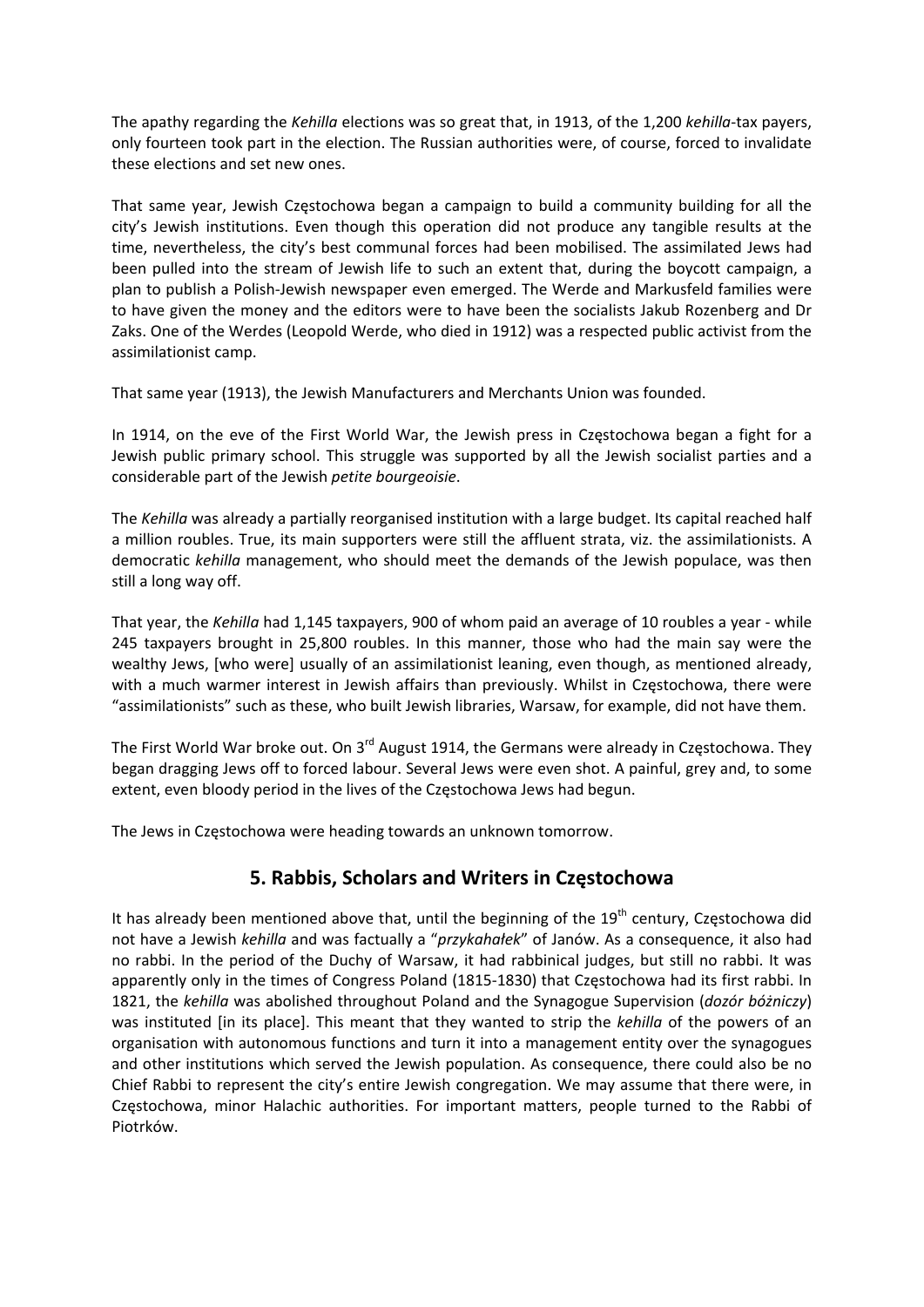In the book of responsa *Bris Avruhom* [The Covenant of Abraham] by the Rabbi of Piotrków<sup>27</sup>, one "Reb Duvid, Chief of Court in Częstochowa" is mentioned a few times. In all probability, the reference is to Reb Duvid‐Icchok [Bromberg], author of the commentary on the Pentateuch entitled "*Beis Duvid*" [House of David], published in 5667 (1807) [sic 5666 (1906)], in which the author's name appears as "[Rabbi Duvid‐Icchok *ztz''l* son of Reb Gerszon *z''l*], Chief of Court of the Częstochowa Kehilla and Rabbi and Chief of Court of Piotrków<sup>28</sup>". Reb Duvid-Icchok died in 5578 (1818). According to other sources, he died in 5581  $(1821)^{29}$ .

There is information, however, to the effect that the first Rabbi of Częstochowa was the prodigy Rabbi Isuchor Wajngort. But unfortunately, there are no details about him to be found.

Among the earlier scholars of Częstochowa, one "Reb Aryje of Częstochowa" is mentioned. In all probability, this Reb Aryje was a rabbinical judge in Częstochowa. An approbation by him is printed in the book *Maase Choishev* [Cunning Work], a commentary on the [Talmud] tractates *Buve Kamme* [Bava Kamma] and *Shvies* [Shevuot], written by Reb Josef son of Reb Mojsze Neumintz of Pilica. The book was printed in Lemberg [Lwów] in 5556 (1796). This Reb Aryje is one of the first known [Torah] scholars in the history of the Jews in Częstochowa.

Decades go by without our finding even the name of one rabbi in Częstochowa. This certainly does not mean that the city was without a rabbi, [but that] simply no materials have been preserved pertaining to this matter – apparently, they were no "great men of their generation". They did not compile any works and all traces of them have, therefore, been completely lost. There is a lack of any biographical indication of them [and] no obituaries have been preserved ‐ causing a lengthy span of time to not be registered for history.

It is only in around 1850 that the figure of a rabbi first arose in Częstochowa, who not only gained a reputation in his own city, but also in Poland and abroad. This was Rabbi Icchok Rabinowicz (1823‐ 1868). Where he came from is unknown. All we know is that from, 1850 to 1868 – viz. to his death, he was the Rabbi of Częstochowa. It is also known that he visited Berlin and became acquainted with the rabbi, Dr Michael Sachs (1808‐1864), the renowned interpreter of medieval Hebrew poetry and a German translator of the *Siddur* and *Machzor<sup>30</sup>*. Rabinowicz even corresponded with him. He was also acquainted with other German rabbis and preachers. Rabinowicz would purchase religious books in Prussia and hold scholarly discussions with these rabbis. This, however, does not mean that Rabinowicz was a follower of the German method. He was a pious rabbi in Poland, who had a connection with the German rabbis ‐ and who did not view the *Haskala* as a peril to the foundations of Orthodox Judaism.

Rabinowicz was famed as a moralistic sermoniser. In 1863, his disciple and fanatic follower, Mojsze Majmon, wrote that Rabinowicz would often come to Warsaw and deliver sermons, which were very popular amongst the circles of scholarly *Misnagedim<sup>31</sup>* (*Jutrzenka*, 1863, 40).

When Rabinowicz died (in 1868), Szymon Feltyn<sup>32</sup> – a scholar himself, although a *maskil* – published a detailed obituary article in the weekly *Izraelita*. This apparently means that Feltyn knew the Rabbi of Częstochowa personally. His description is written with a great warmness.

<sup>27</sup> [*TN: Rabbi Abram‐Cwi‐Hersz Pacanowski, Chief of Court in Piotrków.*]

<sup>&</sup>lt;sup>28</sup> [TN: He would presumably have become Chief of Court in Piotrków after his term in Częstochowa.]<br><sup>28</sup> [TN: According to the publisher's introduction to the aforementioned book "Beis Duvid", the inscription on Rabbi Duv *headstone states that he died on Sunday, 28th Shvat, 5587 (25th February 1827) in Piotrków.*]

<sup>30</sup> [*TN: The Hebrew prayer books for all year round and the High Holidays, respectively.*]

<sup>&</sup>lt;sup>31</sup> [TN: Anti-Chassidic orthodox Jews who focus on strict morals and Talmudic casuistry, as opposed to the Chassidic emphasis on joy and *seeking ultimate truth.*]

 $^{32}$  [TN: This surname is subsequently spelt once with a P – "Peltyn"; we have been unable to ascertain which of the spellings is correct, as *both surnames exist.*]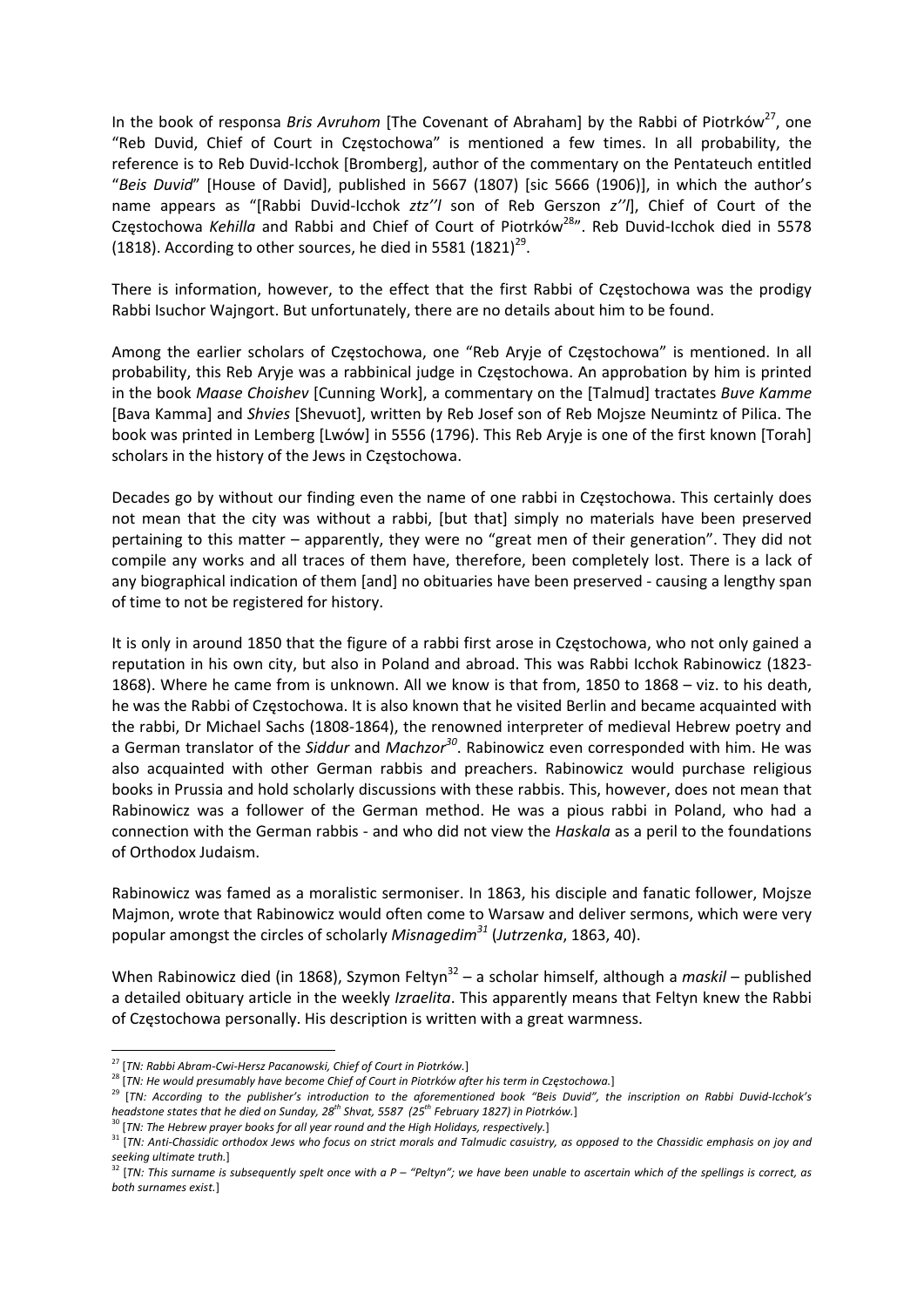"He was the only rabbi in our country", Feltyn wrote, "who merged true religiousness with free scientific thought. He was a great scholar in the realm of rabbinical literature and no small expert on worldly matters."

Peltyn goes on to recount how difficult it was for Rabbi Icchok Rabinowicz to convince the *kehilla* that secular studies, by no means, stand in contradiction to religiosity and scholarliness. True, he was an ardent *Misnaged* and he fought passionately against Chassidism and its followers.

More than once, the *Chassidim* denounced him before the authorities, pointing to the fact that he was hand-in-hand with non-believers. But the Rabbi of Częstochowa was the personification of goodness, without spite [and] without vengeful feelings. He was a man with a profound sense of decency and was, generally, a most tolerant person.

His view was that one did not have to fear for the pious, for they would not become non-believers. However, his concern was for the non-believers lest they become "complete Gentiles". Despite the fact that the Częstochowa *Kehilla* was in the hands of "enlightened" men of wealth, it nevertheless conducted itself in the manner their rabbi wished. He delivered his sermons in Yiddish. He categorically refused to allow even the smallest of reforms. The only [reform] that he instituted was the study of Polish (later Russian), mathematics and a little geography in the municipal Talmud Torahs.

His house was a meeting-house for the sages<sup>33</sup>. The scholars would gather and debate the newest research of the German Science of Judaism [*Wissenschaft des Judentums*]. More than one Jew heard from the Rabbi's mouth, for the first time, the names of Yom-Tov Lipman Zunz, Michael Sachs and other scholars in Germany. He, himself, subscribed to the most important periodicals on the Science of Judaism.

Rabbi Icchok Rabinowicz's most important sermons were published in 1863 in Berlin, entitled "*Nidvoys Pi*" [Offerings of My Mouth]. This selection of sermons and Halachic casuistry was received very warmly by the contemporary critics. Mojsze Majmon published a detailed review in the weekly *Jutrzenka*, which was published by Daniel Neufeld, the Rabbi's friend. Generally, Neufeld thought very highly of the Rabbi of Częstochowa. In his eyes, he was a model for rabbis in Poland ‐ pious and worldly at the same time.

In one article, Neufeld wrote that "the Rabbi of Częstochowa is renowned for his tolerance and sense of uprightness" (*Jutrzenka*, 1863, №4).

The second part of the sermons was published by the Rabbi's son. They appeared in Warsaw in 1870.

Rabbi Icchok Rabinowicz's sermons have not yet been used as a material by which to describe the spiritual status of a small community in those times. The allegories and illustrations that the Rabbi of Częstochowa brings in his sermons were taken from the local reality. They contain no exaggeration and also no strong moralistic tones. They are a direct appeal to common sense ‐ a cautious criticism of those evil traits from which he wanted to distance with mild means. Questions of education are touched upon with particular frequency in these sermons. In one sermon, the Rabbi describes how a child in an opulent Jewish household in Częstochowa is educated. The sons go to the public schools, as was the custom in those circles. The Rabbi is of the opinion that, in the majority of cases, it was the woman who succeeded in having the children sent to these "*szkoły*" [schools]. The father was

 $^{33}$  [TN: Ref. to Pirkei Avot, Ch.1, mishna 4: "Jose b. Joezer of Zeredah said: Let thy house be a meeting-house for the Sages etc."]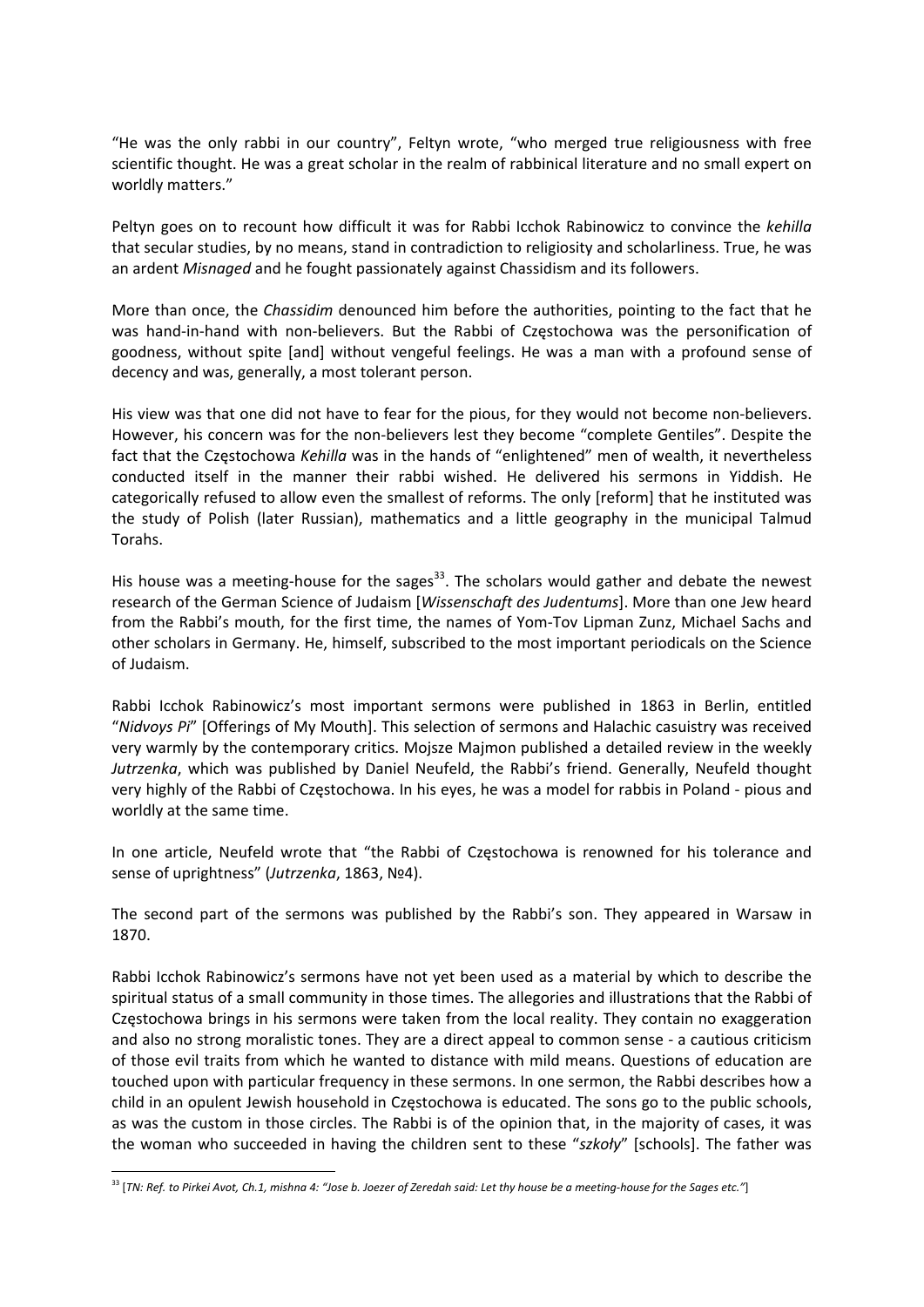against it. When the child comes home from the "*szkoła*", the mother is filled with joy, whilst the father goes about all over the house, spewing curses upon the "*goyische*" schools. In a different sermon, he describes an opposite case. The parents send the child to the Talmud Torah. But he comes home to find a spirit which is the opposite of what is taught in the Talmud Torah. Rabinowicz points out these contradictions and warns that such duplicity is a peril to the existence and wholeness of the Jewish family.

Besides this, the sermons contain snapshots of Jewish life in Częstochowa. Thus, for instance, the Rabbi describes, in one of his sermons, how in the well-to-do families of Częstochowa they never stop playing cards.

Apart from sermons, Rabbi Rabinowicz [also] wrote many letters. It has already been mentioned that he corresponded with Sachs, Zunz and Kirchheim. He also conducted correspondence with Polish *Maskilim* from Warsaw and Łódź. Unfortunately, many letters have been lost and only a few have been preserved. Thus, for example, the *Maskil* Josef Graf published two very interesting Hebrew letters, translated into Polish, which the Rabbi wrote to the *Maskil* Izydor Kempinski in Łódź (*Izraelita*, 1869, numbers 8 and 9).

These two long letters contain a great deal of interpretation, blended with psychological insight into the teachings of *Chaza"*<sup>34</sup>. From them, one can see that Rabinowicz was well-versed in the Jewish homiletics that were blossoming at the time in Germany. At the same time, he is vigorously conservative and does not deviate from *Masorah*35.

His son, Juda Rabinowicz, on the other hand, was already more of a *Maskil* than a pious Jew, although he did have a reputation as a great [Torah] scholar. He died one year after his father's death (in 1869), at the age of 24. A brother of his published the second part of their father's sermons in 1870 in Warsaw, under the same title – "*Nidvoys Pi*."

Between the years 1868-1878 [sic 1887], we do not hear of a rabbi in Czestochowa. Apparently, after such a synthesised [i.e. composite] figure as that of Rabbi Rabinowicz, it was not an easy thing to find a suitable rabbi capable of making both sides happy - the highly influential "enlightened ones" and the religious Jews, [who constituted] the majority [of the public].

From 1887 to 1894, Gerszon Rawinson was Rabbi of Częstochowa. In 1894, the rabbi Reb Nachum<sup>36</sup> Asz took his place.

The blossoming of the Częstochowa *Kehilla* falls within his era. The most important institutions were built during Asz's term as rabbi. He had great influence on the *Kehilla* and was strongly supported by all Jews.

Besides the rabbis, there were also many [Talmudic] scholars in Częstochowa, who were famous throughout Poland ‐ and some, even abroad.

Very often, the names of Częstochowa Jews are found in the lists of subscribers to various *Haskala* and religious books of that time. The surname Oppenheim, for example, is repeated very often. Three whole generations of this family appear in such lists from 1850 to 1907. In 1907, a book entitled "*Metsudas Ben‐Tzion*" [Ben‐Tzion's Fortress] was published in Piotrków. Among the

<sup>34</sup> [*TN: Heb. acronym of "Our Sages of blessed memory," viz. the sages of the Mishna and Talmud.*]

<sup>&</sup>lt;sup>35</sup> [TN: The body of tradition pertaining to the exact spelling, pronunciation, etc. of the Biblical text.]

<sup>36</sup> [*TN: Nuchem in the official records, as his name is pronounced by Polish Jews.*]